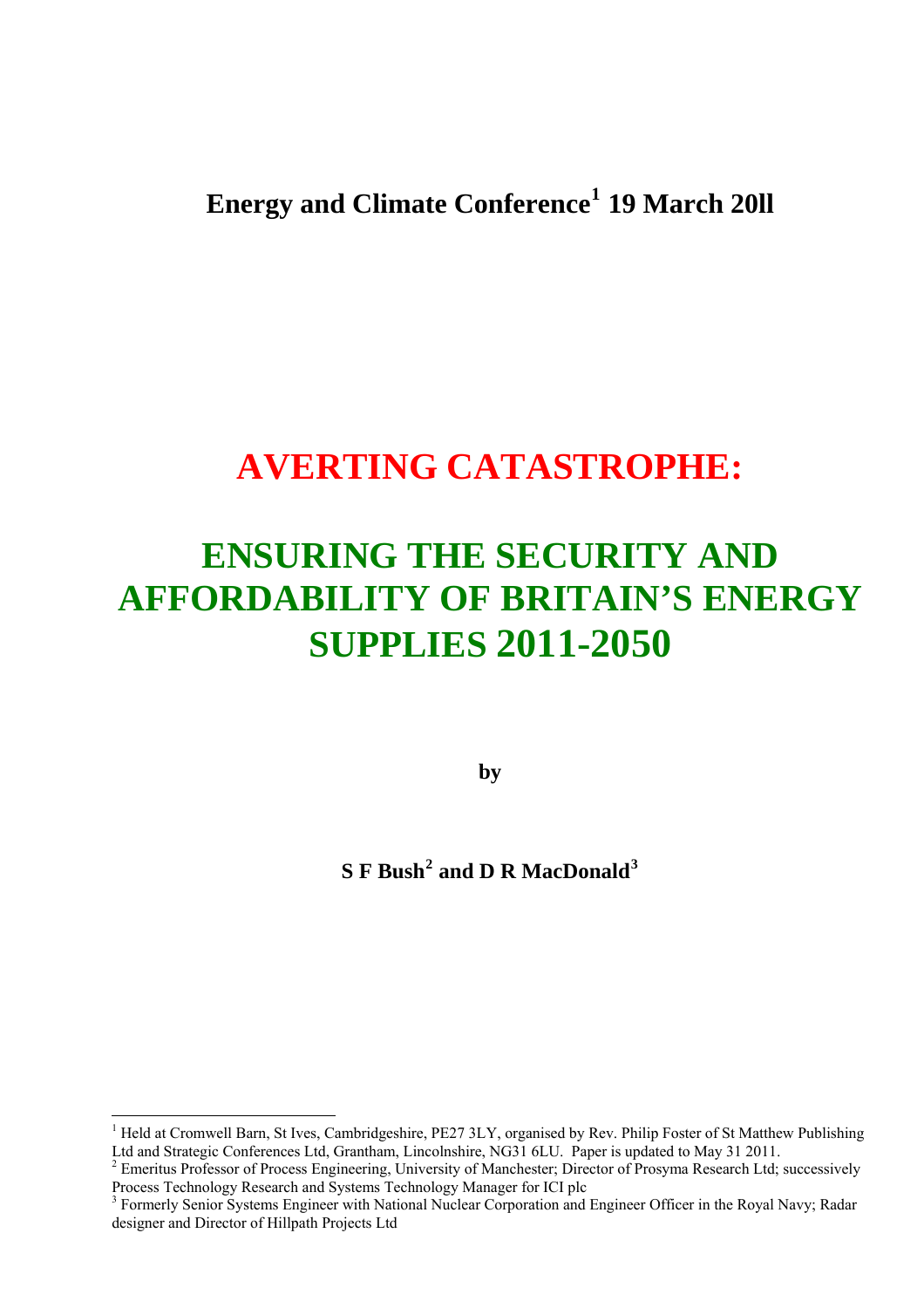## **EXECUTIVE SUMMARY**

## **Emissions and Renewables Targets**

In its 2009 paper "Renewable Energy Strategy" (RES), which is still the Government's Green Energy Strategy, the Department of Energy and Climate Change (DECC) sets out its twin objectives for  $2020$ 

- a further 15% reduction from UK 2008 emissions of  $CO<sub>2</sub>$  and other "greenhouse" gases (i.e. 34% from 1990 levels)
- that the proportion of electricity derived from "low carbon" sources should be raised from about 20% in 2009 (essentially nuclear and hydro) to 40% by 2020.

Additionally the Climate Change Act (CCA) of 2008 lays down a legally binding target of an 80% reduction in emissions from 1990 levels from *all* energy related processes by 2050, not just from electricity production.

- A further target<sup>[4](#page-1-0)</sup> or "ambition" by the Climate Change Committee set up under the CCA has been accepted by the government, namely a [5](#page-1-1)0% reduction of emissions from 1990 by  $2027^5$ . (The EU target is 50% reduction by 2050.)
- The objective of having 40% of electricity generated by "renewables" by 2020 in the RES is actually higher than the EU set target of 30%. It now seems that, at French insistence where nuclear is already responsible for 75% of electricity output, the EU will allow this phrase to mean "low carbon" sources – which would include electricity generated by nuclear powered processes as well as the usual "renewables", wind, hydro, wave and tidal, biomass, and solar. If this group alone were allowed to count, the UK government now appears to recognise that the targets would be physically impossible for the UK to achieve.

<span id="page-1-1"></span><span id="page-1-0"></span>

<sup>&</sup>lt;sup>4</sup> Report May 9 2011; 4<sup>th</sup> Carbon Budget 7 December 2010<br><sup>5</sup> This decision will be reviewed in 3 years' time should the other European countries not have followed suit.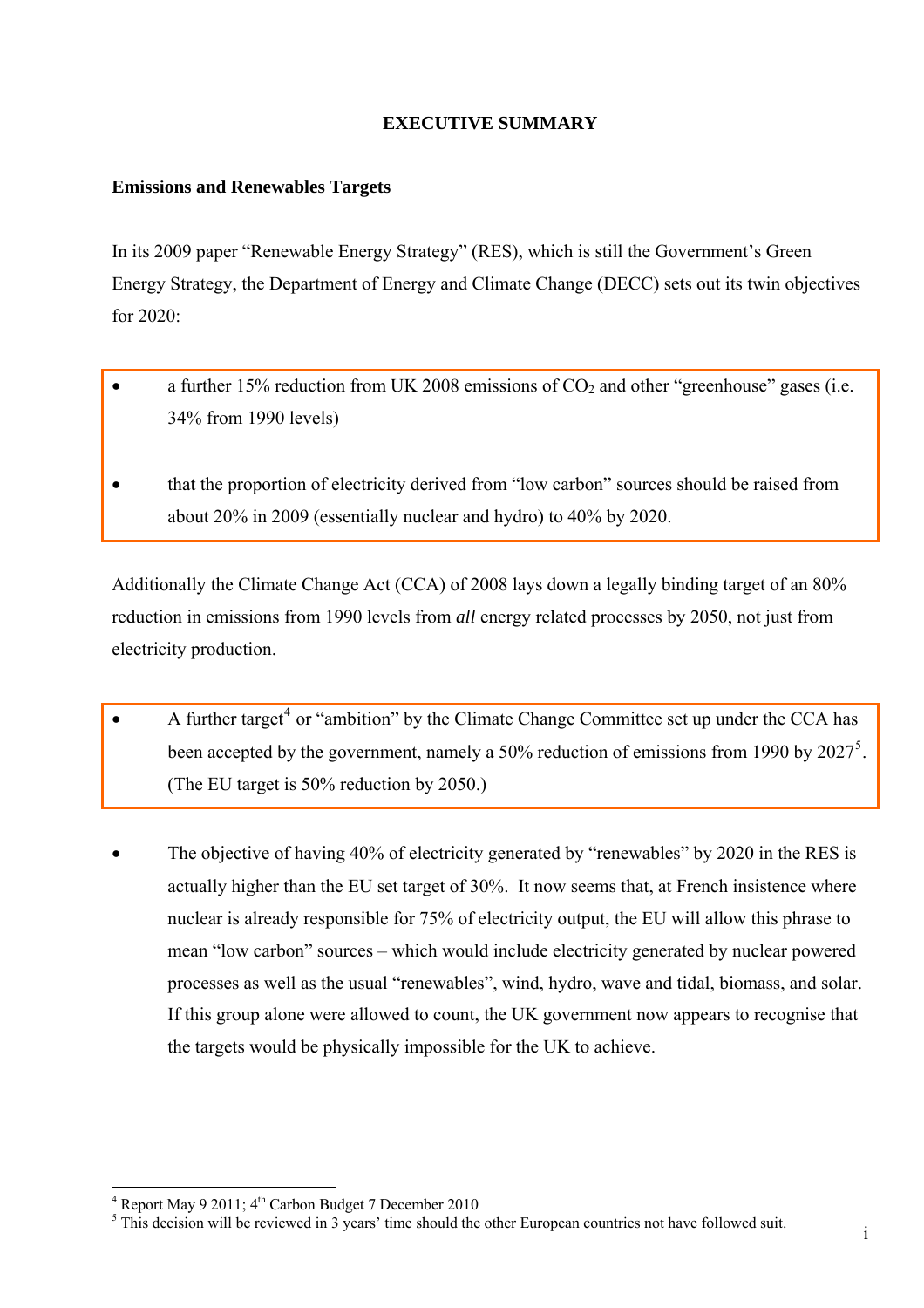## **MAIN CONCLUSIONS**

- It is absolutely clear from the analyses in this paper taken as a whole that no renewable process, including wind, biofuels and solar, can make any but a marginal or very costly contribution to Britain's energy supplies. Persistence in the government's present policy of putting its emissions and renewable energy targets ahead of a secure and affordable energy supply system is taking the country to industrial catastrophe and widespread energy poverty.
- Not only will the resultant costs place British industry at a huge and unnecessary disadvantage in the cut-throat world of international competition, but the supply interruptions arising from the policy's projected reliance on wind energy for between a quarter and one third of our electricity supply will cause havoc to the country's IT systems and the several million businesses which depend on them.
- Besides excessive domestic costs, there will be a huge additional burden on the balance of payments, already massively in deficit, due to the gas imports needed to provide supply when wind-turbines are not generating (for about 73% of the time [Table 11, Figures 2, 3]).
- An alternative Secure Energy Strategy (SES) a *predominantly* nuclear-based electricity supply system as proposed in this paper – would give not only security of supply, but would actually lead to lower emissions from 2030 on, and substantially lower costs over the whole period from 2010 to 2050 than those predicted in the government's "Green Energy Strategy"  $(GES)$  as being interpreted by the Climate Change Committee<sup>4</sup>. In fact the SES would be around 23% lower in cost than the GES from 2021/22 onwards, mainly due to not having to pay for gas plants backing up wind turbines.
- These conclusions arise from immovable realities (Tables 6-9, 14)**:** of physics and chemistry; the size and distribution of the UK population; the area of land at our disposal and the latitudes it is situated in.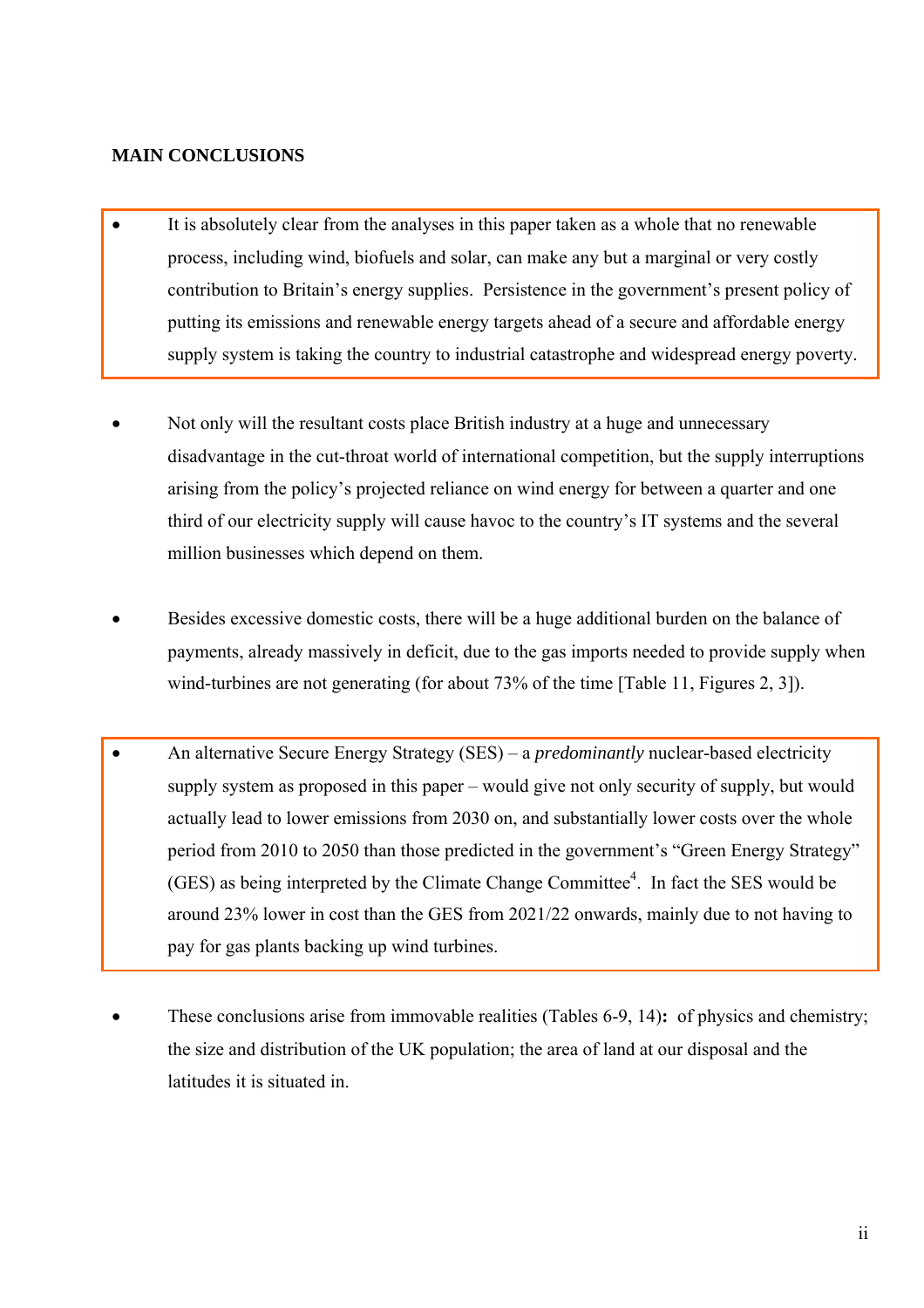• The three leading "renewables" systems considered by the Government's RES to have potentially major roles in our energy supply system – wind power, biofuels, carbon capture and storage (CCS), – would, if persisted in, either fly in the face of these realities, or constitute an enormous misallocation of economic resources, or both<sup>[6](#page-3-0)</sup>. These are analysed in the body of the paper while a summary of the salient aspects now follows:

## **Wind Power** (Section 2.6)

- The 2020 target for installed wind turbines in the RES (originally 32 GW) is now specified by the Climate Change Committee<sup>4</sup> (CCC) as 28 GW nominal capacity (15 GW on-shore and 13 GW off-shore). This broadly is intended to replace 20 GW of capacity being closed between now and 2018, of which 6 GW is nuclear, closed on account of age (Appendix 3), and 14 GW coal, closed by 2015 under the European Large Combustion Plant Directive  $(LCPD)^7$  $(LCPD)^7$ .
- Given that Britain presently has around 5 GW nominal of wind (much of it quite old) and the nominal capacities of the newer wind-turbines are 2.5 to 3.0 MW<sup>[8](#page-3-2)</sup>, this means the number to be built over the next 9 years is required to be in the range 16-20 *every week*, an unrealistically high number given the actual rates of installation over the last 2-3 years.
- The measured output from the wind-turbines we have is around 25%, which means actual supply is about 1,200 MW on average, or 2.4% of the total UK winter supply of 50-55,000 MW. In the last two winters, supply from wind hovered around 0.7% of nominal capacity, or about 8 MW for several of the coldest days in both winters, before jumping up temporarily to 40% (Figure 2). This scale of jump would be impossible for any national grid to handle without blackouts if it were reliant on 30 GW rather than 5 GW, no matter what control systems were installed, unless back-up gas stations were running most of the time, in which case what is the point of the investment in wind on this scale?

 $\overline{a}$  $^6$  Solar is not a serious contender for industrial-scale energy supplies (see Table 8).<br>
<sup>7</sup> However, since 20 GW nominal of coal and nuclear viald about 16 GW setually d

<span id="page-3-1"></span><span id="page-3-0"></span><sup>&</sup>lt;sup>7</sup> However, since 20 GW nominal of coal and nuclear yield about 16 GW actually delivered, while 28 GW of wind delivers only 7 GW, the gap will have to be filled by new gas plants (Figures 4 and 5).

<span id="page-3-2"></span><sup>&</sup>lt;sup>8</sup> There are design proposals for 6 MW turbines about 500 feet high, but none installed so far.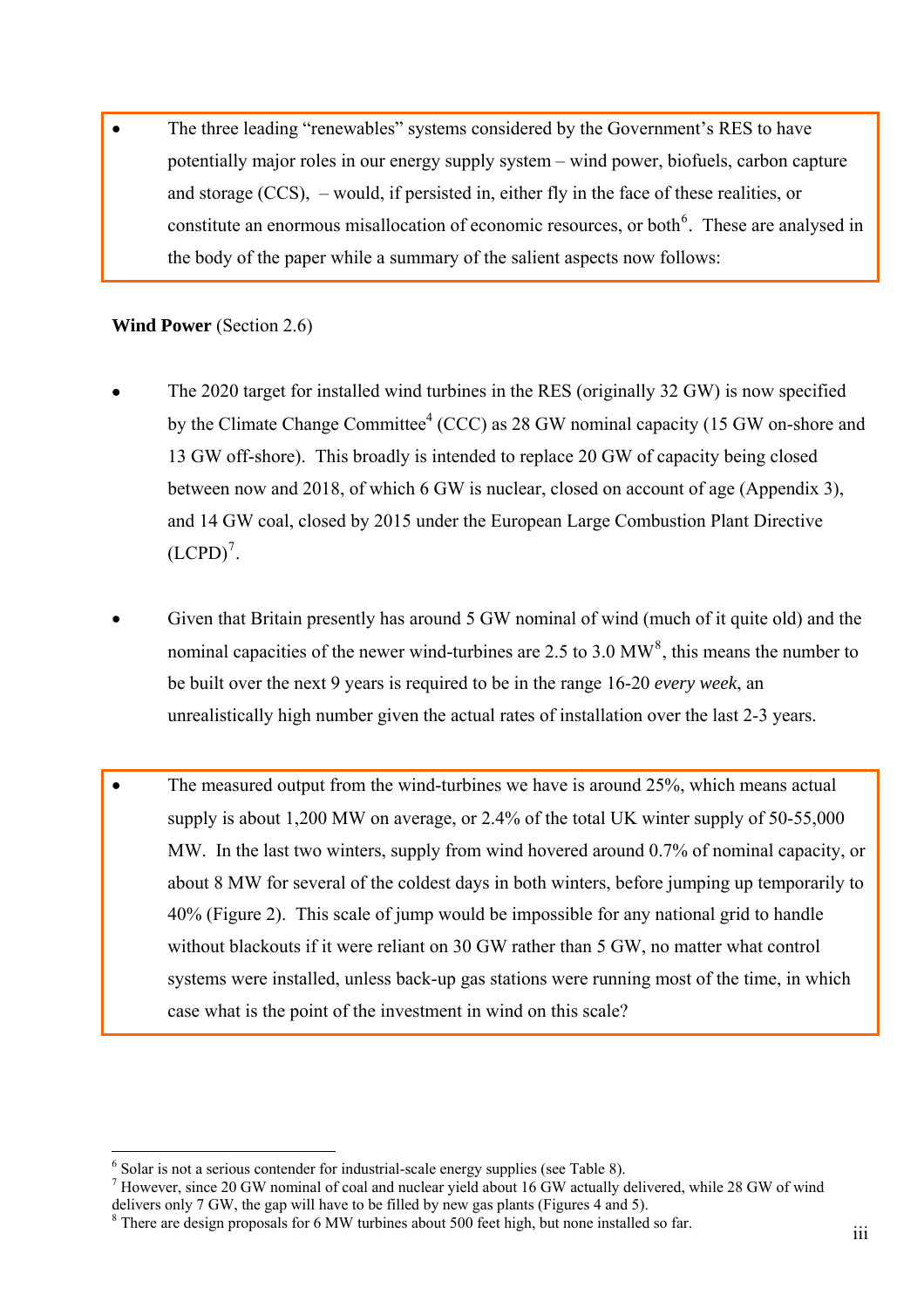## **Biofuels** (Appendix 1)

- Five per cent of petrol and diesel fuels are now bio-ethanol and bio-diesel (mainly derived respectively from sugar and waste fats) under the EU Renewable Transport Fuel Obligation  $(RTFO)<sup>39</sup>$ . This obligation costs the Treasury around £500 million per annum by reason of the 20 pence per litre remission of fuel duty to the oil companies to cover the costs they have in retuning their refineries and mixing bio-fuels into their standard fuels for the public. British Sugar has one factory producing 60 million litres per annum (50,000 tonnes) of fuelgrade bio-ethanol.
- One acre of annual sugar-beet production supports just over one medium-sized car for a year. If the whole UK 380,000 acreage of sugar-beet were used to make ethanol, it would yield "octane equivalent" fuel per annum for around 450,000 vehicles, or 1.3% of the 2011 vehicle population. If, as has been suggested<sup>[9](#page-4-0)</sup>, the whole of the one million acres of set-aside land were cultivated for sugar-beet, it would still only supply about 60% of the UK's RTFO. It would also mean importing all 1.3 million tonnes of refined sugar used in the UK's food production; constructing another 20 sugar to ethanol factories; constructing new road and rail links needed to bring around 35 million tonnes of sugar-beet annually from scattered areas of set-aside land.
- It is not clear why biofuels are regarded as renewable. The weeds on the set-aside land absorb  $CO<sub>2</sub>$  anyway. Moreover simply burning the complex molecules which nature has slowly and laboriously constructed (Table 14) seems the negation of sustainability. The whole biofuels policy is at best pointless, and at worst hugely damaging to food production, the balance of payments, and the transport system.

## **Carbon Capture and Storage** (Appendix 4)

The Climate Change Committee Reports<sup>4</sup> refer to CCS as a means of continuing to use fossil fuels for electricity generation, while contributing to "decarbonisation" of the economy. Appendix 4 (page 46) and Table 16 set out the objective realities of this proposal for 4 GW of capacity (about the size of the Drax coal plant in Yorkshire).

<span id="page-4-0"></span><sup>&</sup>lt;sup>9</sup> by the British Association for Biofuels and Oil (BABFO).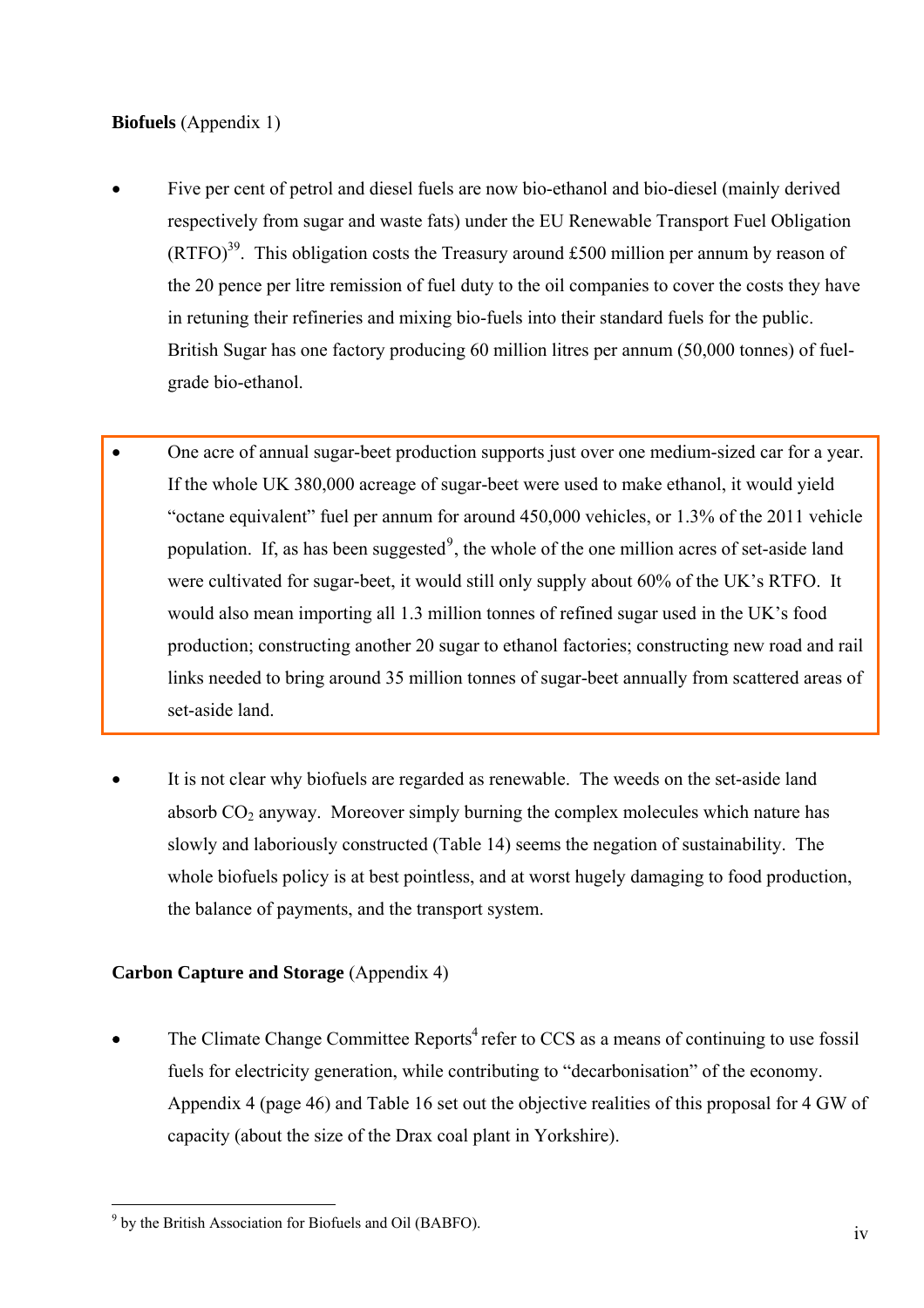- Table 16 shows that approximately 21,000 tonnes of  $CO<sub>2</sub>$ , 57,000 tonnes of nitrogen and 3,500 tonnes of steam would have to be separated *each day* by a gigantic chemical plant, bigger than the coal station itself<sup>[10](#page-5-0)</sup>.
- The huge volume of  $CO<sub>2</sub>$  liquified at 50 atmospheres pressure could conceivably be stored in 9,000 km of a one metre diameter pipe on the sea-bed, a distance equivalent to twice round the British Isles *each year.*
- An even more fantastical idea has been mooted namely to insert liquid  $CO<sub>2</sub>$  (at around 50 atmospheres pressure) into the supposedly "empty" complex limestone and sandstone structures from which the oil and gas mixture pushed itself out when being extracted. This is akin to trying to push the entire UK annual consumption of milk back into five and a half billion 1 litre cartons at a depth of least 1,800 feet in the North Sea (to keep  $CO<sub>2</sub>$  liquid at 15 o C it has to be kept at this pressure). And this is for just one sixth of the UK's coal-based electricity production. The energy cost of  $CO<sub>2</sub>$  separation, compression to the liquid state and pumping would reduce very significantly net output of the power station itself. CCS on a scale to make any noticeable impact on UK emissions is total fantasy.

## **STRUCTURE OF THE PAPER**

There are seven Sections and four Appendices as described immediately below. Recommendations arising from the analyses are listed in Section 7.

The Index at pages (vii)-(x) lists all the 16 Figures and 16 Tables.

- **Section 1** sets out the UK's situation with respect to Emissions, Energy and the Trade Balance.
- **Section 2** sets out the fundamental factors governing electricity generation, including the reality of wind variability and its effect on supply.

<span id="page-5-0"></span> $\overline{a}$  $10$  For comparison the largest ammonia plants handle about 8,500 tonnes of nitrogen per day.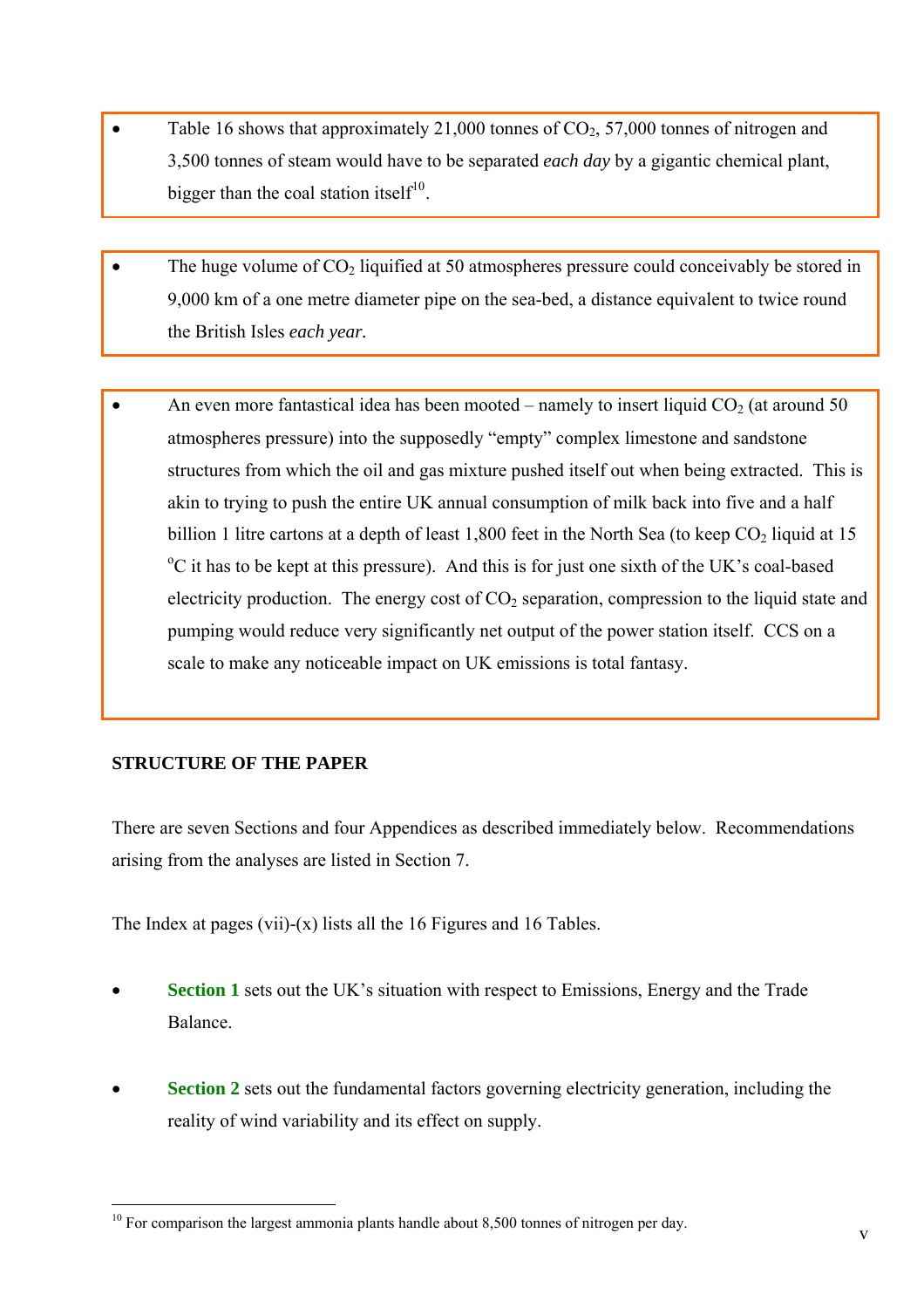- **Section 3** gives the cost and emissions comparisons for electricity generation by 10 different types of system considered by various pressure groups.
- **Section 4** sets out in graphical form in one year intervals to 2025, and five year intervals thereafter to 2050, the implications for electricity supply and for the national economy of the Government's 2009 Green Energy Strategy (GES) as interpreted by the National Grid in their 2009 consultation exercise "Gone Green". An alternative Secure Energy Strategy (SES) proposed by the authors is mapped in the same way for direct comparison (Figures 4-13, pages 22-26).

The implications are displayed for both strategies in terms of the capital cost of plant, land usage, the overall costs per unit of electricity supplied to the Grid,  $CO<sub>2</sub>$  emissions, and the Grid's ability to meet the nation's future electricity demand, making realistic assumptions about the mix of 10 electricity generation processes (biomass, sea [wave and tidal], offshore wind, onshore wind, gas, oil, combined cycle gas turbines [CCGT], hydro-electricity, coal, nuclear power, plus net imports from France via the interconnector) in terms of what presently exists and what can be physically constructed over the period.

- **Section 5** discusses the key aspects of nuclear safety, technology and financing its future investment programme. Also included is a comparison of safety in different power generation processes and the implications for the United Kingdom of a resurrected nuclear Fast Breeder programme.
- **Section 6** sets out the risks and opportunities in the two strategies.
- **Section 7** lists recommendations for UK government energy policy changes which emerge from the six sections above.

--oo000oo--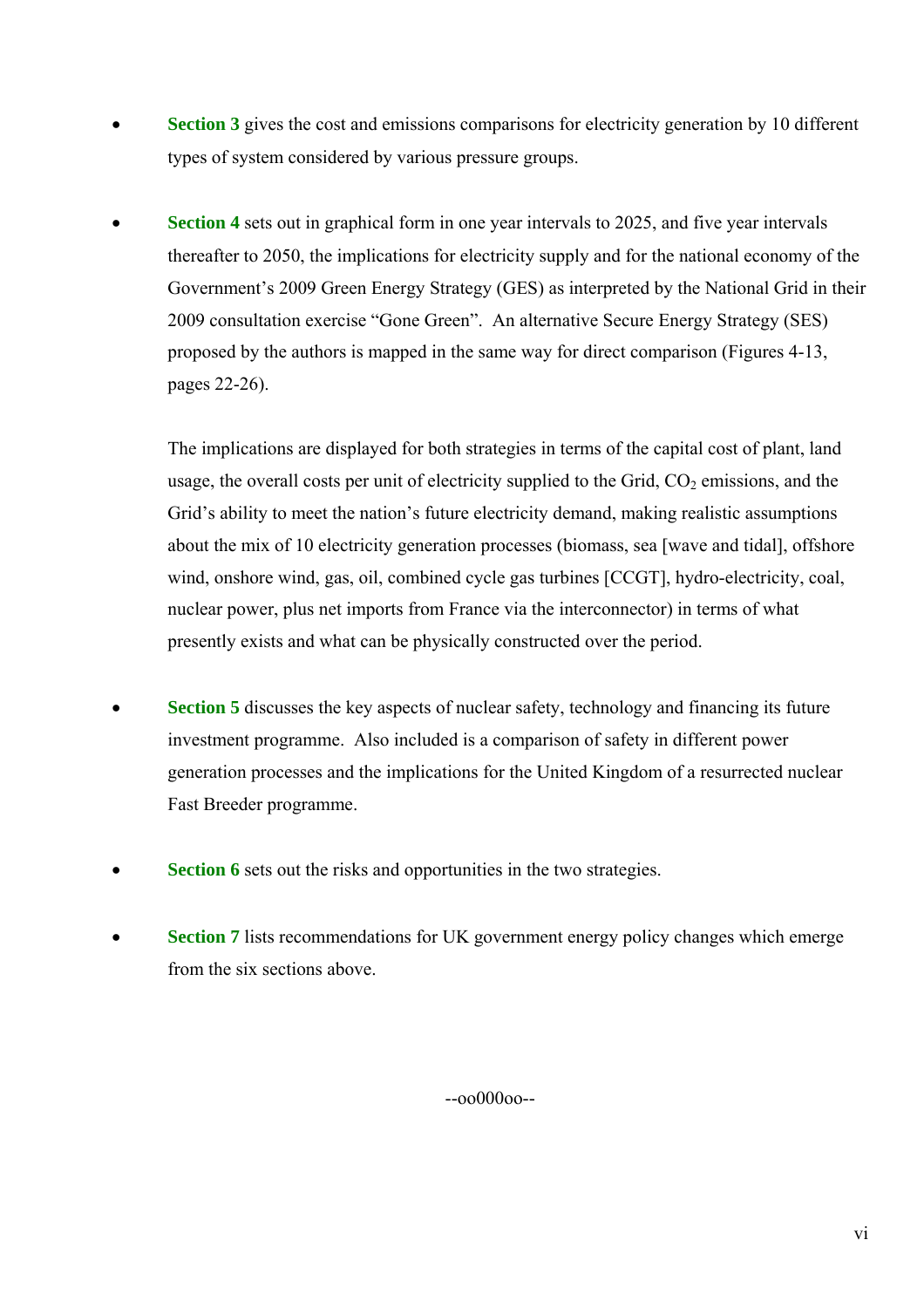| Page                                                                                                |
|-----------------------------------------------------------------------------------------------------|
| 1 BASIC UK POSITION FOR EMISSIONS, ENERGY, AND THE ECONOMY 1                                        |
|                                                                                                     |
|                                                                                                     |
|                                                                                                     |
|                                                                                                     |
|                                                                                                     |
|                                                                                                     |
|                                                                                                     |
|                                                                                                     |
|                                                                                                     |
|                                                                                                     |
|                                                                                                     |
| Table 5: International Comparisons of Electricity Generation & CO <sub>2</sub> Emissions 9          |
|                                                                                                     |
|                                                                                                     |
|                                                                                                     |
|                                                                                                     |
| 2.4 Land and Fuel Transport Requirements for different Generation Processes 12                      |
| <b>Table 8</b> : Land area or space occupied by (a) Nuclear, (b) on-shore Wind, (c) Solar panels 12 |
| 2.5 Electricity Distribution: Geographical and Population Density Factors 13                        |
|                                                                                                     |
|                                                                                                     |
|                                                                                                     |
|                                                                                                     |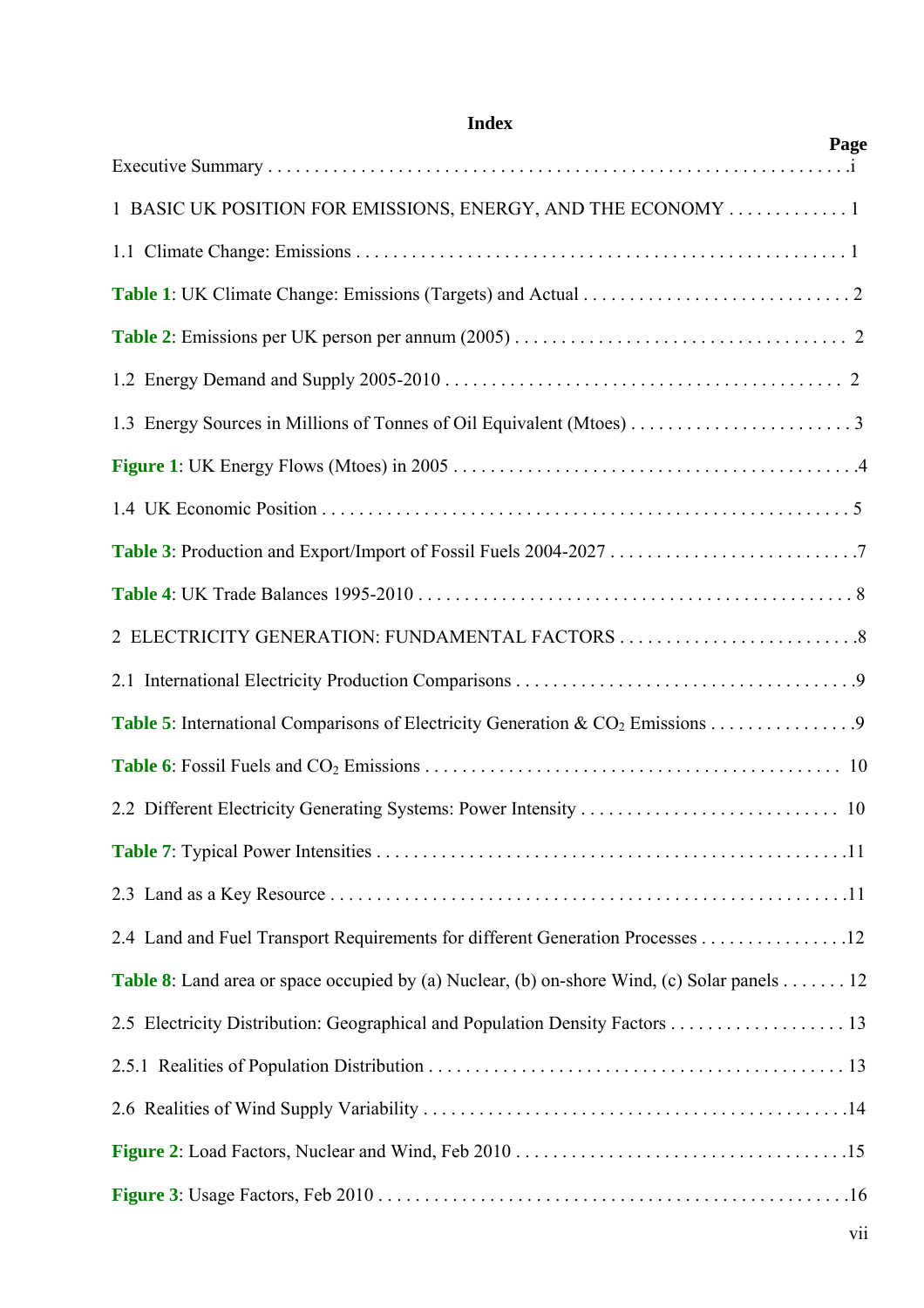## **Index (Cont) Page**

| 3 COST & EMISSIONS COMPARISONS FOR 10 DIFFERENT TYPES OF ELECTRICITY<br>GENERATION 17                     |
|-----------------------------------------------------------------------------------------------------------|
|                                                                                                           |
|                                                                                                           |
| 4 GREEN ENERGY (GES) AND SECURE ENERGY (SES) COMPARED 19                                                  |
|                                                                                                           |
|                                                                                                           |
|                                                                                                           |
|                                                                                                           |
|                                                                                                           |
|                                                                                                           |
|                                                                                                           |
|                                                                                                           |
|                                                                                                           |
|                                                                                                           |
|                                                                                                           |
|                                                                                                           |
| Figure 14: Possible UK Energy scenario in 2033 with around 50GW of "new" nuclear<br>capacity operating 27 |
| 5 FUTURE NUCLEAR INVESTMENT: SAFETY, TECHNOLOGY, FINANCE  .28                                             |
|                                                                                                           |
|                                                                                                           |
|                                                                                                           |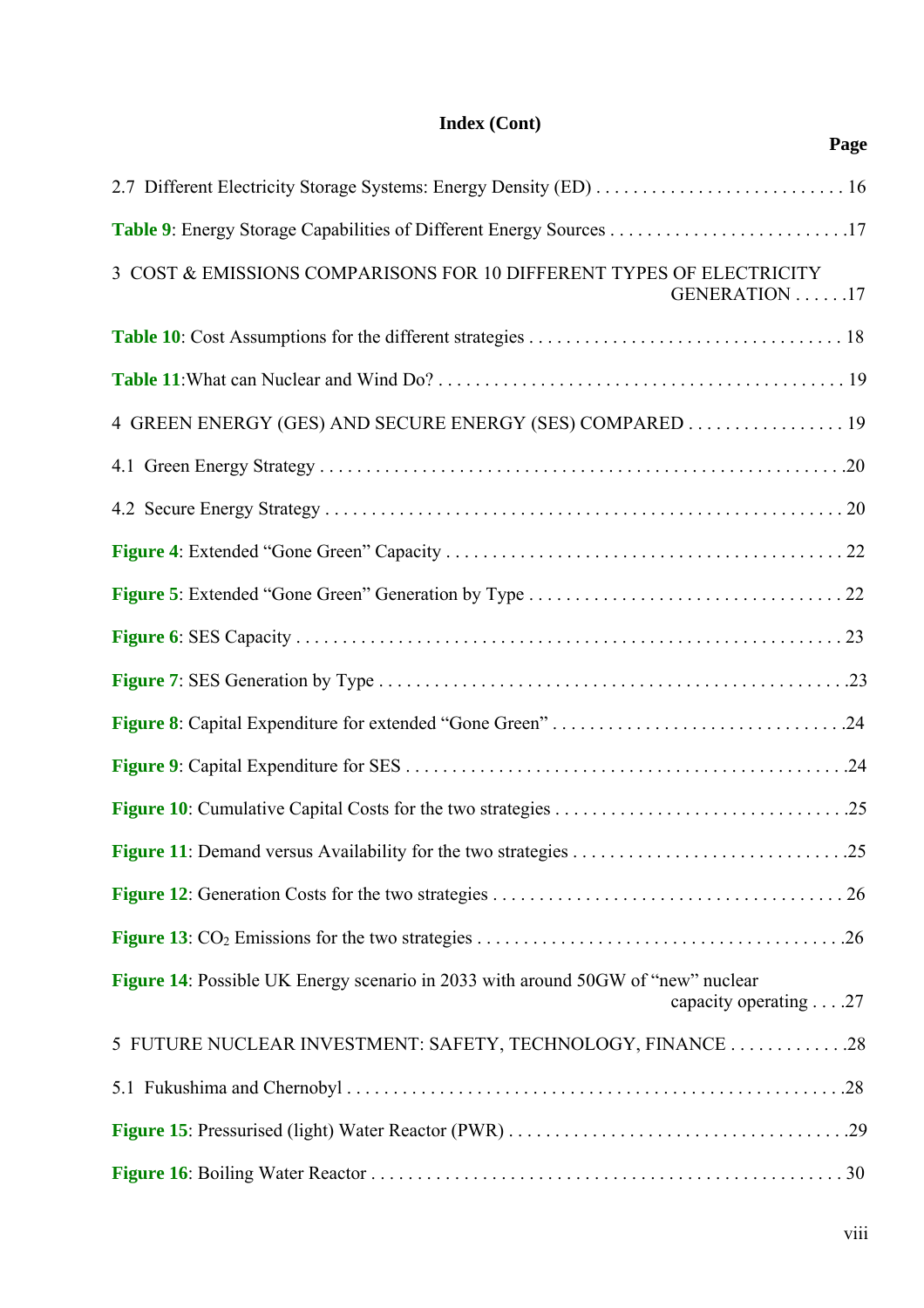## **Index (Cont)**  *Page*

| 5.2 Comparisons of Risks and Fatalities in different industries and occupations 30                                                                                           |  |
|------------------------------------------------------------------------------------------------------------------------------------------------------------------------------|--|
| Table 12: Reduced life-spans for exposure to (A) Chernobyl radiation; (b) Life-long smoking 31                                                                               |  |
|                                                                                                                                                                              |  |
|                                                                                                                                                                              |  |
|                                                                                                                                                                              |  |
|                                                                                                                                                                              |  |
|                                                                                                                                                                              |  |
|                                                                                                                                                                              |  |
|                                                                                                                                                                              |  |
|                                                                                                                                                                              |  |
|                                                                                                                                                                              |  |
|                                                                                                                                                                              |  |
|                                                                                                                                                                              |  |
|                                                                                                                                                                              |  |
|                                                                                                                                                                              |  |
|                                                                                                                                                                              |  |
|                                                                                                                                                                              |  |
|                                                                                                                                                                              |  |
|                                                                                                                                                                              |  |
|                                                                                                                                                                              |  |
|                                                                                                                                                                              |  |
|                                                                                                                                                                              |  |
|                                                                                                                                                                              |  |
| <b>Table 15</b> : Closure dates of existing nuclear power stations (including extensions of life made<br>in 2008), and closed stations subject to decommissioning $\dots$ 45 |  |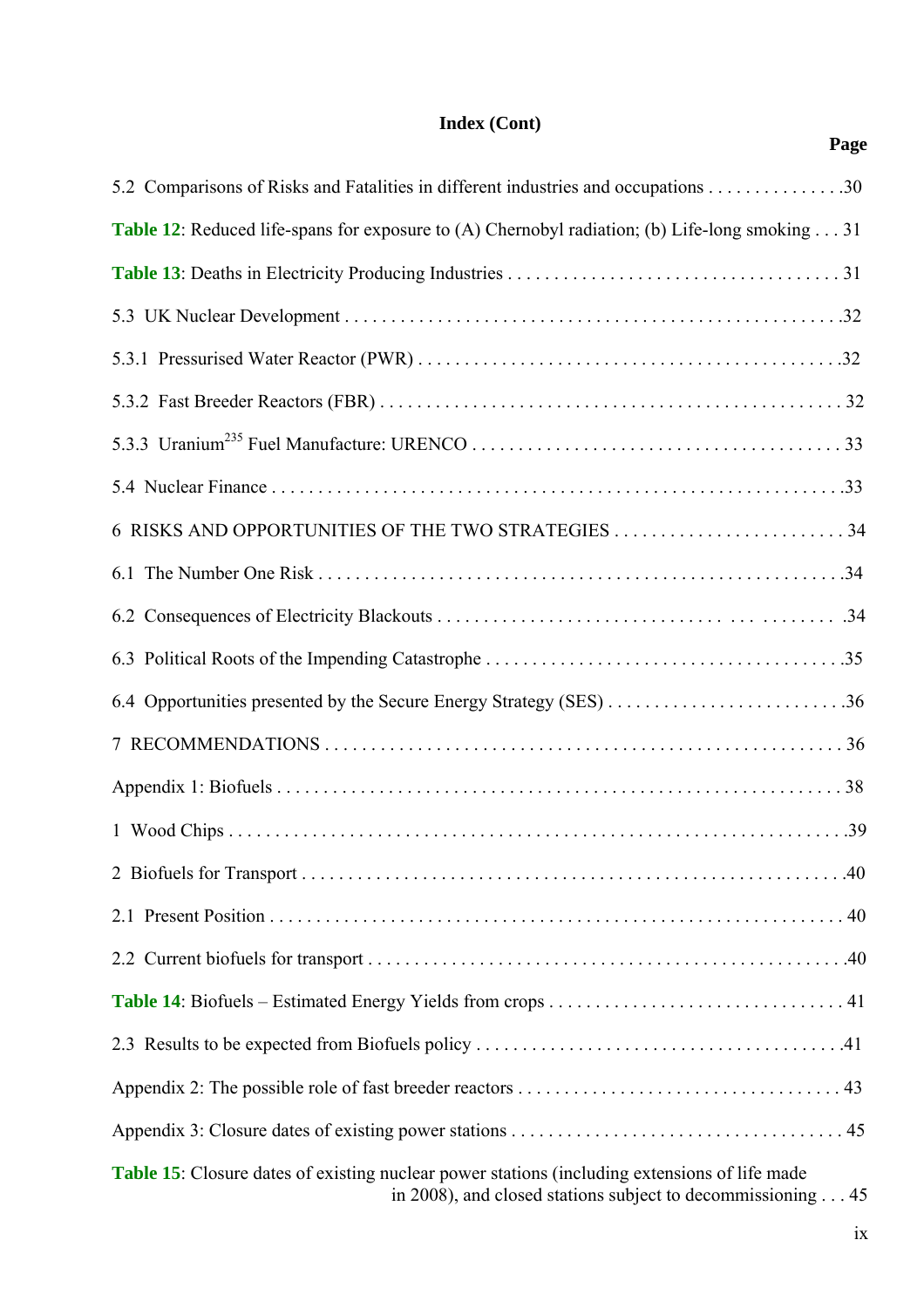## **Index (Cont)**  *Page*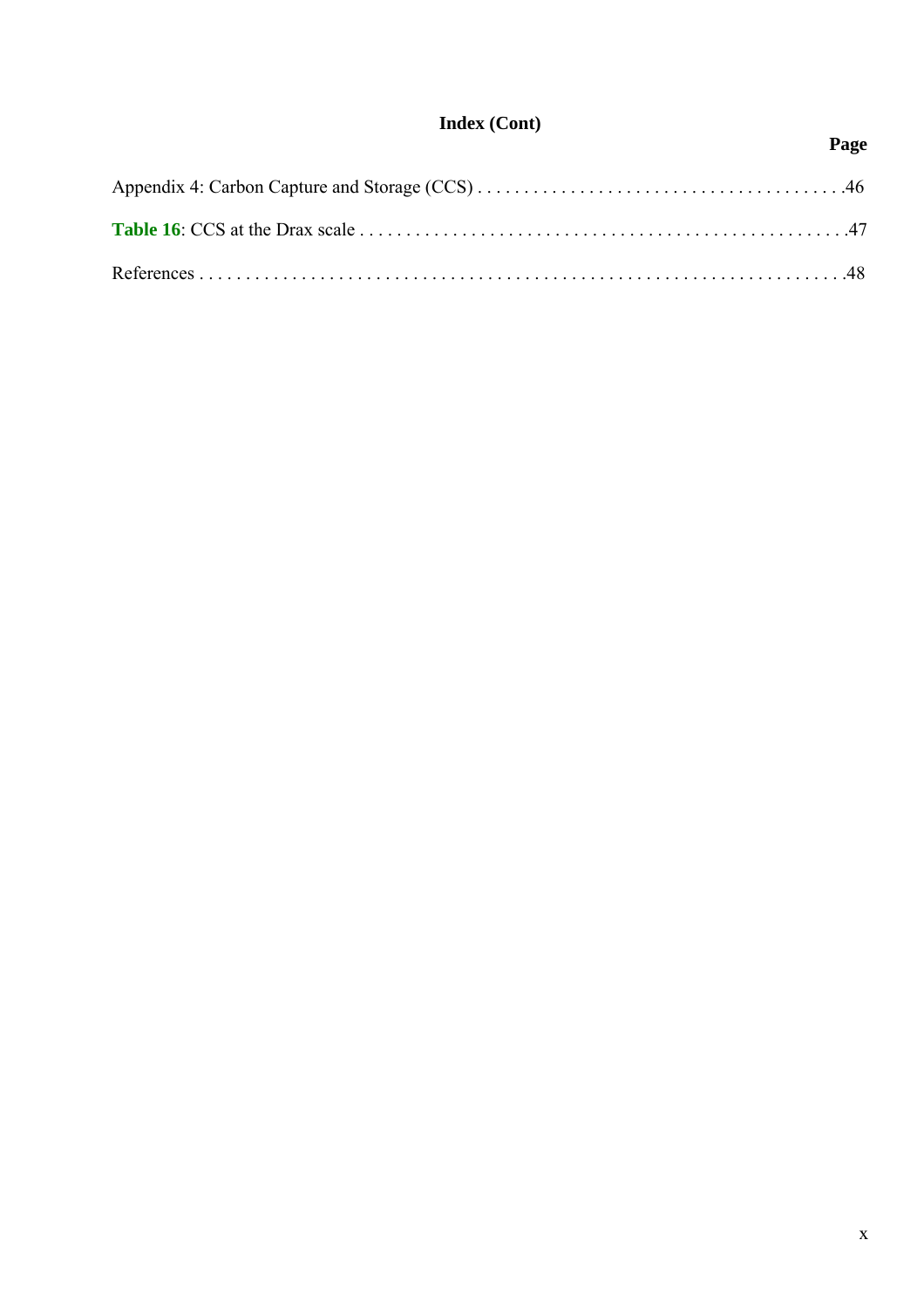## **1 BASIC UK POSITION FOR EMISSIONS, ENERGY, AND THE ECONOMY**

This paper is written from the perspective of the United Kingdom's interest and in particular its survival as a first world industrial country, able to supports its 60-70 million people in the 40 years from 2010 to 2050. An essential part of the means to secure this future is the provision of secure and cost-effective electricity supplies, both to its industries facing cut-throat competition at home and abroad, and to meet the general needs of its people.

The current UK position is factually summarised under three headings: Climate Change, Energy Supply and Demand, and the Balance of Payments on our exports and imports.

## **1.1 Climate Change: Emissions**

- Britain contributes less than 2% to the world's annual carbon dioxide emissions.
- This is less than China is *adding* to its annual emissions every three years.
- Nothing that Britain does or does not do in the United Kingdom will have any perceptible effect on climate change.
- Hydrocarbon (fossil) fuels when burnt completely to  $CO<sub>2</sub>$  and steam
	- emit around 3.1 tonnes of  $CO<sub>2</sub>$  per tonne of fuel burnt;
	- release around 14 Giga-joules (GJ) or 4,000 KWh units of heat per tonne of  $CO<sub>2</sub>$ emitted.

These chemical realities give rise to the emissions data in Tables 1 and 2.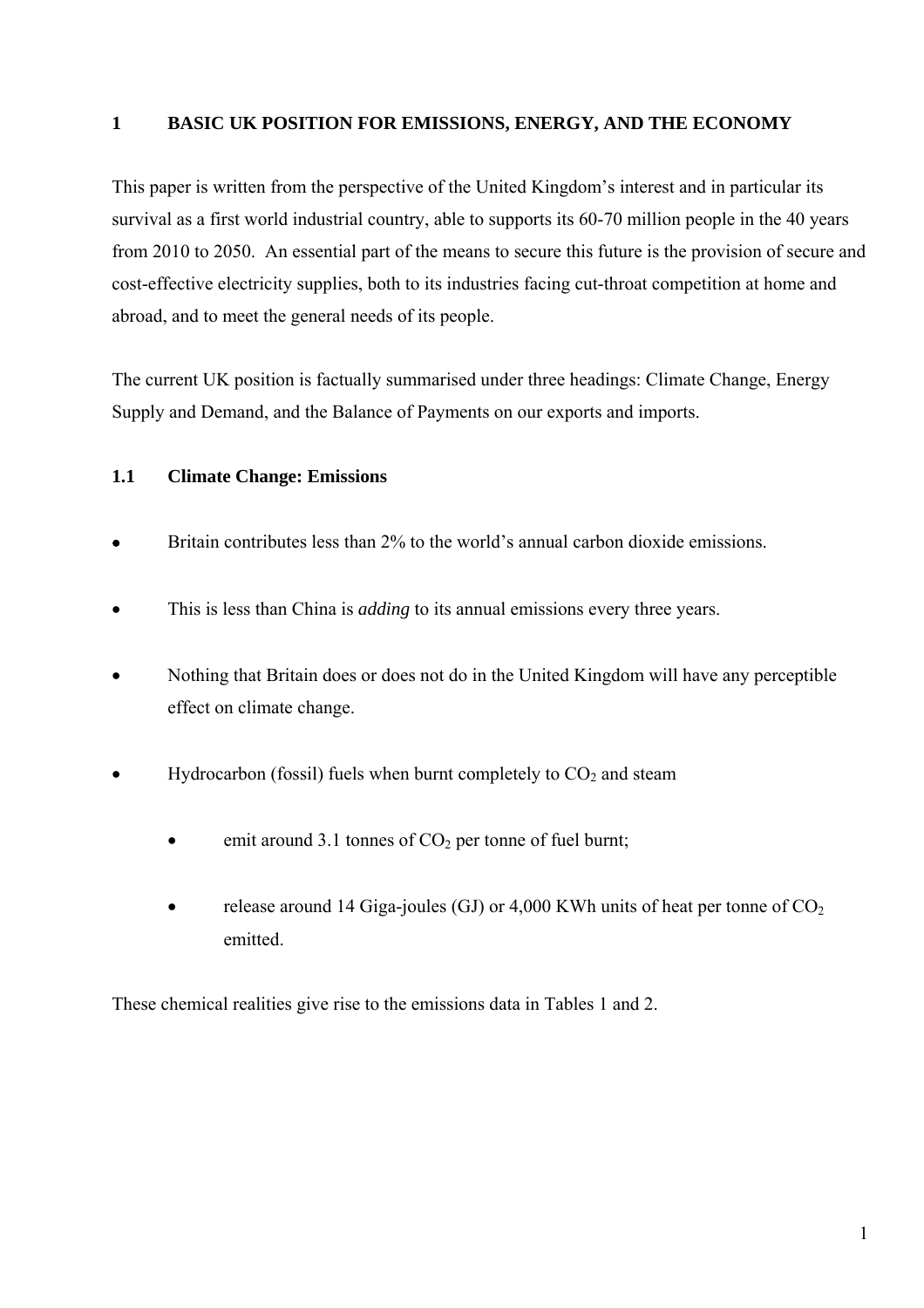|                                                                                        | 1990       | 2008 | 2020     | 2050  |
|----------------------------------------------------------------------------------------|------------|------|----------|-------|
| Total Greenhouse emissions in millions<br>of tonnes of $CO2$ equivalents <sup>12</sup> | $775^{13}$ | 633  | (540)    | (155) |
| $CO2$ actual (in millions of tonnes net)                                               | 592        | 484  | (461)    | (118) |
| $%$ of CO <sub>2</sub> reductions on 1990 figure                                       |            | 18%  | $(30\%)$ | (80%) |
| % of electricity from renewables<br>(including hydro)                                  | 1.8%       | 3%   | $(40\%)$ | 9     |
| % of renewables electricity planned in<br>"Going Green"                                |            |      | (15%)    | (20%) |

## **Table 1: UK Climate Change: Emissions (Targets) and Actual[11](#page-12-0)**

**Table 2: Emissions per UK person per annum (2005)** 

| <b>Activity</b>                        | $CO2$ Emissions per person in | <b>UK Emissions in millions of</b> |
|----------------------------------------|-------------------------------|------------------------------------|
|                                        | tonnes per annum              | tonnes per annum                   |
| Breathing (normal activities)          | 0.25                          | 15                                 |
| Travel by road <sup>14</sup>           | 2.1                           | 127                                |
| Travel by $\overline{\text{air}}^{14}$ | 0.6                           | 37                                 |
| Home heating and power                 | 2.4                           | 146                                |
| Industry, commerce and public          | 6.2                           | 385                                |
| sector                                 |                               |                                    |
|                                        | <b>Total UK</b>               | 710                                |

## **1.2 Energy Demand and Supply 2005-2010**

- The UK is dependent on fossil fuels for about 92% of its total energy demand.
- Electricity accounts for about one third of total energy demand and about one sixth of energy delivered to the final customer.

<span id="page-12-0"></span><sup>&</sup>lt;sup>11</sup> According to the UK Government's Climate Change Act 2008 and the Strategy paper of the Department of Energy and Climate Change, July 2009

<sup>&</sup>lt;sup>12</sup> National Statistical Office Blue Book 2008

<span id="page-12-3"></span><span id="page-12-2"></span><span id="page-12-1"></span><sup>&</sup>lt;sup>13</sup> Kyoto protocol 1990 Baseline: includes  $CO_2$ , CH<sub>4</sub>, NO<sub>x</sub>, HFCs, PFCs and SF<sub>6</sub>. <sup>14</sup> Comparing (say) a flight from London to Geneva (800 km) with a car journey (1,000 km), the medium car with 2 people would emit 121 kg per person. A Boeing 757 would emit 110 kg per person if 70% full.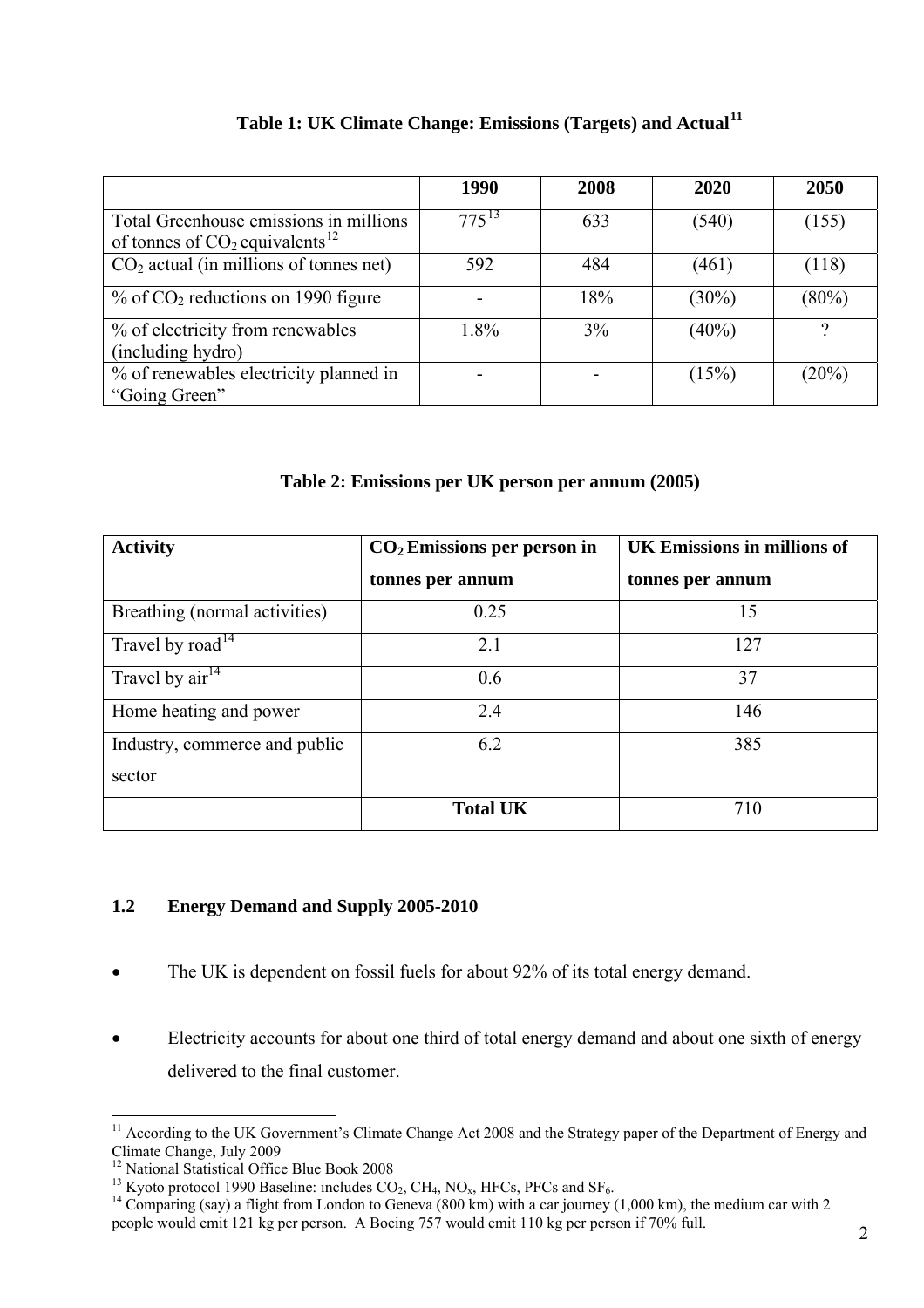- For a long time the Government seems to have confused *total energy demand* with the energy required to generate electricity.
- In the years 2000-2006 the UK produced an amount about equal to its total energy demand.
- By about 2025-2030 UK fossil fuel production (at its peak in the years 2000-2006, about equal to total energy demand) will be virtually zero.
- This fact has been available to both to the previous Conservative and Labour Governments from 1990 onwards.

## **1.3 Energy Sources in Millions of Tonnes of Oil Equivalent (Mtoes)**

Generally *Mtoes* is used for energy *sources*, while its electrical equivalent, the kilowatt-hour (kWh) as on electricity bills, is now generally used for energy *consumption,* but they are completely interchangeable:

| 1 tonne of oil | is thermally equivalent to | approximately 11,800 kWh |
|----------------|----------------------------|--------------------------|
| 1 Mtoe         | is thermally equivalent to | approximately 11,800 GWh |

In Britain, the average of 26 million households consumes about 2 tonnes of oil equivalent, producing about 6 tonnes of  $CO<sub>2</sub>$  per year, which as a gas would fill the average house 7 times over. For comparison four average humans on 2500 calories per day emit a CO<sub>2</sub> volume equal to a house.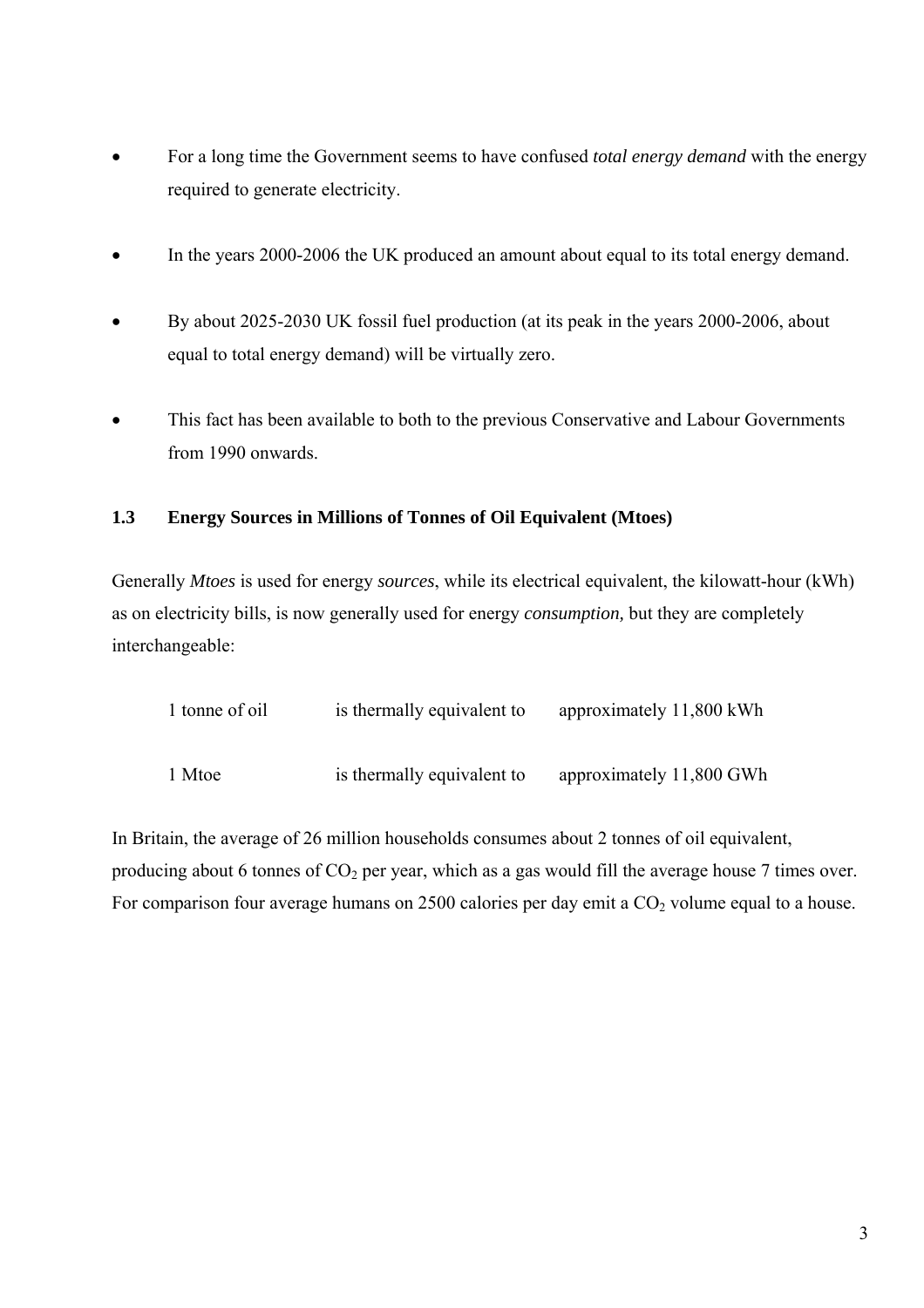

<span id="page-14-0"></span><sup>&</sup>lt;sup>15</sup> Blue figures are electricity flows; black are thermal energy flows. Mtoes means millions of tonnes of oil, or its thermal equivalents for gas, coal, nuclear, hydro, wind, wave & tides, and solar.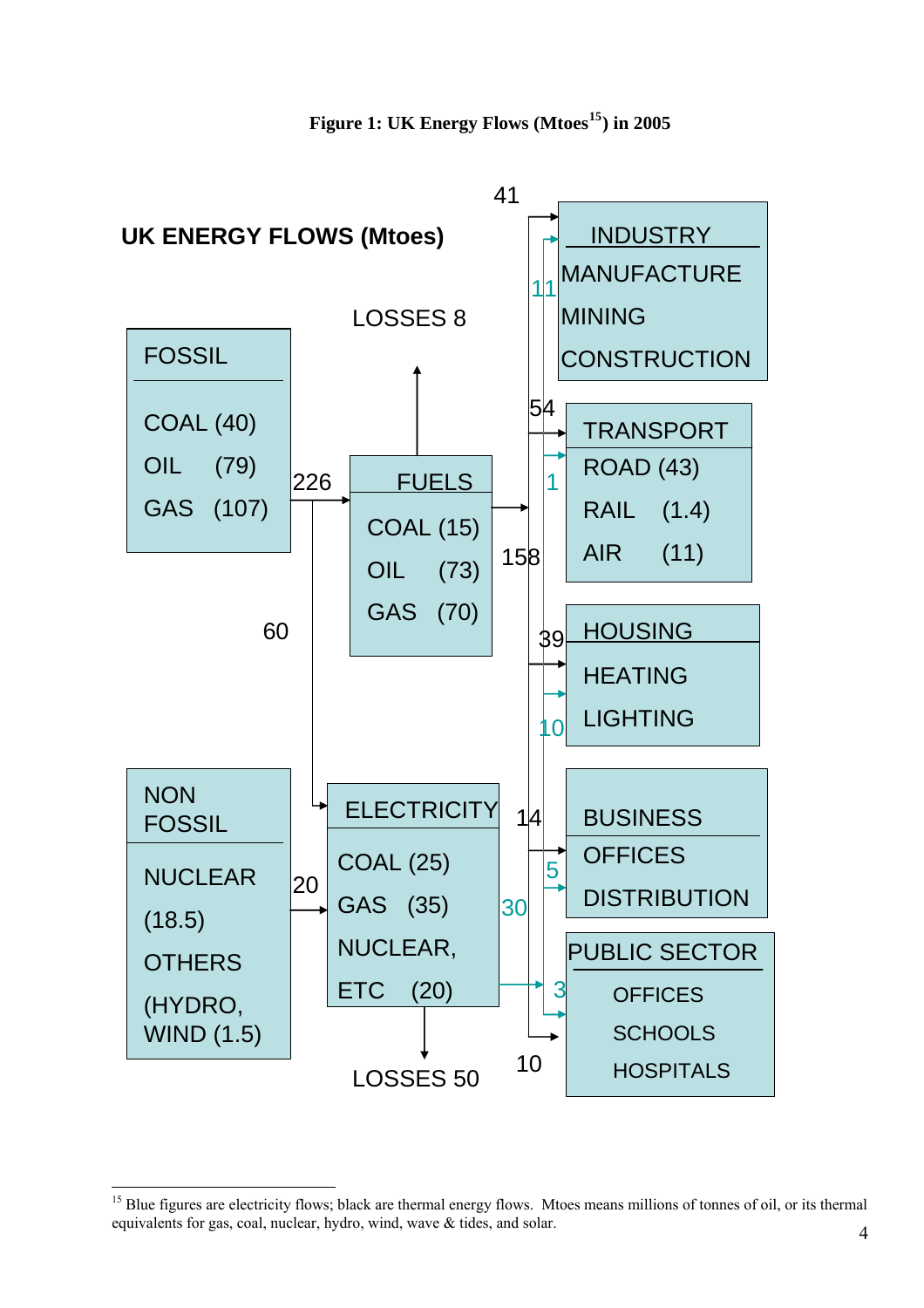## **1.4 UK Economic Position**

There seems to be an almost insouciant attitude around that we can afford to import any amount of gas and electricity (from France, or even North Africa) which we choose. Many energy supply analysts, politicians and other commentators ignore completely the impact of any future energy policy on the country's external economic position.

In fact while presently attention is focussed on the country's huge government deficit and consequent government borrowing (currently £150 billion per annum, but set to fall to around £140 billion over the next 4 years), the trading deficit of around £45 billion (in which the goods deficit is £90 billion) is just as serious, because it too has to be borrowed, but by the private sector and the interest paid in foreign currency. In summary:

- Britain has a massive balance of goods trade deficit of around £90 billion, or about 5.5% of our current income.
- Only a small fraction of this can now be paid for by income from net investment income.
- This is because income from our past investments abroad is now not much greater than the payments we have to make to present investors in this country.
- In fact our net asset position is almost certainly negative, having declined steadily from a net positive position of £285 billion in 1985, despite the huge foreign exchange bonus of North Sea oil.
- The loss over the next 20 years of virtually all our North Sea oil and gas production amounts to a huge loss of national income.
- At today's prices for the pound sterling and a barrel of oil, it amounts to around £55 billion subtracted from our national income and added to our national import bill.
- An average oil price rise of just 3.5% per annum over the next 20 years would double these enormous burdens, even if the pound sterling were able to maintain its present level with the US dollar.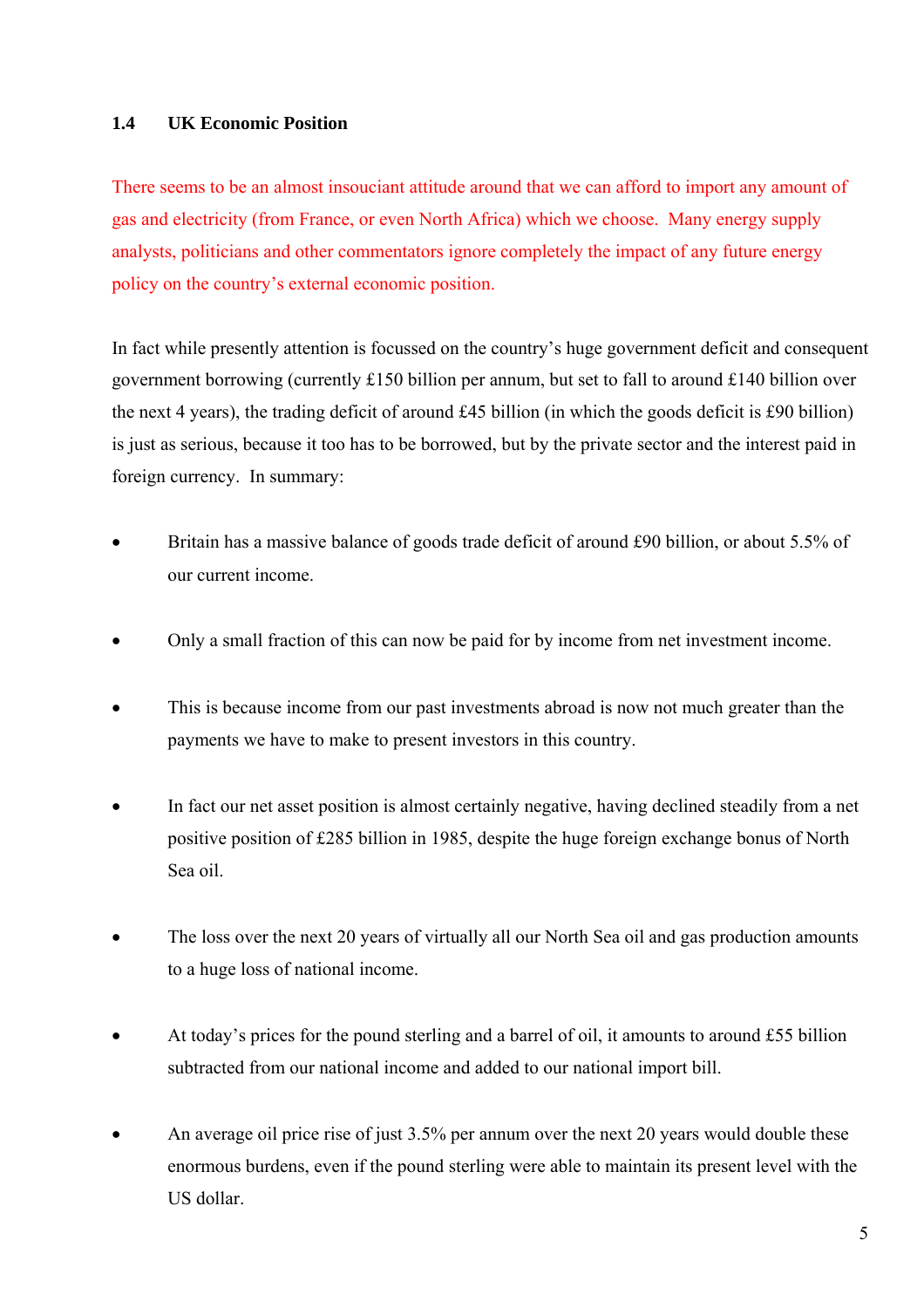The loss of virtually all major North Sea oil and gas production over the next 15-20 years should focus everyone's mind on replacing this enormous national asset. Britain, with 92% of its energy needs derived from oil, gas and coal, is the worst placed of *all* the major industrial powers.

If the oil dollar price rise were higher than the 3.5% per annum used in the last bullet point above and the pound were to fall significantly below the dollar  $(1.5 \rightarrow 1.6$  range), then at anywhere near current fossil fuel usage, we would be looking at catastrophe with a £:\$ rate spiralling down.

Table 3 spells out the basic economic facts for 2017 and 2027, as seen in 2007. It will be noted that in 2011, we are already at the \$120 a barrel level assumed for 2017.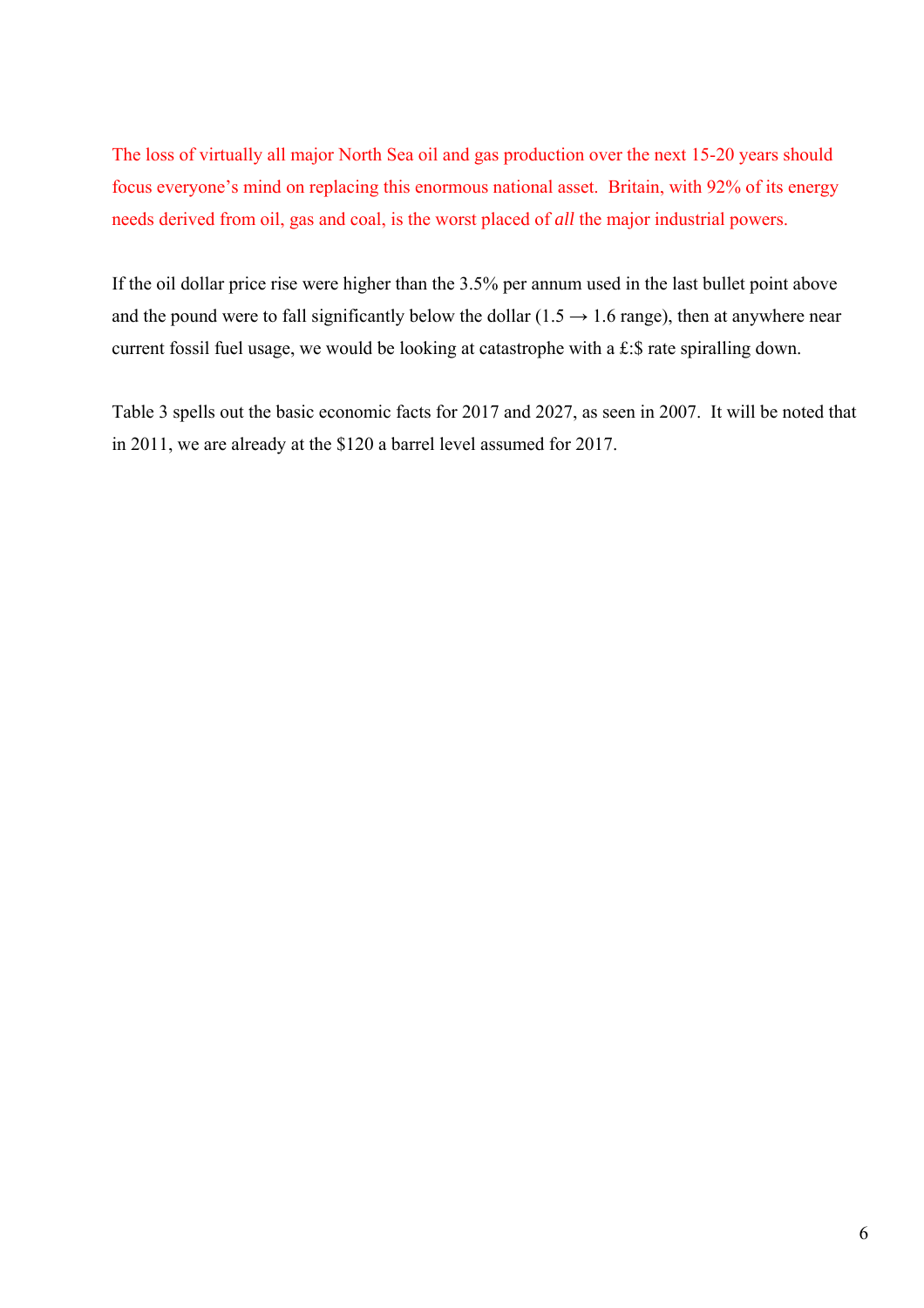## **Table 3: Production and Export/Import of Fossil Fuels**

| 2004-2027   |                   |                 |               |  |  |  |
|-------------|-------------------|-----------------|---------------|--|--|--|
| <b>FUEL</b> | <b>PRODUCTION</b> | <b>EXPORTS*</b> | NET*          |  |  |  |
|             | <b>Mtoes</b>      | (IMPORTS)       | <b>IMPORT</b> |  |  |  |
|             |                   | <b>Mtoes</b>    | <b>COST</b>   |  |  |  |
|             |                   |                 | \$bn          |  |  |  |
| 2004        |                   |                 |               |  |  |  |
| OIL & GAS   | 207               | 21              | (\$70/bbl)    |  |  |  |
| <b>COAL</b> | <u>16</u>         | (24)            | $$1.5$ bn     |  |  |  |
|             | 223               | (3)             |               |  |  |  |
| 2017        |                   |                 |               |  |  |  |
| OIL & GAS   | 83                | (103)           | (\$120/bbl)   |  |  |  |
| <b>COAL</b> | <u>16</u>         | (24)            | \$152 bn      |  |  |  |
|             | 99                | (127)           |               |  |  |  |
| 2027        |                   |                 |               |  |  |  |
| OIL & GAS   | 21                | (165)           | (\$150/bbl)   |  |  |  |
| <b>COAL</b> | <u>16</u>         | (24)            | \$250 bn      |  |  |  |
|             | 37                | (189)           |               |  |  |  |

# PRODUCTION AND EXPORT/IMPORT OF FOSSIL FUELS

\*Assumes Constant Consumption (~ 246) and Nuclear/Others Production (20)

Table 4 gives the recent history of the Trade Balance.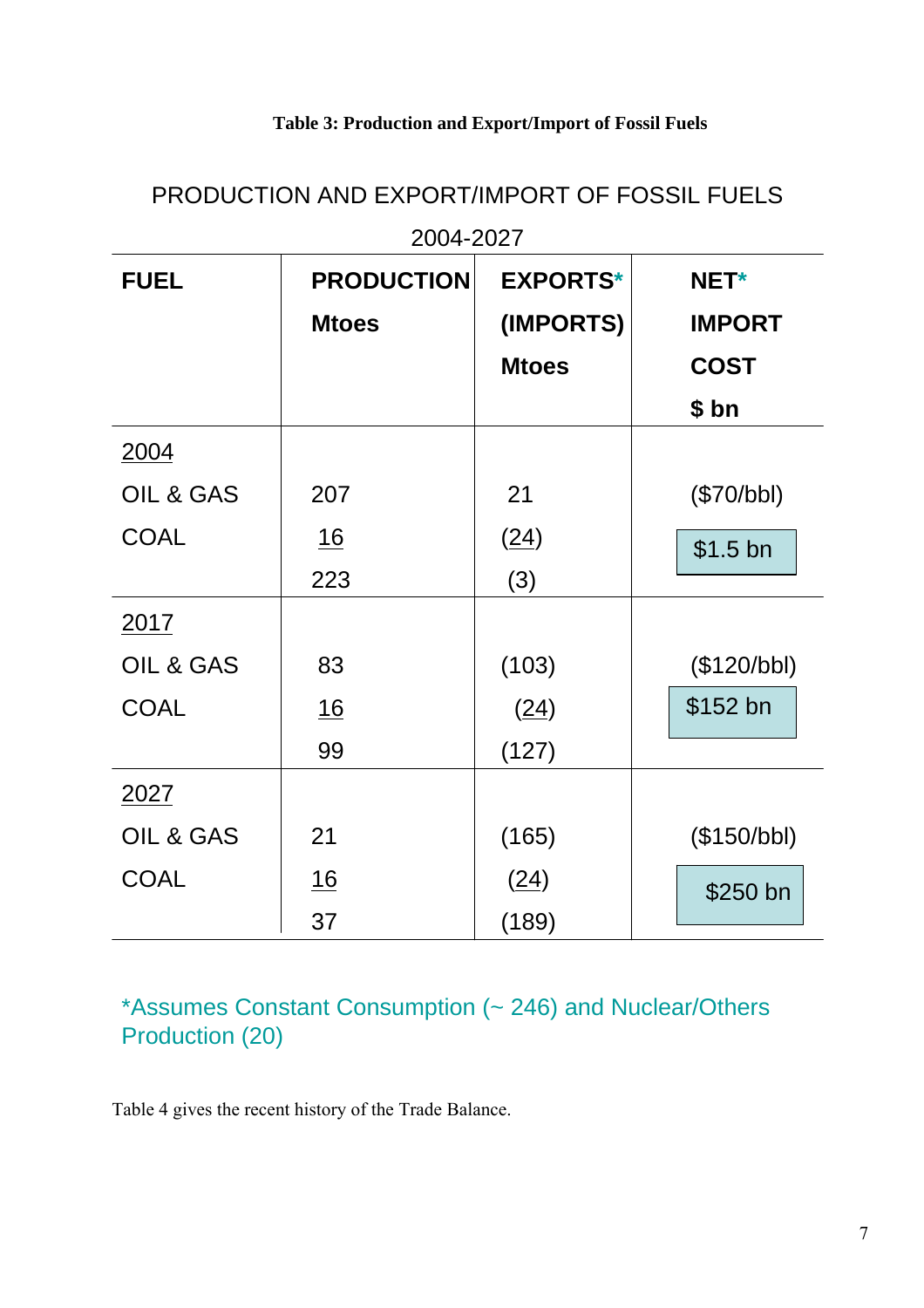|                     | 1995  | 2005  | 2010        |
|---------------------|-------|-------|-------------|
|                     | £bn   | £bn   | f(bn)(b)    |
|                     |       |       |             |
| <b>GOODS</b>        | $-11$ | $-67$ | $-80(-130)$ |
| (of which:          |       |       |             |
| Oil $\&$ gas        | $+5$  | $+10$ | $+8$        |
| Pharmaceuticals)    | $+2$  | $+8$  | $+10$       |
|                     |       |       |             |
| <b>SERVICES</b>     | $+7$  | $+23$ | $+40 (+64)$ |
| (of which:          |       |       |             |
| Financial           | $+5$  | $+18$ | $+20$       |
| Technical)          | $+2$  | $+6$  | $+10$       |
|                     |       |       |             |
| <b>NET EARNINGS</b> | $-4$  | $-44$ | $-50(-80)$  |

## **Table 4: UK Trade Balances 1995-2010[16](#page-18-0)**

## **2 ELECTRICITY GENERATION: FUNDAMENTAL FACTORS**

Another key factor which has escaped public discussion of the energy problem is that whereas energy can be delivered to the customer as either fuel to be burned or as electricity, so called "renewables" (excluding solar hot water on micro-sites and biofuels)<sup>[17](#page-18-1)</sup> can only be delivered as *electricity.*

Referring to Figure 1, this means that *any serious reduction in the national dependence on fossil fuels – say 50 Mtoes out of the 2005 figure of 226 Mtoes – must be in the form of a massive increase in electricity production.* A displacement of even 50 Mtoes from primary fossil fuel consumption requires an increase of around 50% in electricity generation at constant total energy demand<sup>[18](#page-18-2)</sup> because, currently, electricity production forms a relatively small part of total energy delivered to UK customers.

 $\overline{a}$ <sup>16</sup> National Statistical Office Pink Books 1999, 2007, 2010

<span id="page-18-1"></span><span id="page-18-0"></span><sup>&</sup>lt;sup>17</sup> The authors find it bizarre that biofuels (wood chips and sugar based alcohols) can be classified as "renewables" on the growth data they absorb  $CO_2$  while they grow. A patch of weed does this too.

<span id="page-18-2"></span>This is the minimalist assumption. With population increase totalling a minimum of 5% over 20 years, production of electricity would have to increase by this amount, if nothing changed.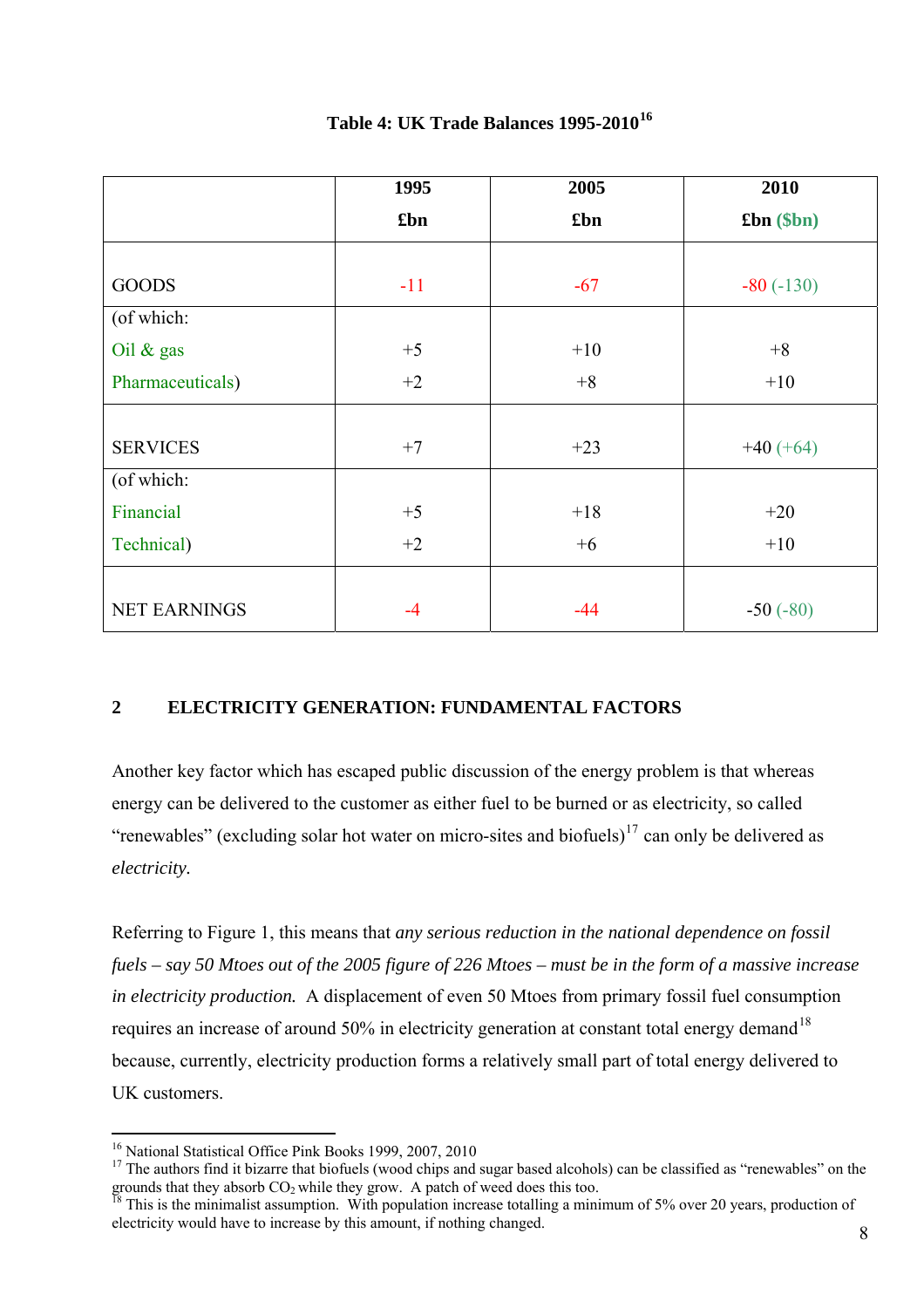## **2.1 International Electricity Production Comparisons**

Table 5 sets out some international comparisons. These are important because our ability to compete in the world depends, in large measure, on having labour and energy costs not significantly different from those of our major competitors in the world, three of whom are included in Table 5.

**Table 5: International Comparisons of Electricity Generation & CO2 Emissions 2008[19](#page-19-0)**

| Country        | <b>Installed</b>                                              |                | Electricity delivered % by fuel source | Electricity                | CO <sub>2</sub>                     |                                        |
|----------------|---------------------------------------------------------------|----------------|----------------------------------------|----------------------------|-------------------------------------|----------------------------------------|
|                | <b>Electricity</b><br>generation<br>capacity<br><b>GWatts</b> | <b>Nuclear</b> | <b>Fossil</b>                          | Other<br>(mainly<br>hydro) | delivered<br>per capita<br>kWh p.a. | emissions<br>per capita<br>tonnes p.a. |
| <b>Britain</b> | 67                                                            | 17             | 80                                     | 3                          | 6420                                | 11.1                                   |
| Germany        | 115                                                           | 19             | 77                                     | $\overline{4}$             | 6850                                | 9.7                                    |
| France         | 117                                                           | 74             | 11                                     | 15                         | 7900                                | 6.1                                    |
| Switzerland    | 16                                                            | 35             | $\overline{4}$                         | 61                         | 8380                                | 5.7                                    |

## **Notes**

It is no accident that European countries with the highest electricity usage per person have:

(a) the least dependence on fossil fuels for electricity generation;

(b) the lowest  $CO<sub>2</sub>$  emissions per head of the population.

Britain has approximately the energy use profile of Germany, but without its ability to pay for our use of fossil fuels in the years ahead (see Table 3).

In 2023 Britain will have, on present form, approximately the same level of indigenous energy resources as France has today, but without France's huge nuclear energy-based electricity sector.

Which fossil fuel is used, and whether it is used to generate electricity or as heating, affects  $CO<sub>2</sub>$ emissions very considerably as shown in Table 6. If natural gas is used to generate electricity by what is referred to as the combined cycle gas turbine method, then  $CO<sub>2</sub>$  emissions are little more than one-third of those for "high hydrogen" coal.

<span id="page-19-0"></span> $\overline{a}$ <sup>19</sup> Data from the Statesman's Year book 2005 extracted from the World Bank Atlas 2003. The figures in 2010 are likely to be smaller.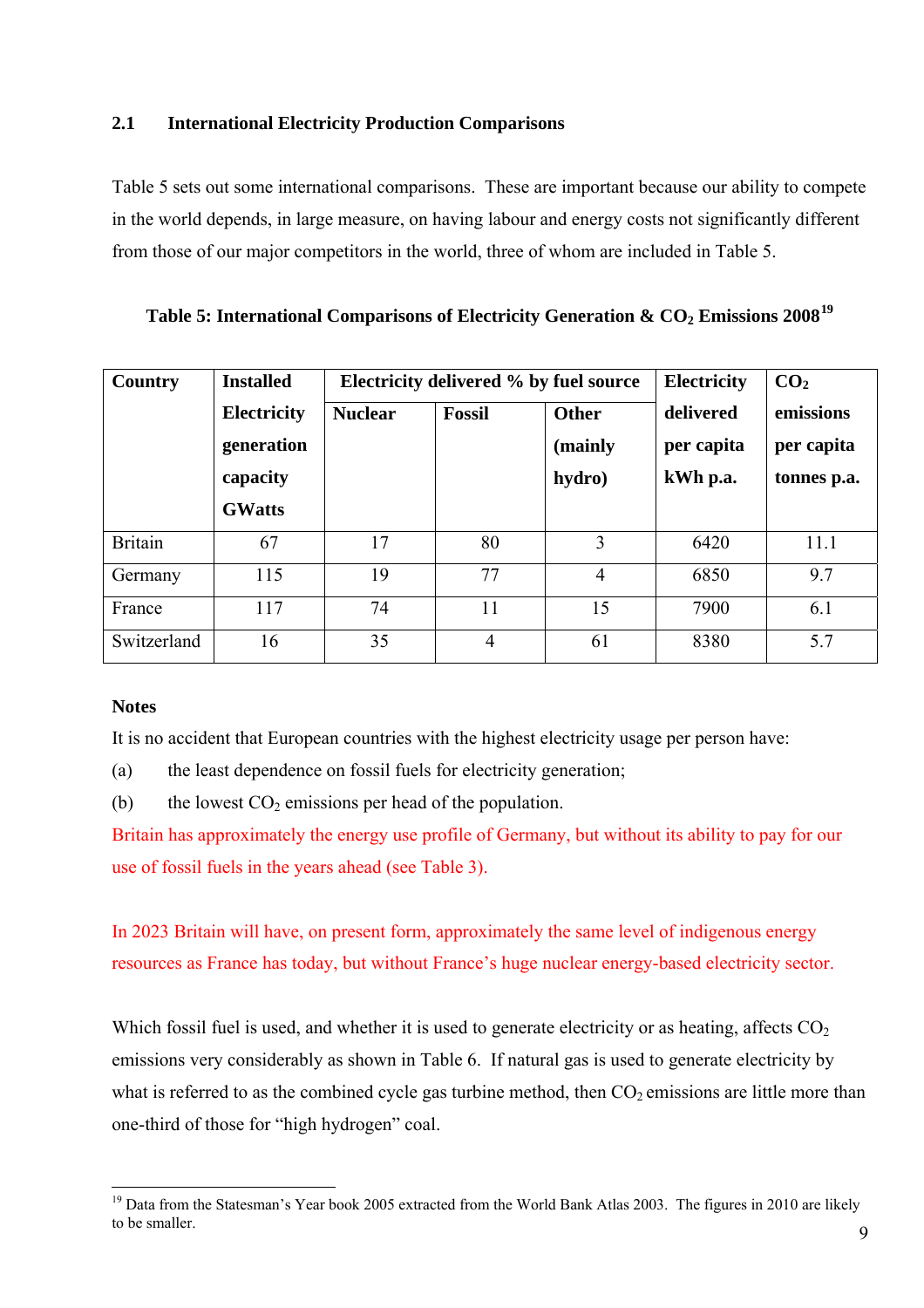| <b>Fuel</b>   | <b>Tonnes of</b> | <b>Tonnes of</b>           | <b>Thermal</b>       | <b>Tonnes of</b>  | Source of                 |
|---------------|------------------|----------------------------|----------------------|-------------------|---------------------------|
|               | $CO2$ per        | $CO2$ per                  | efficiency to        | $CO2$ per         | data                      |
|               | tonne of fuel    | $\mathbf{MWh}^{20}$ (heat) | electricity $(\eta)$ | $\text{MWh}^{20}$ |                           |
|               | burnt            |                            |                      | (electricity)     |                           |
| Pure Carbon   | 3.7              | .402                       | 0.35                 | 1.143             | Perry <sup>21</sup>       |
|               |                  |                            | (standard)           |                   | Table 3-207               |
|               |                  |                            | $0.45$ (super        |                   |                           |
|               |                  |                            | critical)            |                   |                           |
| "High         | 3.43             | .336                       | 0.35                 | .960              | SFB from                  |
| hydrogen"     |                  |                            | (standard)           |                   | Perry <sup>21</sup> Table |
| coal          |                  |                            | $0.45$ (super        | .746              | $3 - 149$                 |
|               |                  |                            | critical)            |                   |                           |
| Octane        | 3.09             | .250                       | NA                   | NA                | Perry <sup>21</sup> & SFB |
| (liquid)      |                  |                            |                      |                   |                           |
| Methane (gas) | 2.75             | .198                       | 0.55                 | .360              | Perry <sup>21</sup> & SFB |
|               |                  |                            | $(CCGT)^{22}$        |                   |                           |
| Diesel (oil)  | 3.14             | .247                       | 0.35                 | .705              | $\operatorname{HMSO}$     |
|               |                  |                            |                      |                   | <b>Efficient Use</b>      |
|               |                  |                            |                      |                   | of Fuel                   |

## Table 6: Fossil Fuels and CO<sub>2</sub> Emissions

## **2.2 Different Electricity Generating Systems: Power Intensity**

In the design of any system there are usually a number of ruling factors which must be heeded if practical choices are to be made. In the case of electricity generation the power intensity (PI) of the energy resource used is one such, because PI determines the physical space (land use) needed for the conversion of the energy source to electrical power.

Power intensity (PI) means the amount of energy for instance in the sun's rays, the tides and waves, and in the winds, which flows across a given area in a given time. The most generally applied

<span id="page-20-0"></span> $20$  The average home uses about 6 MWh as electricity per year and 24 MWh for heating by gas, oil and coal.

<sup>&</sup>lt;sup>21</sup> J Perry Ed. Chemical Engineers Handbook 1992

<span id="page-20-2"></span><span id="page-20-1"></span><sup>&</sup>lt;sup>22</sup> Combined Cycle Gas Turbine system.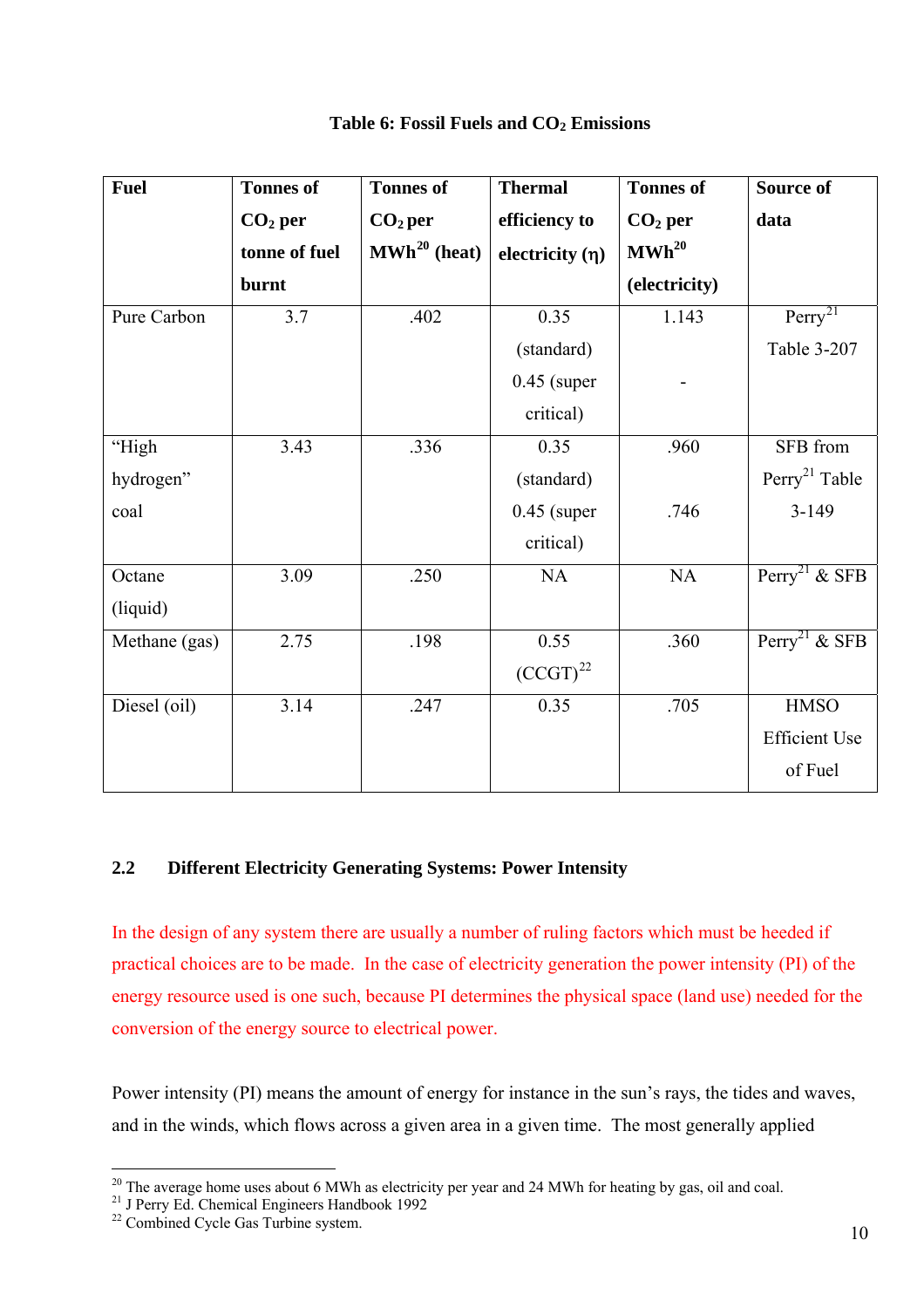measure is watts per metre square  $(W/m^2)$  as used for the sun's rays. Some typical figures for PI are given in Table 7.

|                | <b>Type of Energy</b>                                      | W/m         |
|----------------|------------------------------------------------------------|-------------|
| 1              | Sun's rays at north European surface averaged over the 4   |             |
|                | middle hours of the day.                                   | 200         |
| $\overline{2}$ | Wind passing through the blades of a windmill at 10 m per  |             |
|                | second.                                                    | 600         |
| 3              | Tidal water flowing at 5 knots (e.g. Pentland Firth or the | 24,000      |
|                | Islay-Jura strait)                                         |             |
| $\overline{4}$ | 120 HP engine in a medium-sized saloon car                 | 400,000     |
| 5              | Steam passing through the blades of a 500 MW steam         |             |
|                | turbine in an electricity power station                    | 400 million |

## **Table 7: Typical Power Intensities**

The gigantic differences between (1) and (2) on the one hand and (5) on the other show why windmills have to be so tall and why wind-farms and solar panels occupy so much land space to generate the output of a conventional power station (1,000 MW).

There is no magic technology waiting to be discovered to overcome the laws of nature and geometry which determine the differences between windmills and steam or gas turbines.

## **2.3 Land as a Key Resource**

It is important also to realise that in countries with high population densities (PD), land as well as fuel is a key resource whose use in electricity generation must be optimised along with fuel usage and emissions. PD is in fact a second ruling factor which will determine where individual sources of electricity should be located optimally.

In England, where nearly 87% of the UK's energy is consumed, each inhabitant has just 0.6 of an acre (about 50 x 50 metres) for everything: housing, roads, railways, reservoirs, schools, hospitals, factories, shops, recreation, farming, sewage, telecoms, and energy conversion. The UK's energy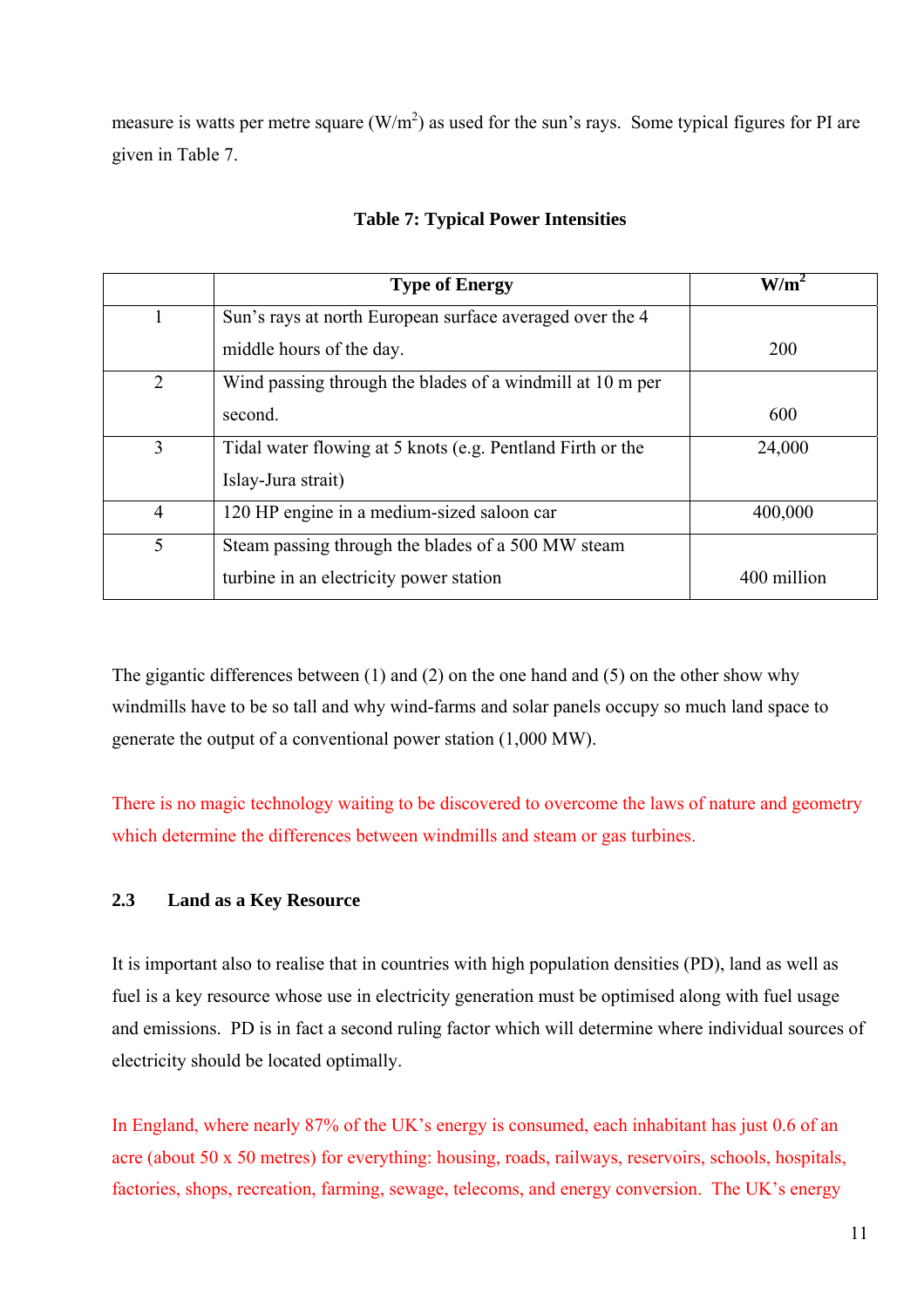need per inhabitant is 45,000 kWh (units) per year. At current mean solar panel efficiencies (10%), for example, this would require 450  $m^2$  per person or about 18% of all land in England covered in solar panels to meet this need. Clearly solar panels can only be a minute contributor to national energy supply.

## **2.4 Land and Fuel Transport Requirements for different Generation Processes**

Table 8 sets out approximate land requirements for 3 different zero carbon electricity generation processes currently being operated in the United Kingdom. Suffice to say solar panels are being installed under a huge subsidy amounting to four times the price consumers pay for the rest of their electricity. Installations are mainly in domestic premises where 20-30  $m<sup>2</sup>$  of panels may generate 10-20% of electricity needs only for those installations.

|                                      | Approx Area <sup>23</sup> (in acres) | Energy <sup>24</sup> needs served (in |
|--------------------------------------|--------------------------------------|---------------------------------------|
|                                      |                                      | numbers of people)                    |
| (a) PWR 1100 MW Nuclear              |                                      |                                       |
| Station (Sizewell B type)            | 40                                   | 200,000                               |
| (b) 15 2-MW Wind Turbines            | 40                                   | 1,300                                 |
| (b) $2,250$ 2-MW Wind                | $6,000$ (9.6 square miles)           | 200,000                               |
| Turbines                             |                                      |                                       |
| (c) 70 million $1 \text{ m}^2$ Solar | $17,500$ (27 square miles)           | 200,000                               |
| Panels                               |                                      |                                       |

Besides the space required for generation, there is also the space required for fuel deliveries, waste product removal, and cables to distribute the electricity generated (see next section 2.5).

Gas and oil can be piped into generating stations and refineries via already existing installations. A 4-GW nominal coal station (e.g. Drax) generates around 29 TWh or 7% of total UK output. It requires around 3 million tonnes of coal per year, 8,200 tonnes per day, 400 20-tonne railway trucks

<span id="page-22-0"></span> $^{23}$  In the UK each person has only 1 acre; in England only 0.6 of an acre for everything; home, industry, transport and all services including recreation.

<span id="page-22-1"></span> $^{24}$  In 2010 these amounted to about 45,000 kWh (electricity units) for the home, industry, transport and all services per person.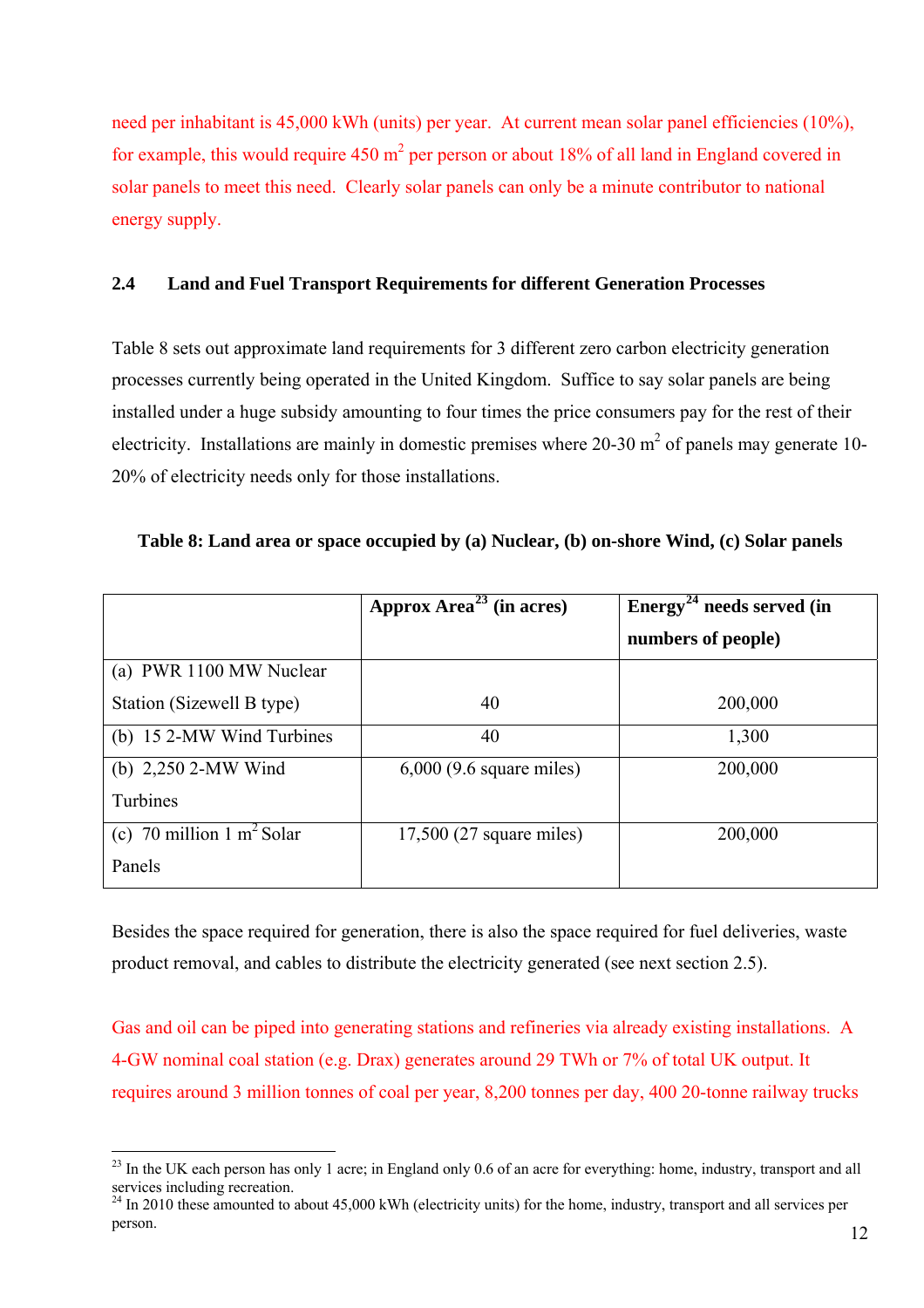or lorry loads per day from the East Coast terminals – a massive burden on the landscape. The other 20-GW of coal-based generating capacity needs about the same pro rata supply.

Nuclear stations like the 1.1 GW PWR type at Sizewell B by contrast need around 20 tonnes each of fresh fuel rods and spent fuel rods per month, say 5 tonnes per week, which is well within the capacity of a single rail spur from a main line or class C road.

There is in addition some hundreds of acres of space required to store spent rods at the reprocessing sites at Sellafield in Cumbria and Capenhurst in Cheshire, plus room for underground long-term storage of by-products. However, such has been the advance in fuel technology over 40 years, it is estimated that the required storage space from a new fleet of 16 GW stations will take up less than 20% of the total already accumulated waste burden. Were fast-breeder technology to be adopted (see Appendix 1) the required long-term storage would be much smaller again.

## **2.5 Electricity Distribution: Geographical and Population Density Factors**

In Ref 1 (Table 3) the authors set out estimates region by region of the cost (totalling £4 billion) of joining the planned expansion of wind generated supply to the National Grid. These investments will have to be made early on in the expansion programme (i.e. very soon) in order to make use of the additional wind turbines as they are commissioned.

The National Grid will expect to be paid up front to make these investments, which will mostly earn nothing until they are complete and passing electricity. Most expenditure will need, on present plans for wind-farm siting, to be in Scotland. These sites are typically 400 miles from the main electricityusing centres in England. The inability to absorb even the existing wind-farm output on a good day in Scotland itself, was graphically demonstrated in the week beginning 1 May 2011. The Grid paid wind-farm operators to switch off their windmills as there was found to be insufficient cable capacity to absorb the output locally or transport it into the rest of the national network.

This was the reverse of the experience in February 2010 (Figs 12 and 13) when in the coldest days of the winter, virtually all the wind turbines were becalmed under the influence of the normal high pressure zone of the British Isles at that time of year.

## **2.5.1 Realities of Population Distribution**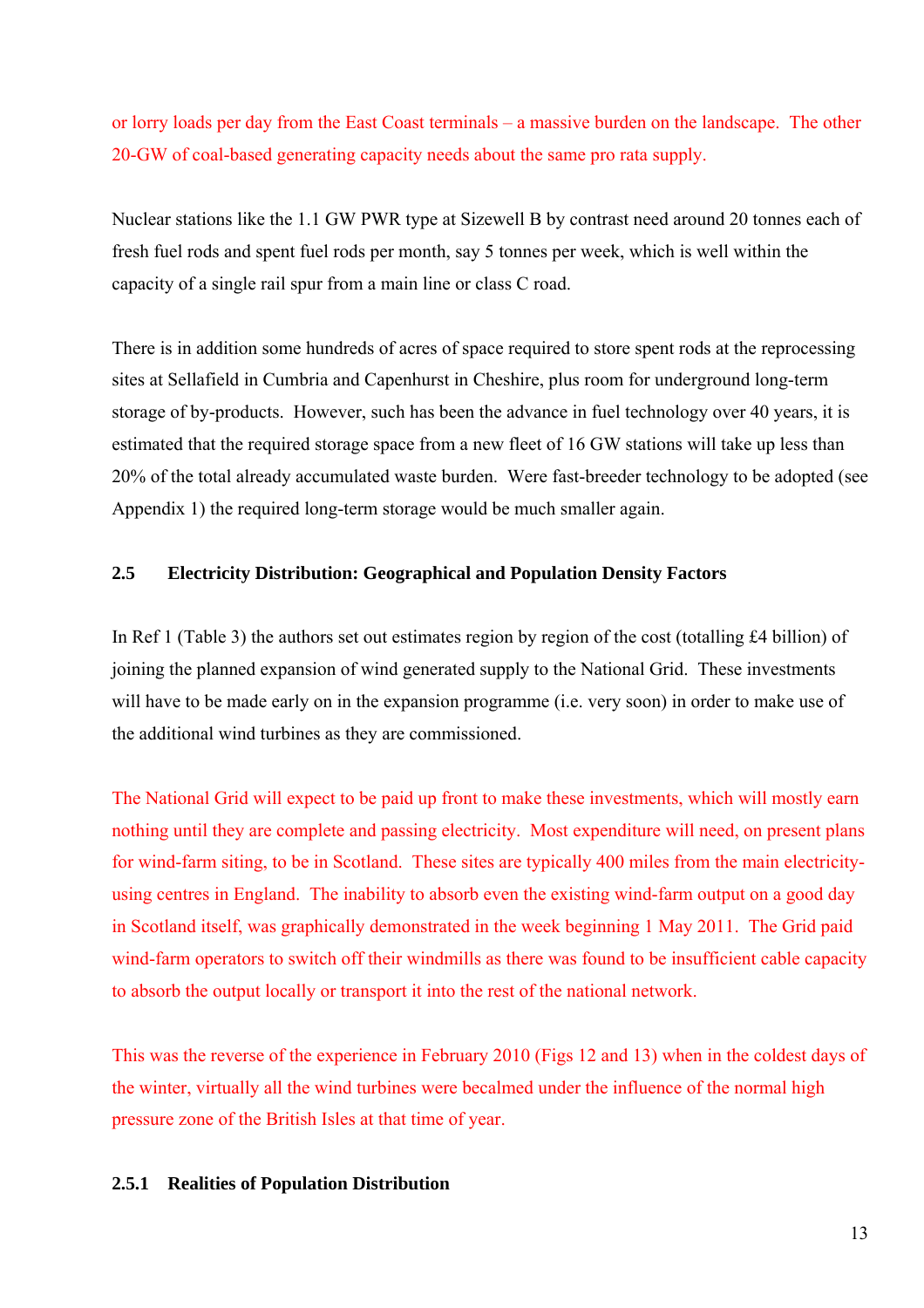These cases are graphic illustrations, if any were needed, of the dangers of establishing energy supplies a long way from centres of population. Two-thirds of Britain's population live south of the line Manchester to Hull, mostly in a rectangle of 100 x 160 miles. To the wind turbine capital cost of around £3 billion per GWd<sup>[25](#page-24-0)</sup> needs to be added about £0.8 billion (or  $35\%$ ) for 400 miles of cable costs at the 2 GW capacity level (2 GW would provide the peak supplies to about 200,000 homes).

## **2.6 Realities of Wind Supply Variability**

Any electricity supply system must cope with variations in both supply and demand. In Britain, the National Grid has developed probably the most sophisticated system in the world for managing predictable winter-summer and hour to hour variations in *demand*. Unpredictable variations in *demand* at the .5-1% level can also be handled to keep its alternating current frequency within the narrow band of  $50 \pm 1$  Hz (cycles per second) on which all electrical power equipment depends.

Where a generating station representing upwards of 1.5% of total capacity has to be shut down, there will generally be enough spare *supply* capacity to replace it at short notice. However, the proposal in the Government's Green Energy Strategy (GES) will, if implemented, involve variations in *supply* of up to 20 times these percentages.

This comes about because, as described in section 4, the GES envisages 32 GW maximum wind turbine capacity by 2020. While on *average* wind output will be only 27% of 32 GW (Table 10 and footnote 16 below), over a 10 day period in February 2010 supply from all the wind turbines connected to the Grid and monitored by the authors fluctuated by nearly 50% of maximum installed wind capacity (Figure 2). Translated to the planned 2020 position, this would be an unprecedented, enormous reduction of 15 GW in supply, which could only be managed by switching in around 15 gas-fired stations built for this very purpose – but for the rest of the year mostly standing idle.

<span id="page-24-0"></span> $\overline{a}$  $2<sup>25</sup>$  d stands for average delivered per year.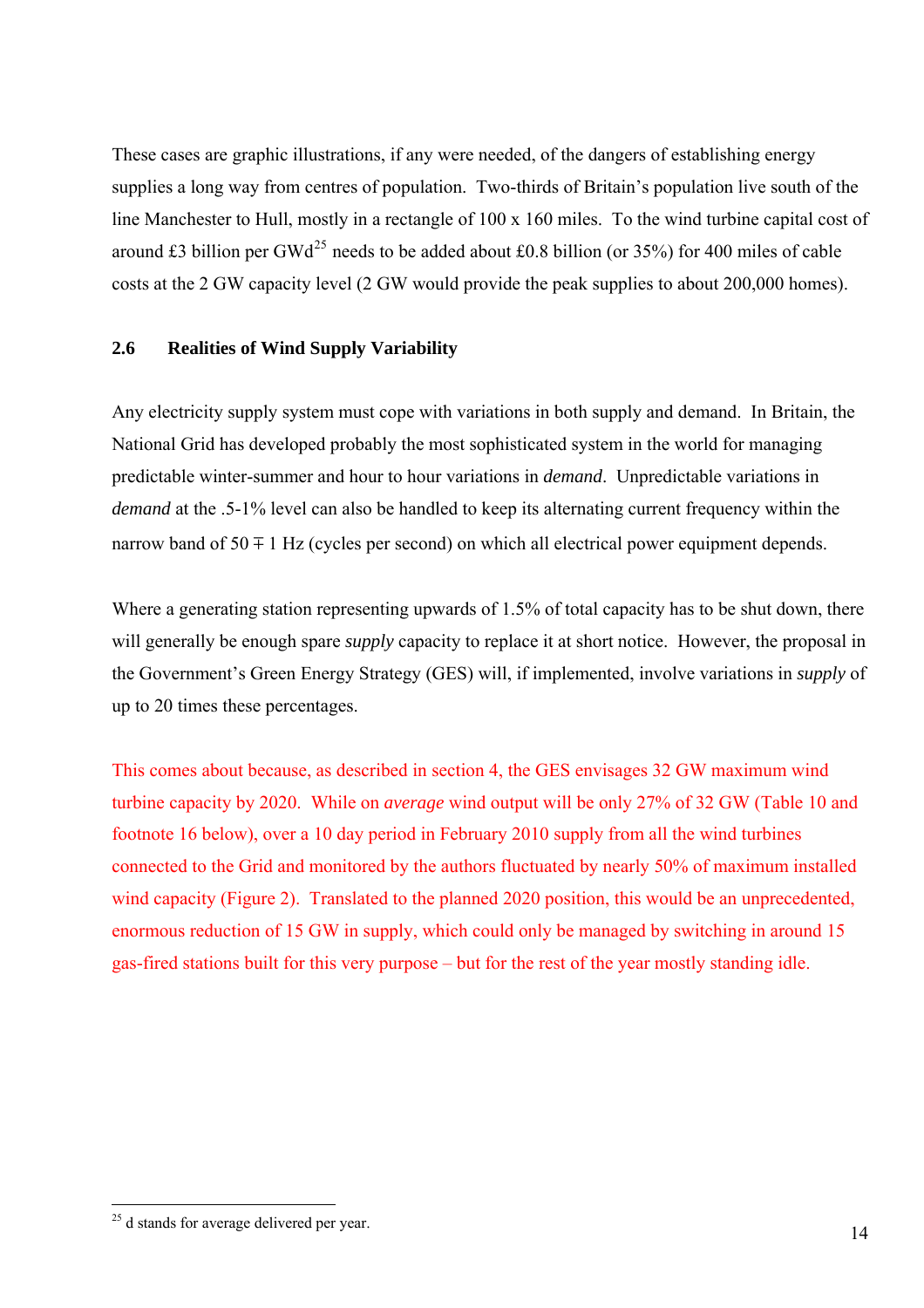

#### **Figure 2: Load Factors, Nuclear and Wind, Feb 2010**

**Load Factors, Nuclear Vs Wind, Feb 2010** 

Lest the volatility shown in February 2010 (Figure 2) be thought to be unusual, the monitoring exercise has recently been repeated by Stuart Young in March 2011. Mr Young recorded (Ref 3) on 28 March that the entire 3226 MW wind capacity connected to the National Grid and spread over 30,000 square miles was reduced to 9 MW at one point (i.e. to 0.27%). Three days later output was 2618 MW (i.e. 81%), a switch in 2020 terms of 25 GW – even greater than in February 2010.

Taken over a whole month, February 2010, one of the coldest on record, the recorded usage factors for each of the 10 systems connected to the Grid are shown in Figure 3. Closed cycle gas and nuclear chugged away steadily at 74% of total capacity, coal at 56%, while the "renewables", wind, hydro and pumped storage (though given priority over gas as suppliers) managed only about 15%. The sudden removal or arrival (see Figures 2 and 3) of even one third of the 32 GW wind capacity predicted in the Government's 2009 White Paper, would therefore result in widespread blackouts ("load shedding") as remarked by the National Grid Chief Executive on the BBC (Ref 2).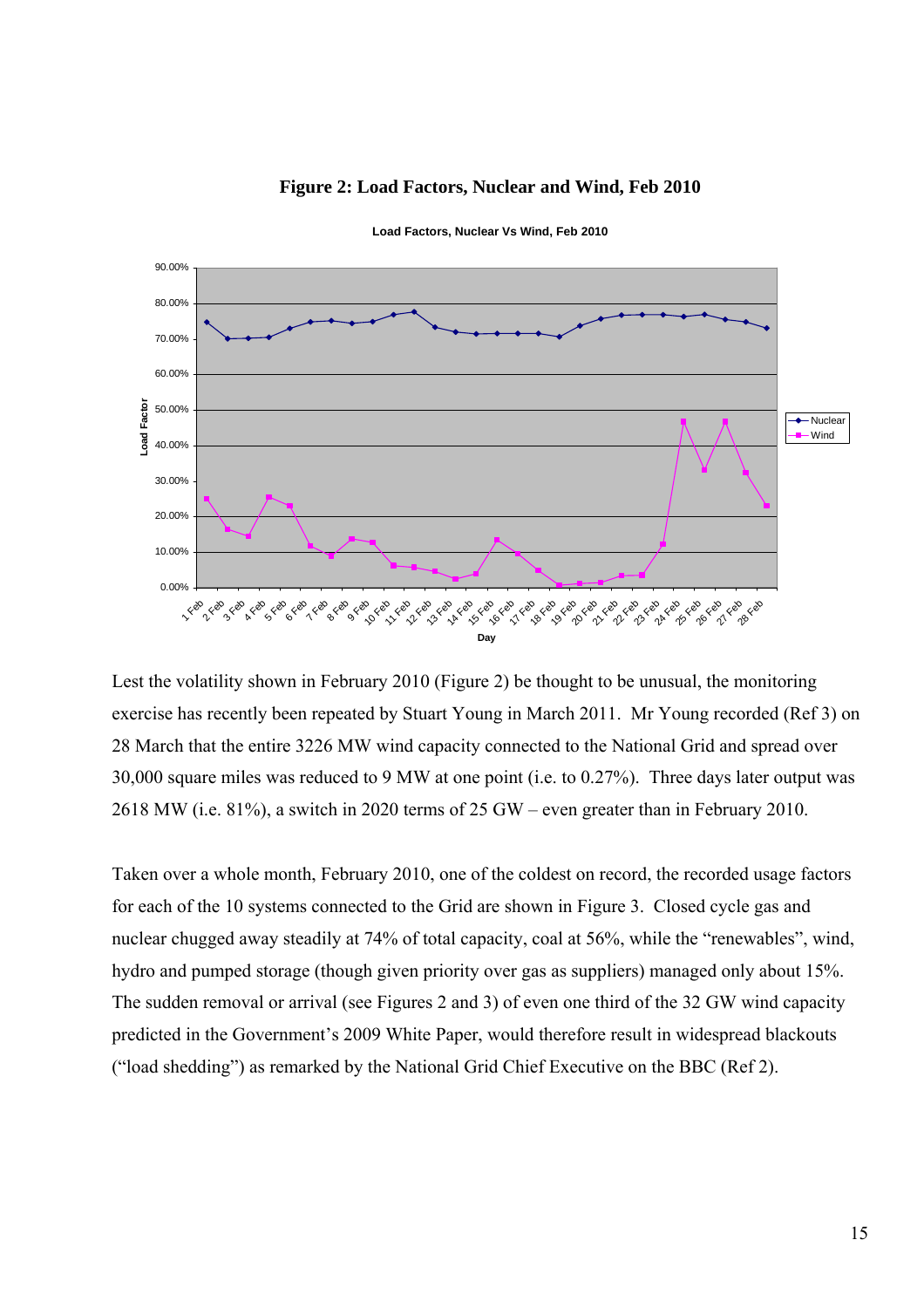#### **Figure 3**



**Usage Factor, Feb 2011** Usage Factors, Feb 2010

The reality is that wind power can efficiently only supply relatively scattered populations where there is back-up from local diesel generation, which can dependably supply electricity when the wind is either too strong or not blowing, the two types of generation linked into a local network detached from the National Grid.

## **2.7 Different Electricity Storage Systems: Energy Density (ED)**

Such systems depend practically on their energy densities (ED).

There has been much vague talk as to how energy storage can be used to offset power variations including the effects of wind variability. There is in fact no way of directly storing quantities of electrical energy for several weeks, or even days, which would be essential if wind turbines were to be used to anything like their rated capacity.

Some proxy storage systems are possible involving mechanical or chemical systems. Electrically pumped water storage is an example of the former; hydrogen by electrolysis an example of the latter.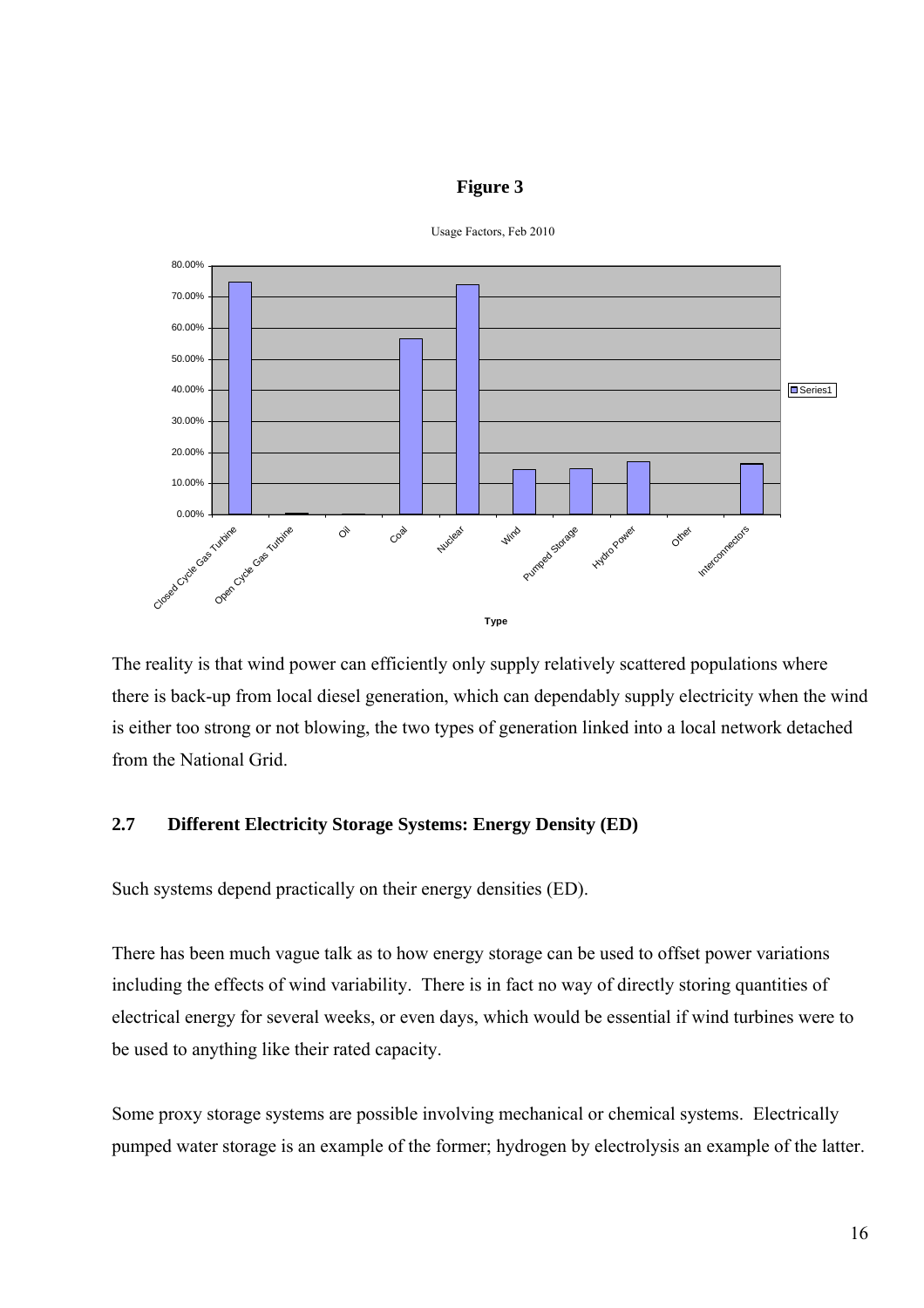Energy density is a concept which determines the volume occupied by fuel for power stations and transport vehicles. More than anything it determines the feasibility of energy storage systems. For power stations and land vehicles the appropriate unit is Energy per unit volume (MJoules/m<sup>3</sup>) (as volumetric space is usually limiting), and for aircraft the unit is Energy per unit weight (KJ/kg) as weight is usually limiting. Comparative figures germane to the current debates are given in Table 9.

| <b>Fuel</b>                                        | MJ/m <sup>3</sup> | KJ/kg         |
|----------------------------------------------------|-------------------|---------------|
| Coal (anthracite)                                  | 36,000            | 26,000        |
| Natural gas at 10 bar pressure                     | 372               | 52,300        |
| Gasoline/kerosene/diesel                           | 31,000            | 44,200        |
| Hydrogen at 10 bar pressure                        | 107               | 118,700       |
| Uranium fuel (enriched to $2\%$ U <sup>235</sup> ) | 26,300 million    | 1,650 million |
| Lead-acid battery                                  | 400               | 150           |
| Water stored at 1,000 m                            | 10                | 10            |

**Table 9: Energy Storage Capabilities of Different Energy Sources** 

The numbers here indicate the enormous starting advantage that Uranium has over any fossil fuel in terms of its compactness by volume and even by weight. It is this property which enables nuclear submarines to stay submerged for a year or more without refuelling. We note also from Table 9, the relatively modest energy density obtained with hydrogen at 10 atmospheres pressure, or even at 1,000 atmospheres, which would pose extremely demanding storage problems, thus limiting its use to smooth out variations in wind energy, as has been proposed on occasion. Its low energy per unit volume compared with gasoline or diesel, makes it an unlikely candidate for transport, even supposing its production and emissions costs could be made competitive, which is also very unlikely.

## **3 COST & EMISSIONS COMPARISONS FOR 10 DIFFERENT TYPES OF ELECTRICITY GENERATION**

Ten different systems are compared by cost and emissions in Table 10. Technology and costs are at constant 2010 prices. Hence no attempt has been made to allow for cost increases in the future above the RPI, nor for the costs of any enhanced construction and operational security systems which may be demanded in the future<sup>[26](#page-27-0)</sup>. The generating cost charged to the electricity distribution companies is based on a return on investment of 6% and depreciation over 40 years, i.e. 2.5% per

<span id="page-27-0"></span> $^{26}$  E.g. in the light of the report from the Nuclear Safety Inspectorate on lessons from the Fukushima disaster.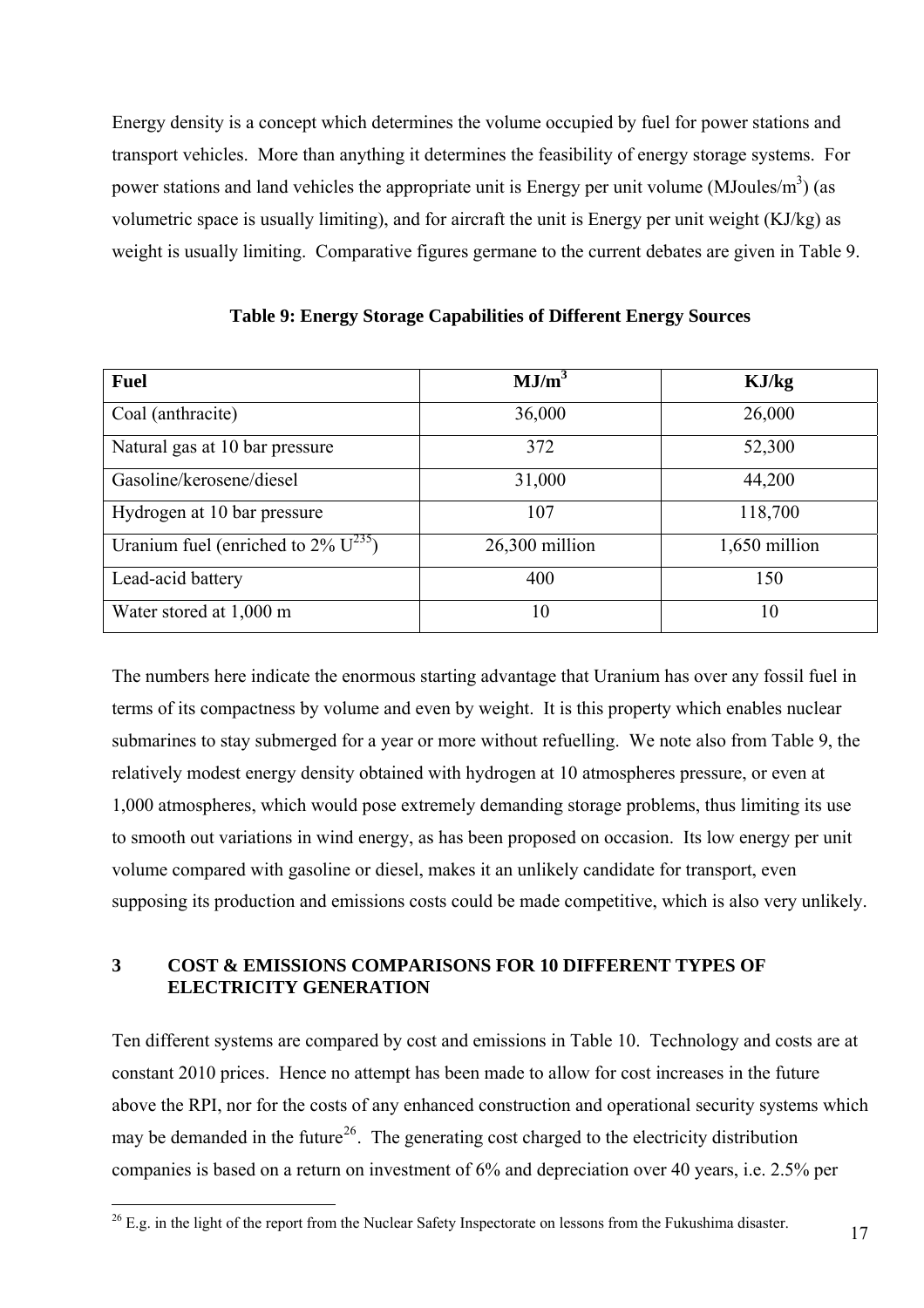annum, except wind where the depreciation period is 20 years on-shore and 12 years off-shore. Fuel costs are those for 2010. No carbon taxes are included.

| <b>System</b>                | £M Capital Cost                            |                                                | (3) Generation                   | $(4)$ CO <sub>2</sub>                                    |
|------------------------------|--------------------------------------------|------------------------------------------------|----------------------------------|----------------------------------------------------------|
|                              | $(1)$ per rated<br>maximum<br>output in GW | (2) per average <sup>27</sup><br>output in GWd | cost in pence per<br>kWh (Units) | emissions in<br>'000s tonnes per<br><b>GWh delivered</b> |
| <b>Biomass</b>               | 1,000                                      | 1,250                                          | 4.0                              | .15                                                      |
| Wave & Tidal                 | 2,500                                      | 11,400                                         | 9.0                              | .01                                                      |
| Off-shore Wind               | 2,700                                      | 10,500                                         | 8.0                              | .01                                                      |
| On-shore Wind                | 800                                        | 2,960                                          | 4.7                              | .01                                                      |
| Open Cycle Gas <sup>28</sup> | 500                                        | 550                                            | 3.5                              | .70                                                      |
| $Oi^{28}$                    | 1,000                                      | 1,250                                          | 4.0                              | .70                                                      |
| Closed Cycle Gas             | 650                                        | 810                                            | 3.0                              | .37                                                      |
| Coal <sup>28,29</sup>        | 1,000                                      | 1,320                                          | 3.4                              | .96                                                      |
| Imports <sup>30</sup>        | 500                                        | 2,500                                          | 3.4                              | .045                                                     |
| Nuclear                      | 1,600                                      | 2,100                                          | 3.2                              | .037                                                     |
| Hydro                        | 2,000                                      | 3,500                                          | 2.8                              |                                                          |

## **Table 10: Cost Assumptions for the different strategies** (Ref 1)

Of the low carbon systems in Table 10 which can be built in the period 2010-2050 on a significant scale (see Appendix 1 for a note on Biomass), on-shore wind and nuclear are the two cheapest. Table 11 compares what each technology can do at a nominal output capacity of 1,500 MW with respect to the economy (import savings in £M) and emissions (millions of tonnes of  $CO<sub>2</sub>$ ):

<span id="page-28-0"></span> $27$  The average outputs in column 2 allow for one month in 12 outage for maintenance, except for wind, where the average output has been taken as 27% of the rated output based on measured performance over 2 years of the 3226 MW wind turbines connected to the Grid (Ref 3). (Early ones are more like 20%). Measured wind outputs are very variable, falling to around 1% of rated output in February 2010 (see Fig 2).

<span id="page-28-1"></span><sup>&</sup>lt;sup>28</sup> These relate to existing installations. Oil and some coal plants are assumed to be closed down after 2015 under the European Large Combustion Plant Directive.

<span id="page-28-2"></span><sup>&</sup>lt;sup>29</sup> CO<sub>2</sub> emissions from coal are assumed to be .961 million tonnes per TWh in 2010, falling to .854 in 2020 and .747 in 2025 as less efficient plant is closed down or modified.

<span id="page-28-3"></span><sup>&</sup>lt;sup>30</sup> These are assumed to be via the interconnector cable between Britain and France.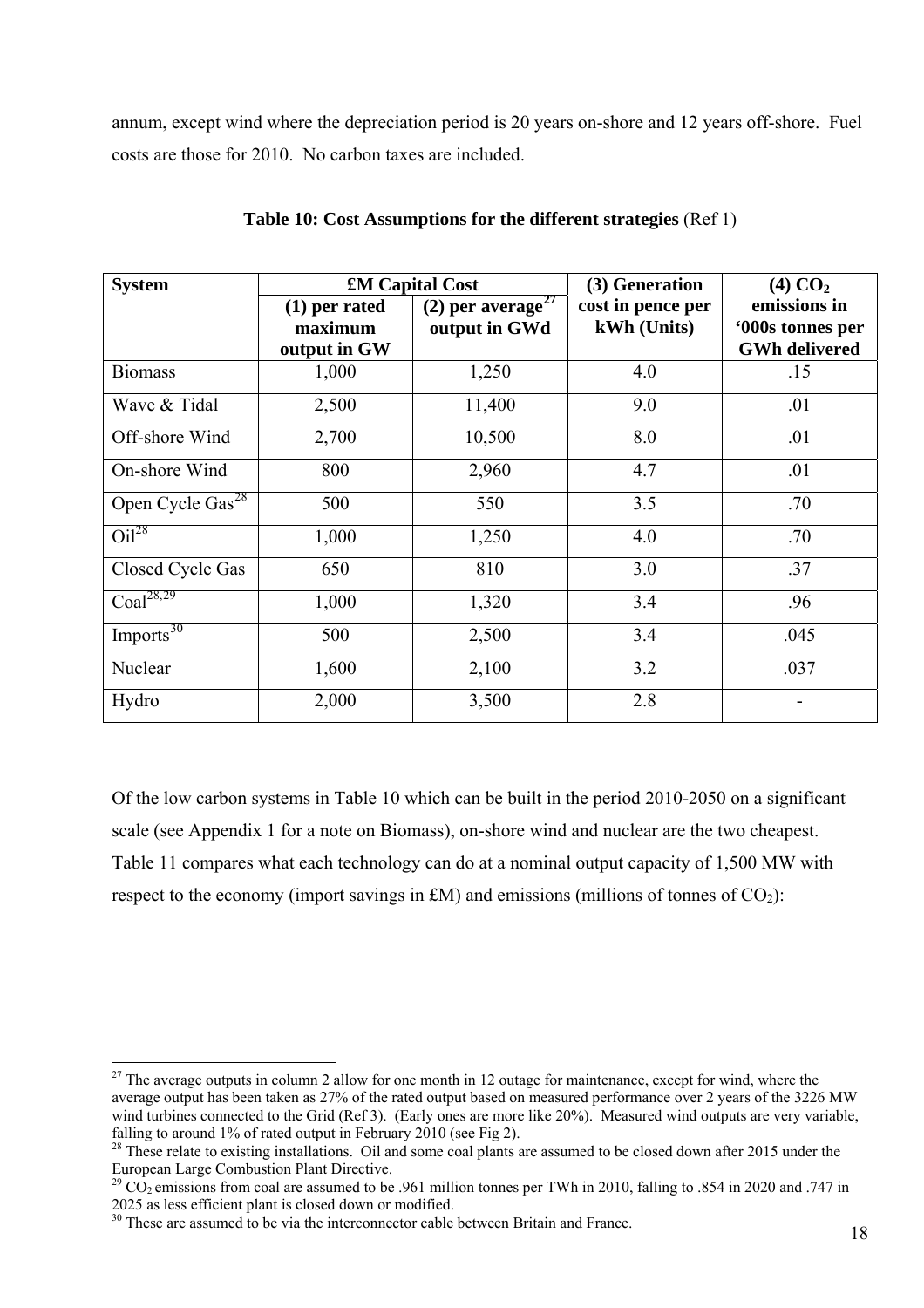|  |  | Table 11: What can Nuclear and Wind Do? |  |
|--|--|-----------------------------------------|--|
|--|--|-----------------------------------------|--|

| One 1,500 MW Nuclear Reactor saves per year |      |                                                           |       |                    |
|---------------------------------------------|------|-----------------------------------------------------------|-------|--------------------|
| <b>Fossil Fuel</b>                          |      | Import Costs <sup>31</sup> (averaged throughout the year) |       | $CO2$ Emissions    |
| <b>Imports</b>                              | 2010 | 2017                                                      | 2027  | in millions of     |
|                                             |      | £ Million                                                 |       | tonnes per year    |
| 2.2 Mtoes                                   | 900  | 1,100                                                     | 1,500 | 6.6                |
|                                             |      |                                                           |       |                    |
|                                             |      | 750 2-MW Wind Turbines @ 29% on-line save per year        |       |                    |
| <b>Fossil Fuel</b>                          |      | Import Costs <sup>31</sup> (averaged throughout the year) |       | $CO2$ Emissions in |
| <b>Imports</b>                              | 2010 | 2017                                                      | 2027  | millions of        |
|                                             |      | £ Million                                                 |       | tonnes per year    |
| 0.75 Mtoes                                  | 290  | 350                                                       | 460   | 2.2                |

## **4 GREEN ENERGY (GES) AND SECURE ENERGY (SES) COMPARED**

The results of applying the cost and emissions parameters in Table 10 are shown graphically in Figures 4-13 for each of the two strategies whose basic assumptions are as follows. (The Green Energy Strategy is referred to in the figures as "Extended Gone Green" because it represents an extension of the National Grid's interpretation of the Government's 2009 Green Energy White Paper from 2020 to 2035.)

For both the Extended "Gone Green" (GES) and SES scenarios, the requirement for electrical power is assumed to rise (as predicted by National Grid) from the current 357 TWh to 448 TWh by 2025 and thereafter by 2% per year to 535 TWh by 2035, thus facilitating additional electric power for transport and space heating. The winter peak load requirement is assumed to rise (as predicted by National Grid) more slowly from the current 60 GW to 65 GW in 2035 with an additional 7% "spinning reserve". In the worst case the wind turbines are assumed to be contributing only 5% of their rated capacity (in February 2010 there were times when they fell below this).

<span id="page-29-0"></span> $31$  Fossil Fuel cost at mean equivalent oil prices of 90, 110 and 150 US Dollars per barrel and \$:£ exchange rate of 1.55. This assumes that the thermal equivalent of all fossil fuels will cost much the same.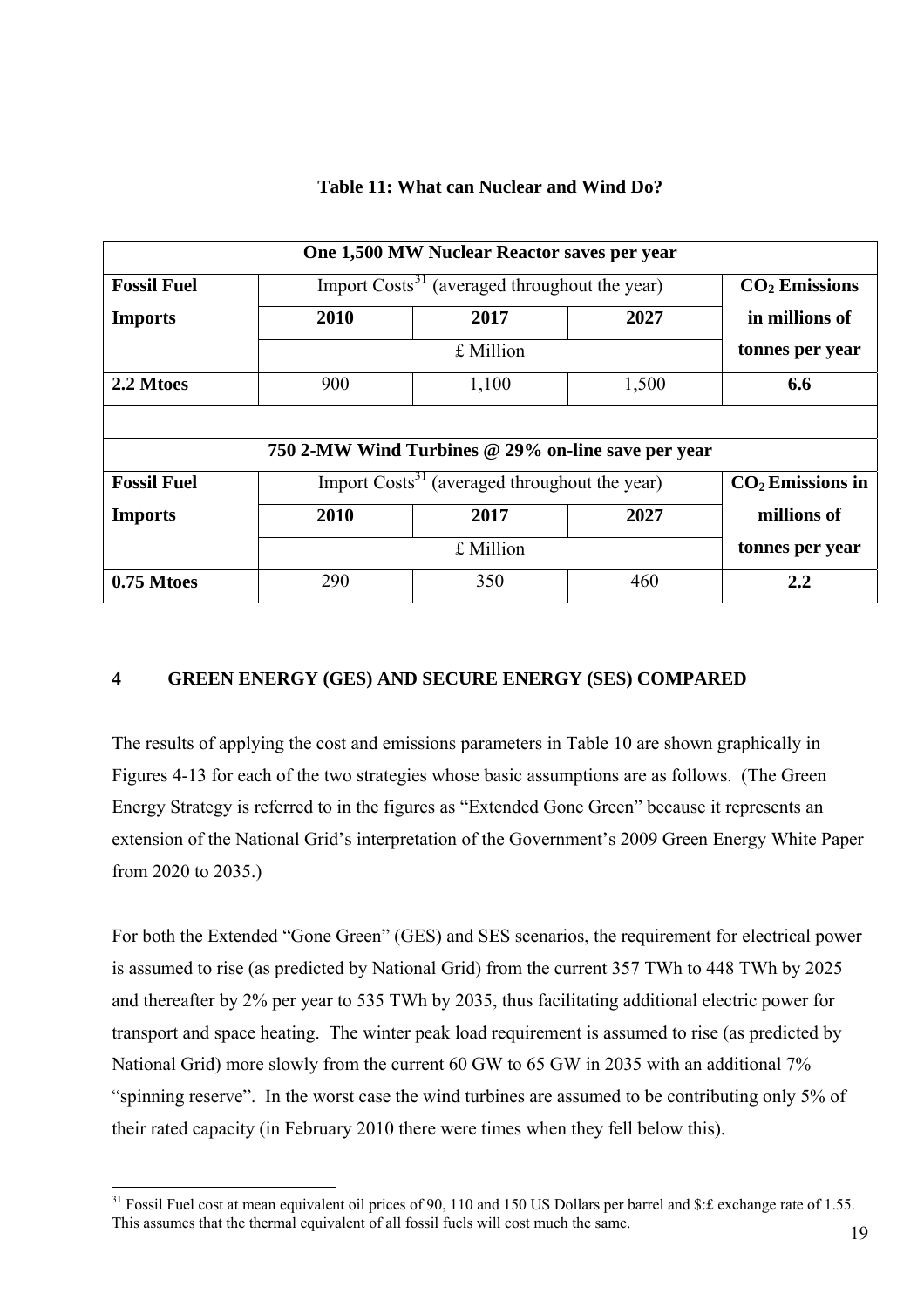## **4.1 Green Energy Strategy**

This scenario is based on the National Grid "Gone Green" assumptions, but modified at the front end with the on-shore and off-shore wind turbine programmes already built, under construction, or approved, and also assuming a nuclear programme for six 1.5 GW generators, which come on line at the rate of one per year between 2020 and 2025, so we end up with 10.5 GW in 2025. It is also assumed that coal plant, which does not meet the large combustion plant directive, is phased out around 2015, but this is partly replaced by gas fired plant sufficient to meet the total generation requirements. There is also a 10 GW gas plant programme between 2025 and 2035 to replace the remaining coal fired plant and compensate for the poor availability factor of "renewables" and increases to 44 GW in 2035. This new gas fired plant compensates for the total generation requirements, but not for the peak load where the wind is low, so there will have to be some controlled power. The cost of servicing the grid is added to the generation costs and is assumed to be 5% of power generated, plus 10% per annum of the cost of the additional £15 billion which will be spent on extending the grid for renewables, which is added as the money is spent.

#### **4.2 Secure Energy Strategy**

For the SES scenario, the first new 1.5 MW PWR is assumed to come on line in 2019, the second in 2020 and thereafter there are 2 per year until 2028 when the rate increases to 2.5 per year, until we end up with 50 GW of nuclear power capacity by 2035. It is assumed that we keep all our current coal fired plant until 2025 and then gradually phase it out from 2025, ending up with only 6 GW of new build in 2035. Gas plant increases from 30 GW now to 32 GW in 2013 and starts to decline from 2030 (as the new nuclear kicks in) to only 25 GW in 2035. The wind turbines and biofuel plant currently in operation or under construction are retained. The cost of servicing the grid, added to the generation costs, is assumed to be 5% of power generated.

The merit order for both scenarios is assumed to be as follows:

 Hydro, Renewables, French interconnector and Nuclear Gas fired plant Coal fired plant Open circuit gas turbines and Oil fired plant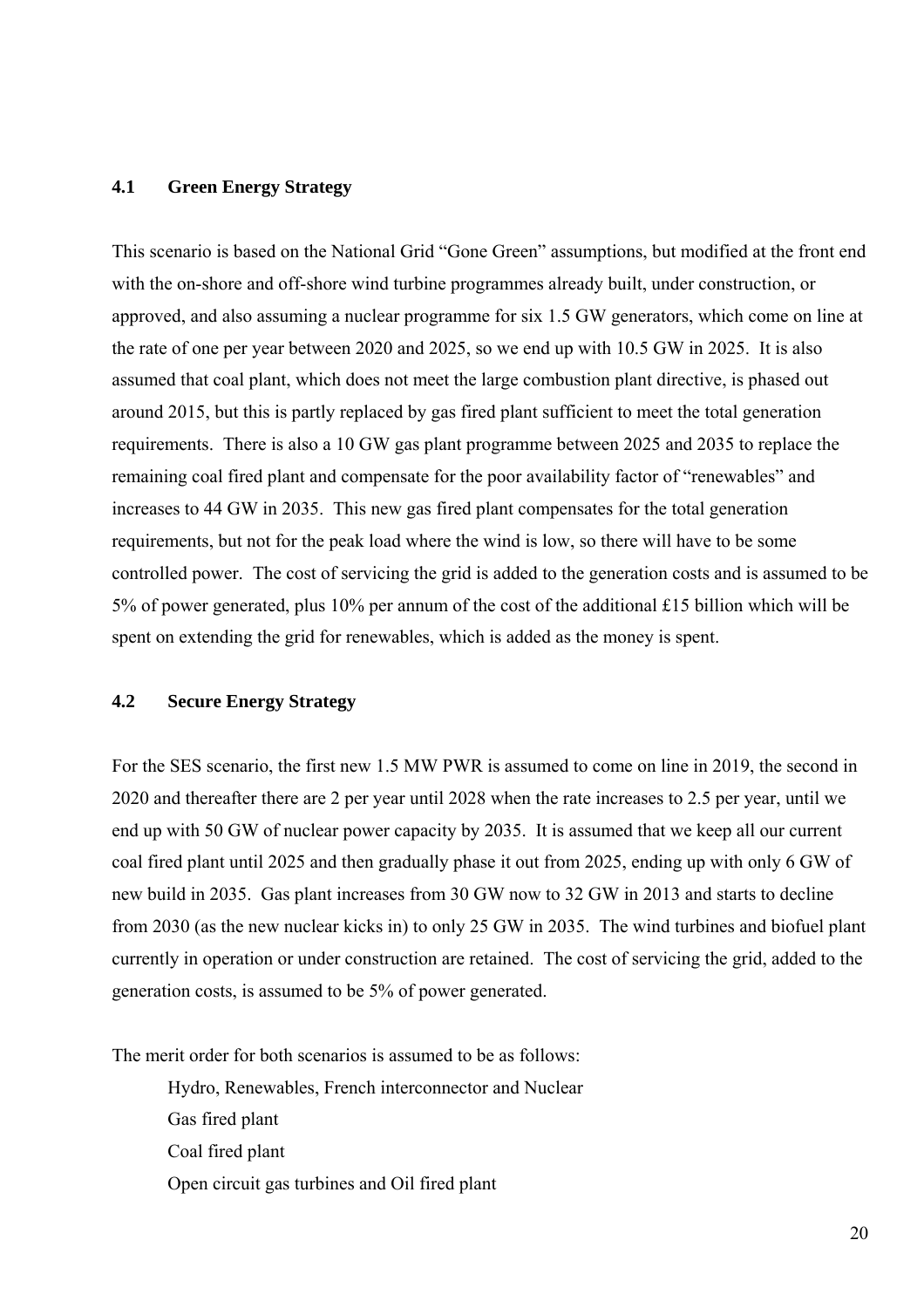Existing planned renewables capacity is maintained in both scenarios.

Figures 4 and 5 show the different installed capacity (GW) and production for the government's present Green Strategy (GES) under these assumptions in yearly intervals to 2035. Figures 6 and 7 provide the same data for the Secure Energy Strategy being proposed here. Figures 8, 9 and 10 show the capital expenditure on new construction over the same period, year by year and cumulatively.

Figure 11 shows demand versus availability from 2009 to 2035 under the two strategies. As may be seen, GES involves a persistent shortfall from the years 2016/17 onwards, owing to the Green Strategy's insistence on shutting down coal stations before adequate replacement capacity can be ready.

Figure 12 compares the generation costs of each strategy with the data taken from Table 10 year by year. From 2011/12 the Green Strategy is increasingly more expensive than the Secure Energy Strategy, reaching a differential of 22% in 2020/21 and 27% in 2031/32.

 $CO<sub>2</sub>$  emissions are compared for the two strategies in Figure13. While SES has higher emissions in the early years – owing to the retention of the coal plants until new nuclears can be built – from 2030, when most of the coal has to be phased out, SES gives less emissions than GES. In fact by 2035 SES emissions represent a reduction of 62% on 2010 figures, the biggest possible reduction from a single source (i.e. electricity production).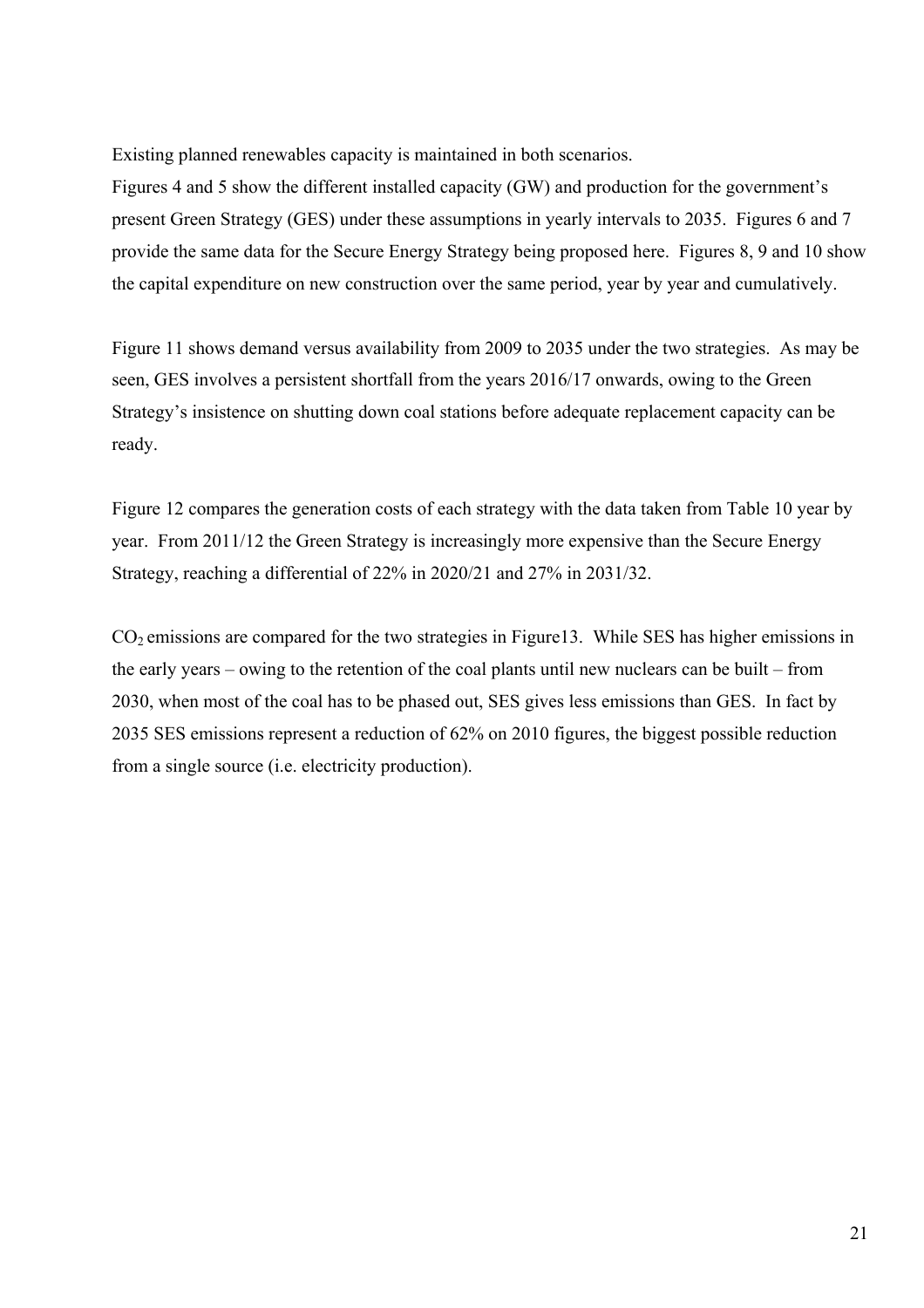



**Extended "Gone Green" Capacity**

**Figure 5**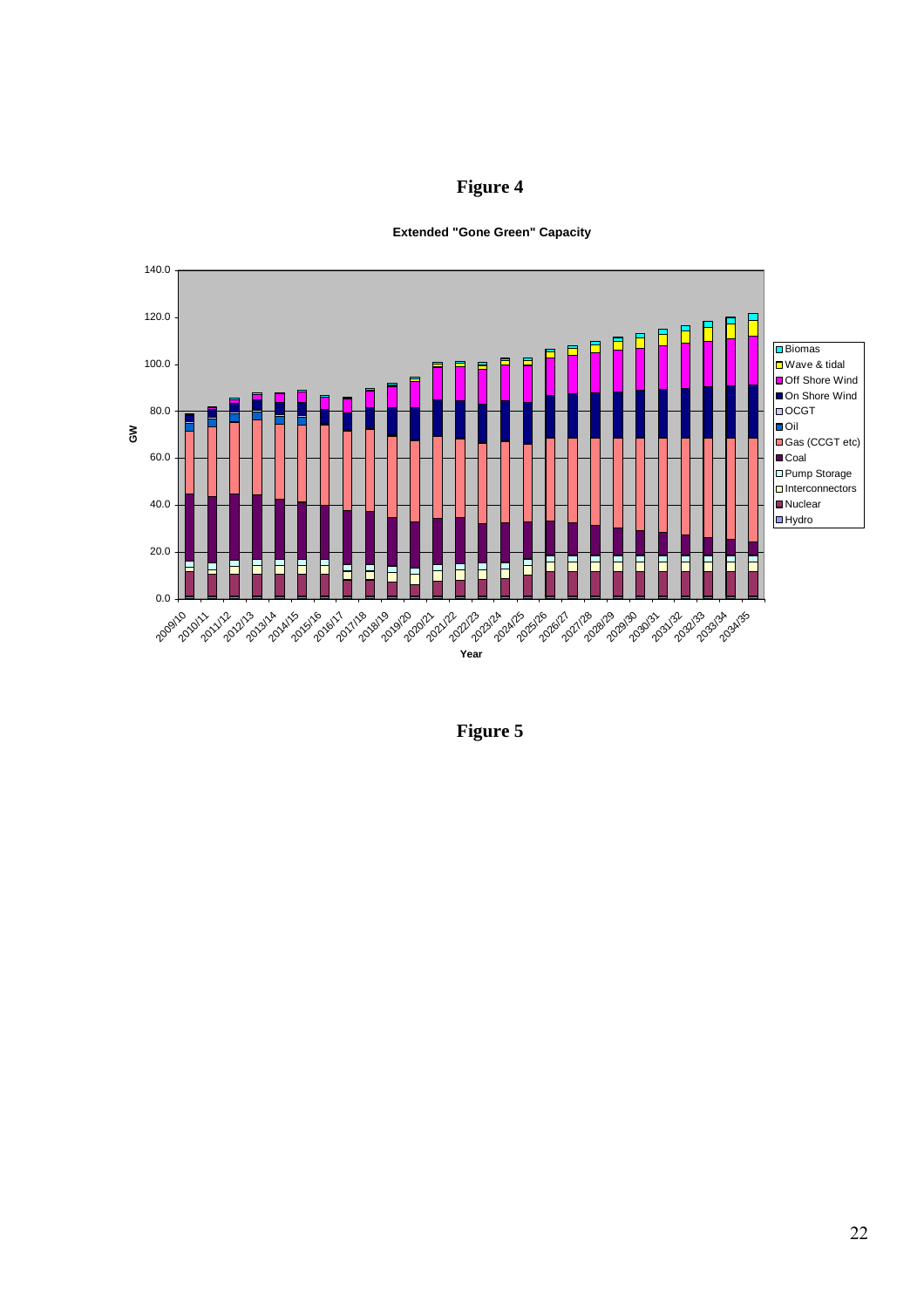

600.00



**Figure 6** 



**SES Capacity**

**Figure 7**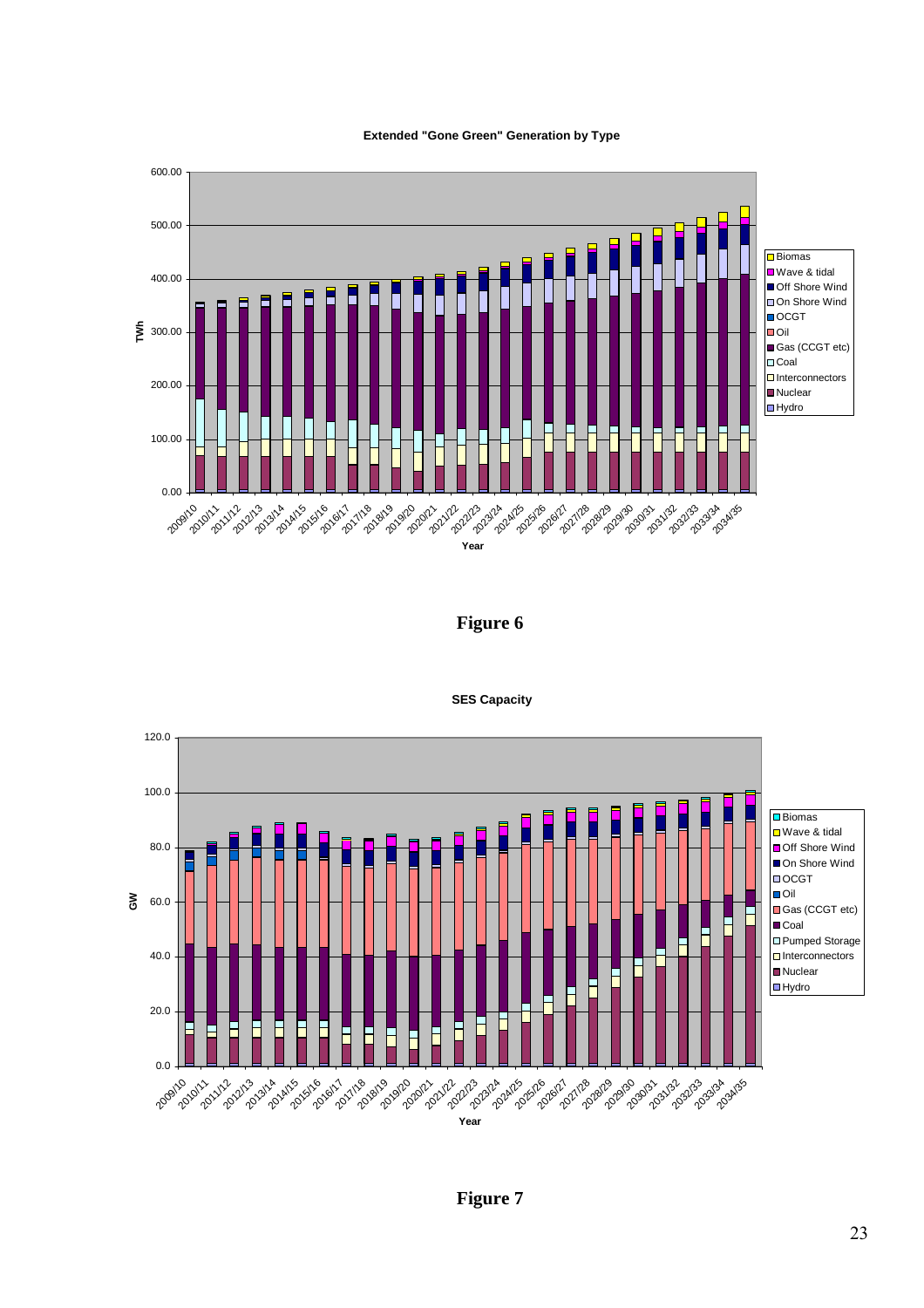#### **SES Generation by Type**



**Figure 8** 





**Figure 9**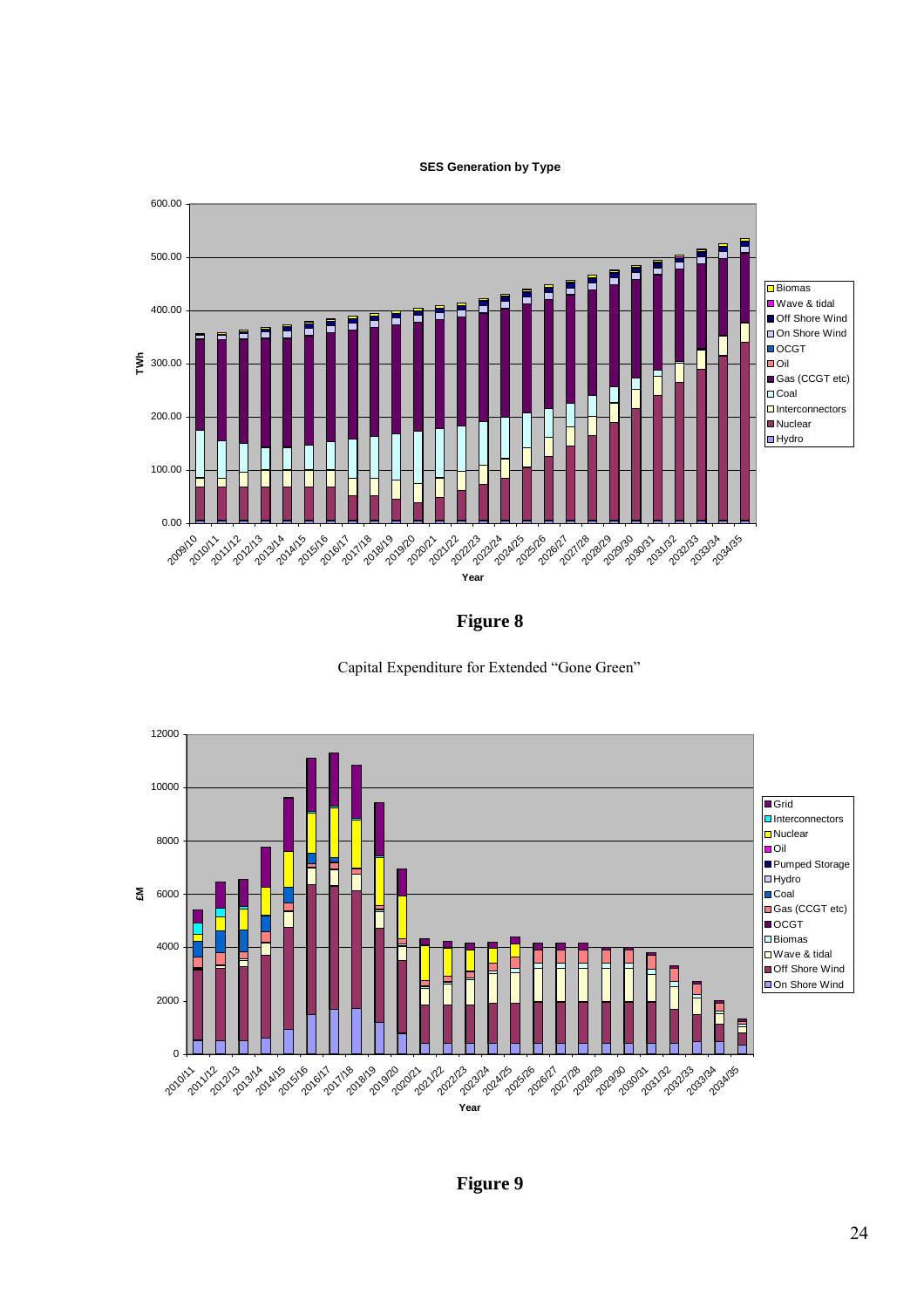#### **Capital Expenditure for SES**



**Figure 10: Cumulative Capital Costs for the two strategies** 



**Cumulative Capital Costs**

**Figure 11: Demand versus Availability for the two strategies**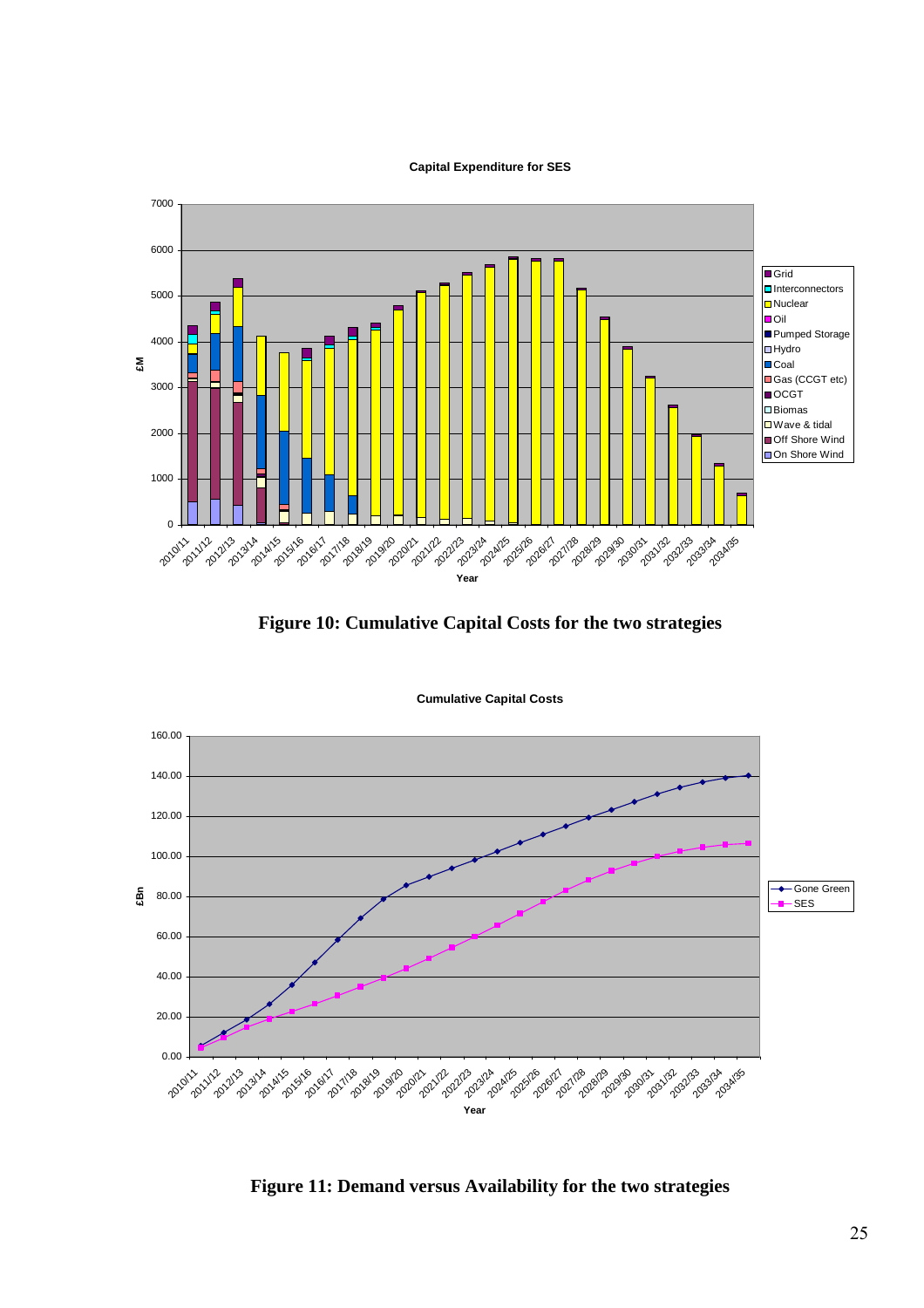



**Figure 12: Generation Costs for the two strategies** 

**Generation Costs**



Figure 13:  $CO<sub>2</sub>$  Emissions for the two strategies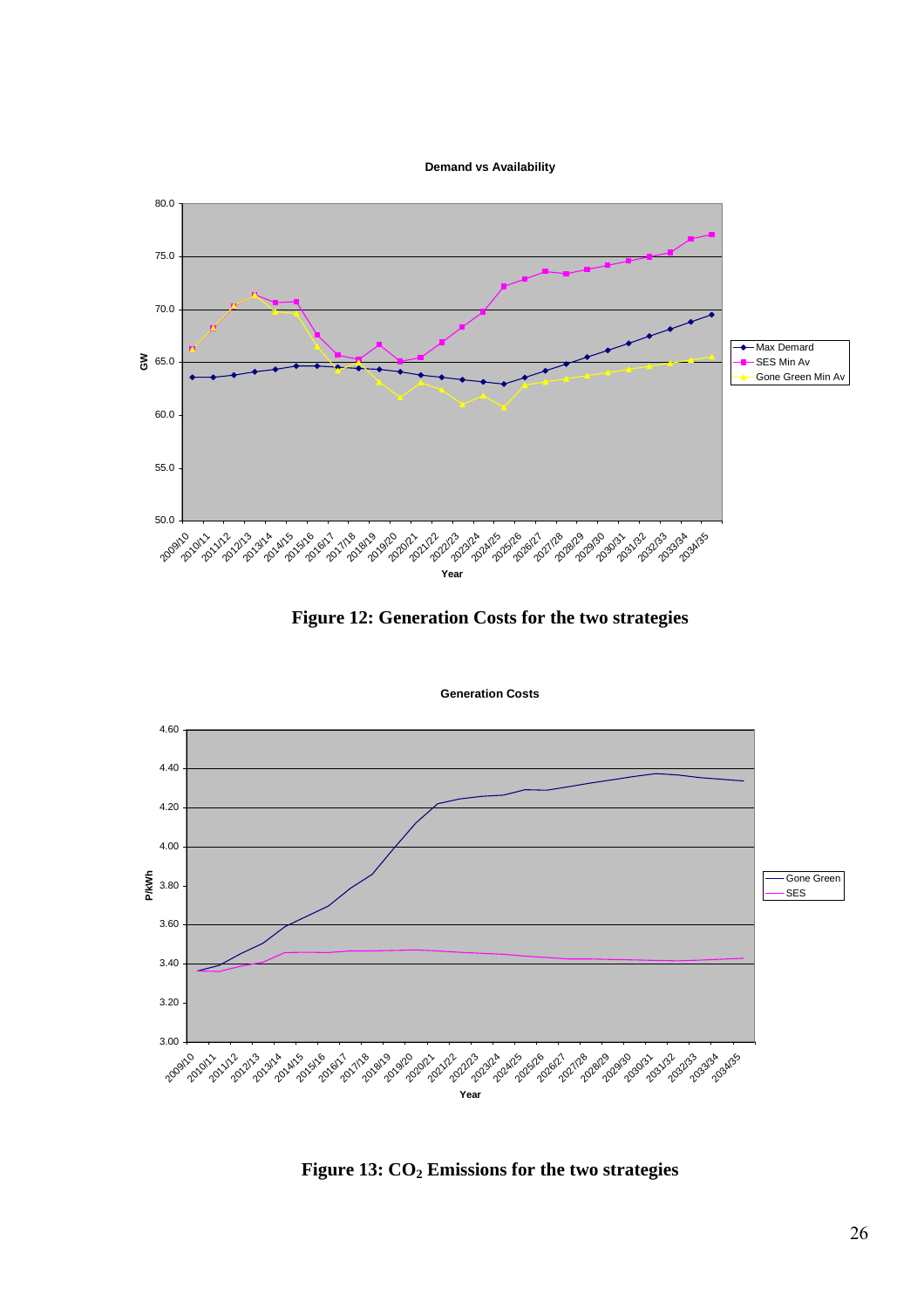



**Figure 14: Possible UK Energy scenario in 2033 with around 50 GW of "new" nuclear capacity operating** (One million tonnes of oil equivalent [Mtoes] ~ 11.8 Tera Watt hours [TWh])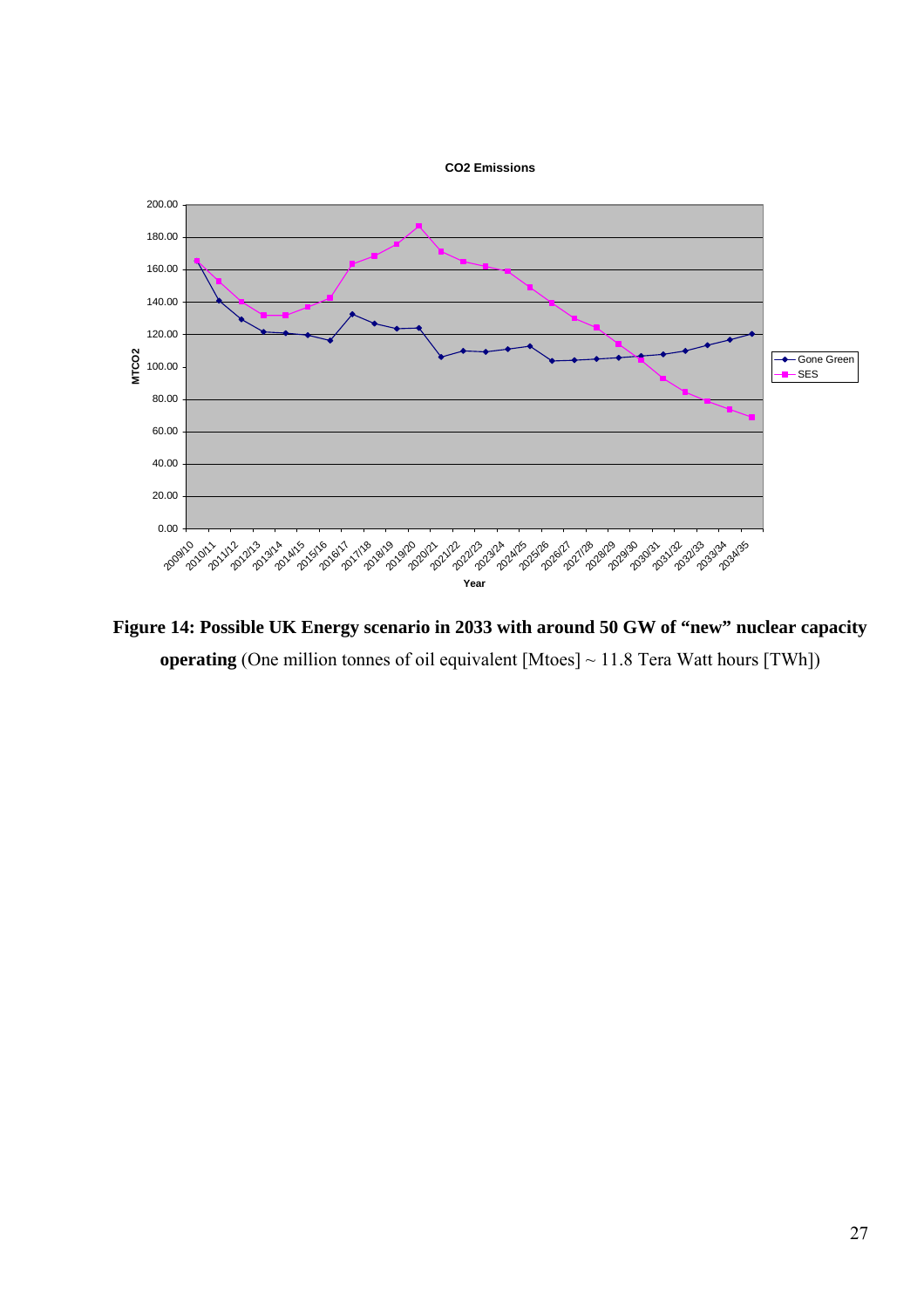

## **5 FUTURE NUCLEAR INVESTMENT: SAFETY, TECHNOLOGY, FINANCE**

The critical importance of nuclear power to Britain's future electricity and energy supplies is seen in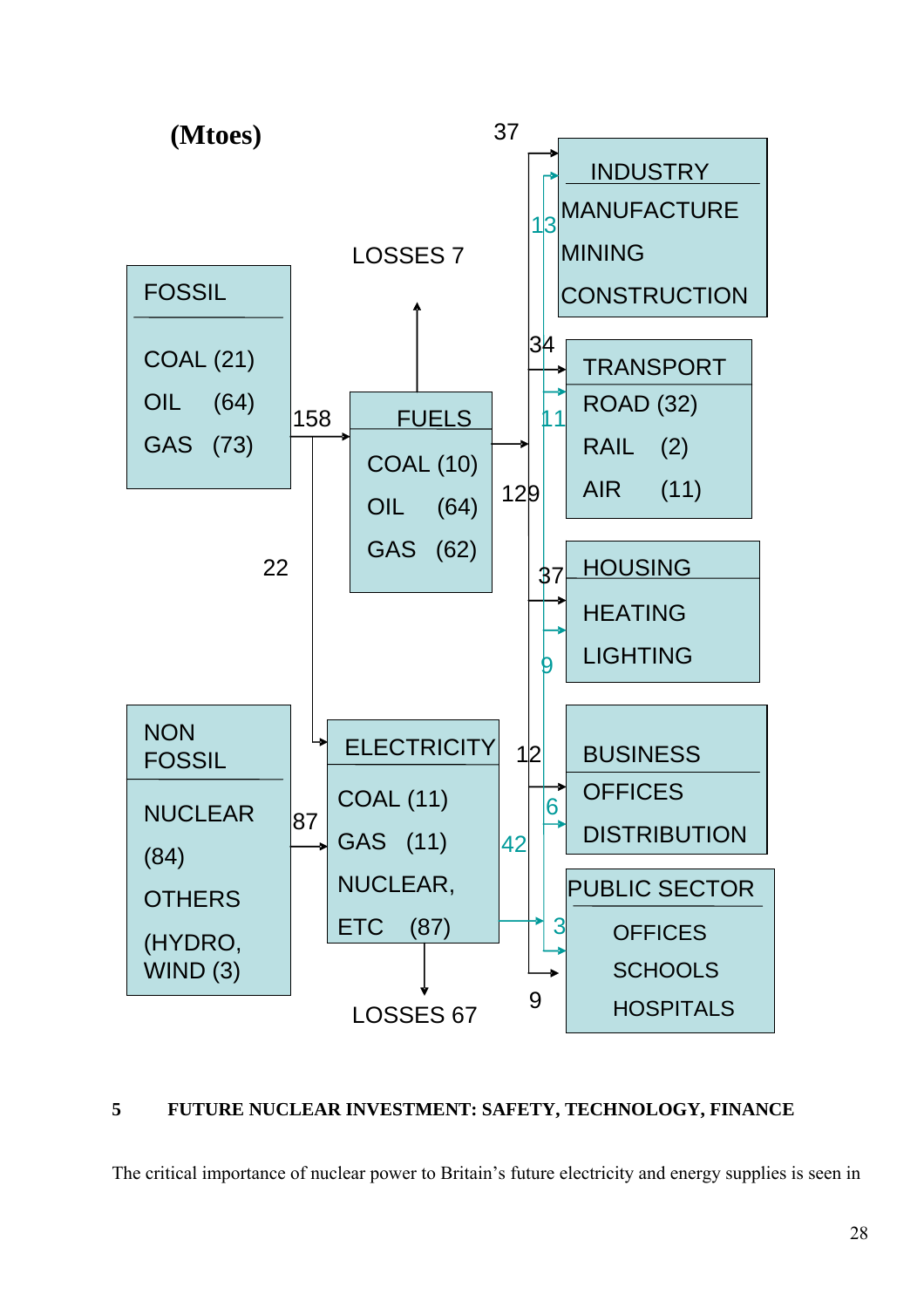sections 3 and 4 comparing the government's Green Energy Strategy (GES) with the alternative Secure Energy Strategy (SES) proposed in this paper. This naturally focuses attention on the safety and development issues, particularly in the light of the Fukushima disaster in Japan in March this year and the Chernobyl disaster in 1988 in the Ukraine when it was part of the USSR.

## **5.1 Fukushima and Chernobyl**

Fukushima and Chernobyl are entirely different. Following a 9 Richter scale earthquake 50 km offshore, the six reactors' coastal site at Fukushima was overwhelmed by a succession of tsunami waves which came over the 10 metre walls surrounding the reactors, but did not actually breach the containment vessels, still less the reactors themselves. Buildings in Fukushima itself were largely destroyed, while the nuclear plants' control systems worked perfectly to close the reactors down.

The principal difficulties encountered have centred on the failure of the cooling systems in three of the reactors as a result of the tsunami cutting off the outside electricity generator supplies to them and there being no independent emergency electricity supply from local diesel generators to replace them.

Both this lack and the antiquated cooling system dating from the 1960's Boiling Water Reactor (BWR) system were not approved by Britain's nuclear safety inspectorate at the time. Present designs incorporate so called "passive" natural convection cooling, which does not need pumps, and therefore the reactors do not need electricity for this crucial purpose (Figure 15). By contrast the BWR design at Fukushima features many pumps which rely on an uninterrupted electricity supply (Figure 16).

The disaster at Chernobyl in 1988 happened because the control systems in place allowed the operators to carry out an experiment with the reactor apparently operating at full power. No British commercial reactor design has ever been licensed to do such an experiment or, indeed, would be physically capable of so doing.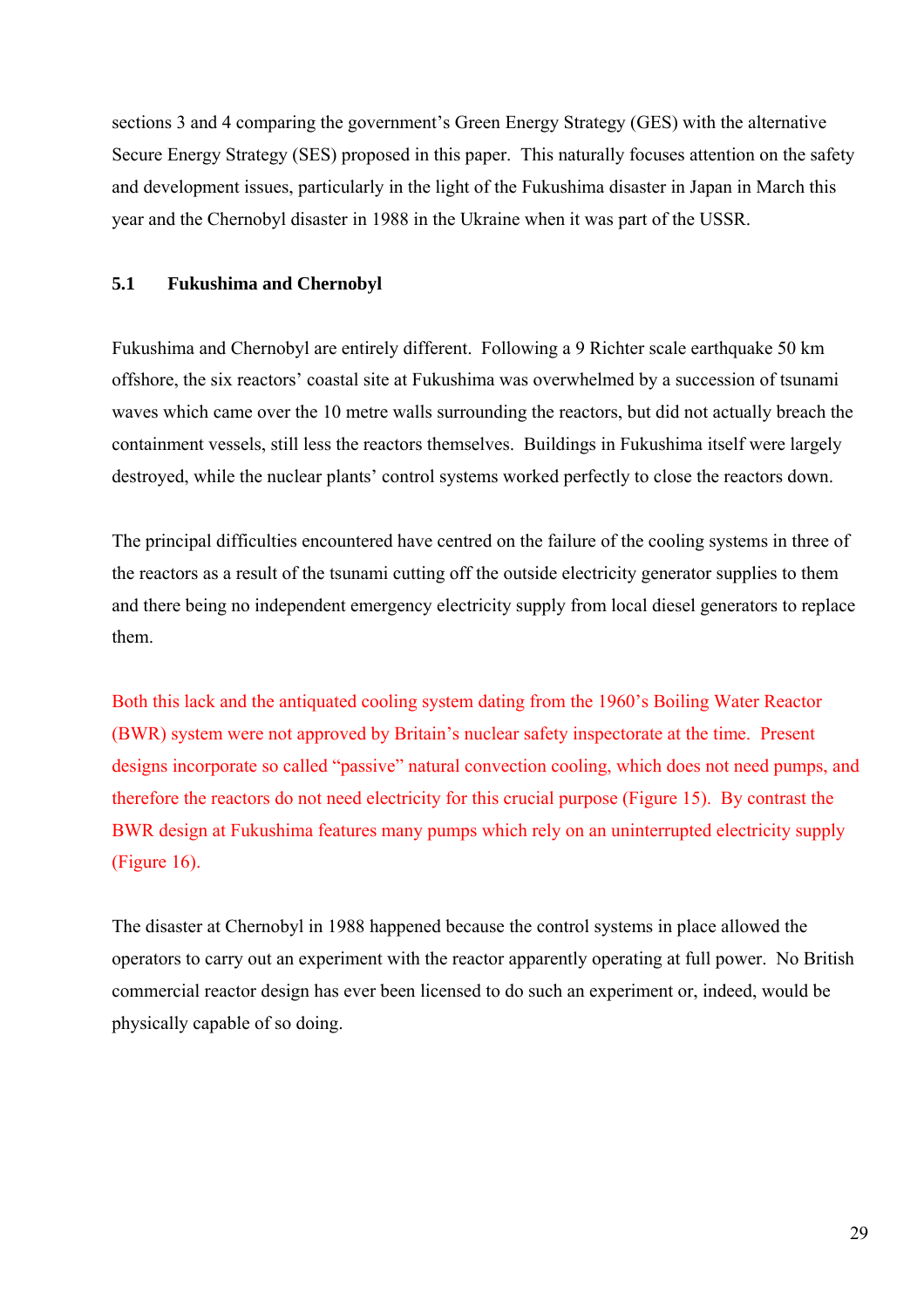

## **Figure 15: Pressurised (light) Water Reactor (PWR)**

Source: http://www.westinghousenuclear.com

Passive systems on the AP1000 use gravity, natural circulation and compressed gas - there are no pumps, fans, diesels, chillers, or other rotating machines in the safety sub-systems.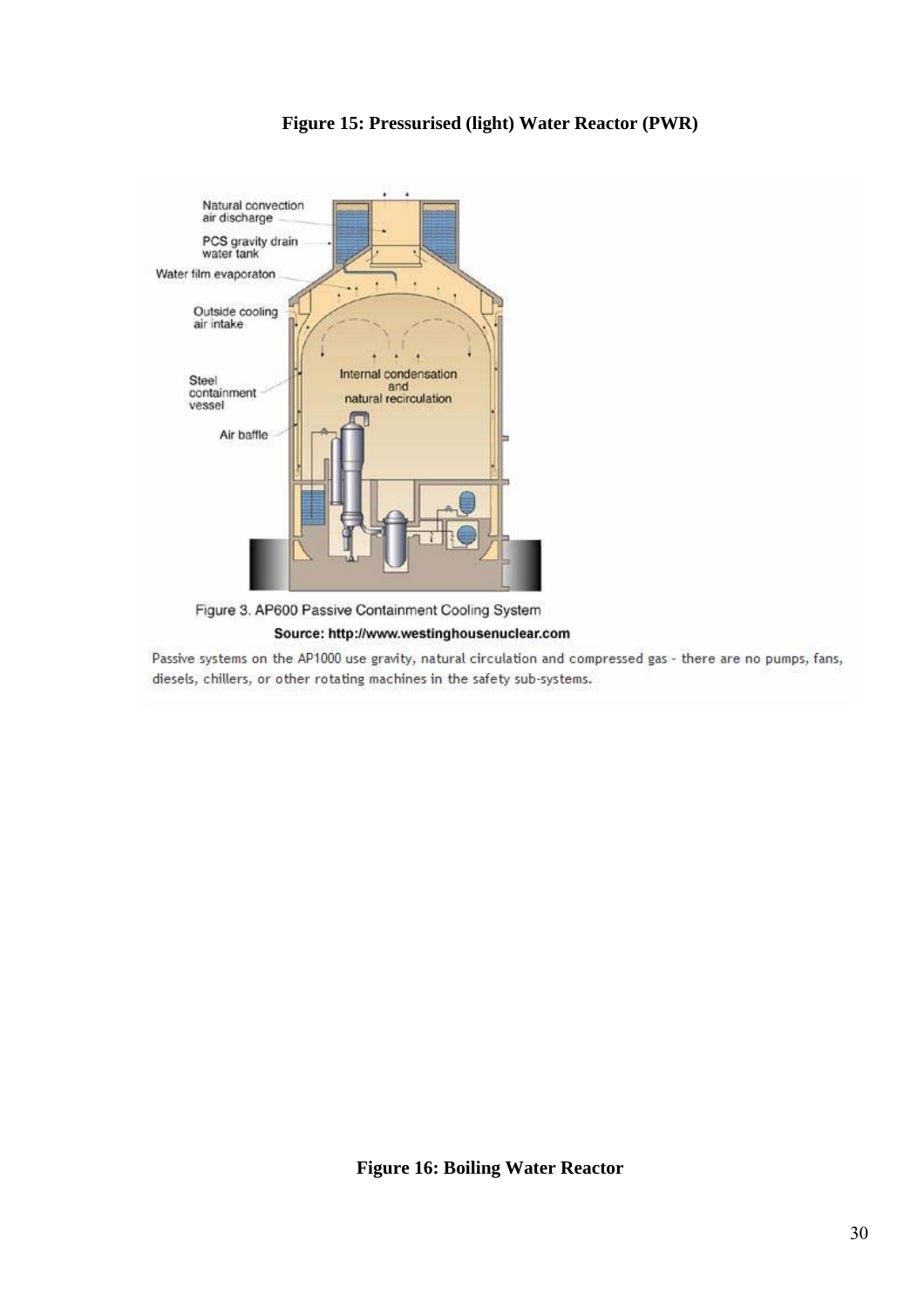

## **5.2 Comparisons of Risks and Fatalities in different industries and occupations**

Table 12 gives the reduced life spans of those affected *outside* the Chernobyl nuclear plant and those affected by a life-long tobacco smoking habit.

> **Table 12: Reduced life-spans for those exposed to: (a) Chernobyl radiation; (b) Life-long smoking**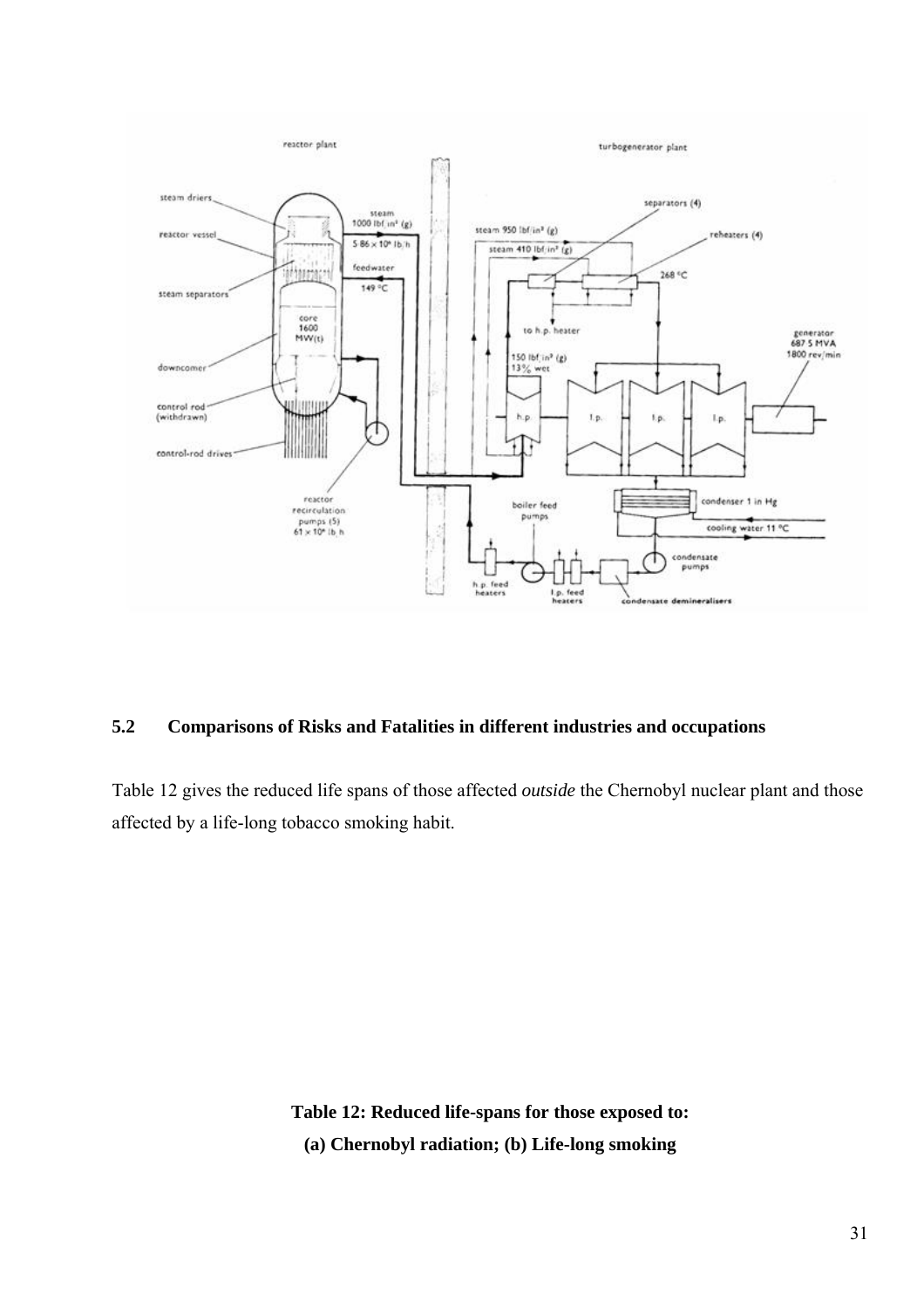| <b>Source</b>      | People Affected outside the plant  | <b>Average Reduction in Life-</b> |
|--------------------|------------------------------------|-----------------------------------|
|                    |                                    | span $32$                         |
| Chernobyl accident | 75 in plume downwind of reactor    | 6 years                           |
| Chernobyl accident | Some 11,000s exposed to measurable |                                   |
|                    | radiation in Eastern Europe        | 2-3 hours                         |
| Life-long Smoking  | 50 million in Northern Europe      | 7 years                           |

Table 13 sets out the fatalities in 4 alternative electricity generating systems as assembled by the Paul Scherrer Institute in Switzerland, which has experience of all four.

| <b>Fuel</b> | Fatalities per 100 TWh <sup>34</sup> | To whom               |
|-------------|--------------------------------------|-----------------------|
| Coal        | 3.9                                  | Workers               |
| Natural Gas | .97                                  | Workers and Public    |
| Hydro       | 10.0                                 | Public                |
| Nuclear     | 09                                   | Workers <sup>35</sup> |

## **Table 13: Deaths in Electricity Producing Industries[33](#page-42-1)**

These figures relate to accidents in mining and transporting fuels, constructing plant, including storages as in hydroelectric power, and operations all for the same amount of electricity generated (100 TWh).

The nuclear industry is evidently by far the safest electricity generator. In fact the nuclear industry is arguably the safest of any process industry, including its nearest analogue the oil and chemical industries. Here we may recall that while there are no actual deaths from the British civil nuclear industry in all 55 years of its existence, we have within the same period witnessed the 1974 explosion in the Nylon plant at Flixborough (28 killed, 89 seriously injured), the Buncefield oil storage depot fire in 2010 (2 dead), the Macondo well explosion (11 dead, vast environmental

<span id="page-42-0"></span><sup>&</sup>lt;sup>32</sup> Premature deaths compared with those of similar ages unexposed to Chernobyl radiation. Source: Paul Scherrer Institute, ETH Switzerland (2001).

<span id="page-42-1"></span> $33$  Paul Scherrer Institute, ETH Switzerland (2001).

<span id="page-42-2"></span><sup>&</sup>lt;sup>34</sup> To translate figures to current (2009) production: multiply by 3.6 for the UK production of 360 TWh, multiply by 5.0 for France, multiply by 5.6 for Germany, multiply by .63 for Switzerland.

<span id="page-42-3"></span><sup>&</sup>lt;sup>35</sup> Includes fuel processing.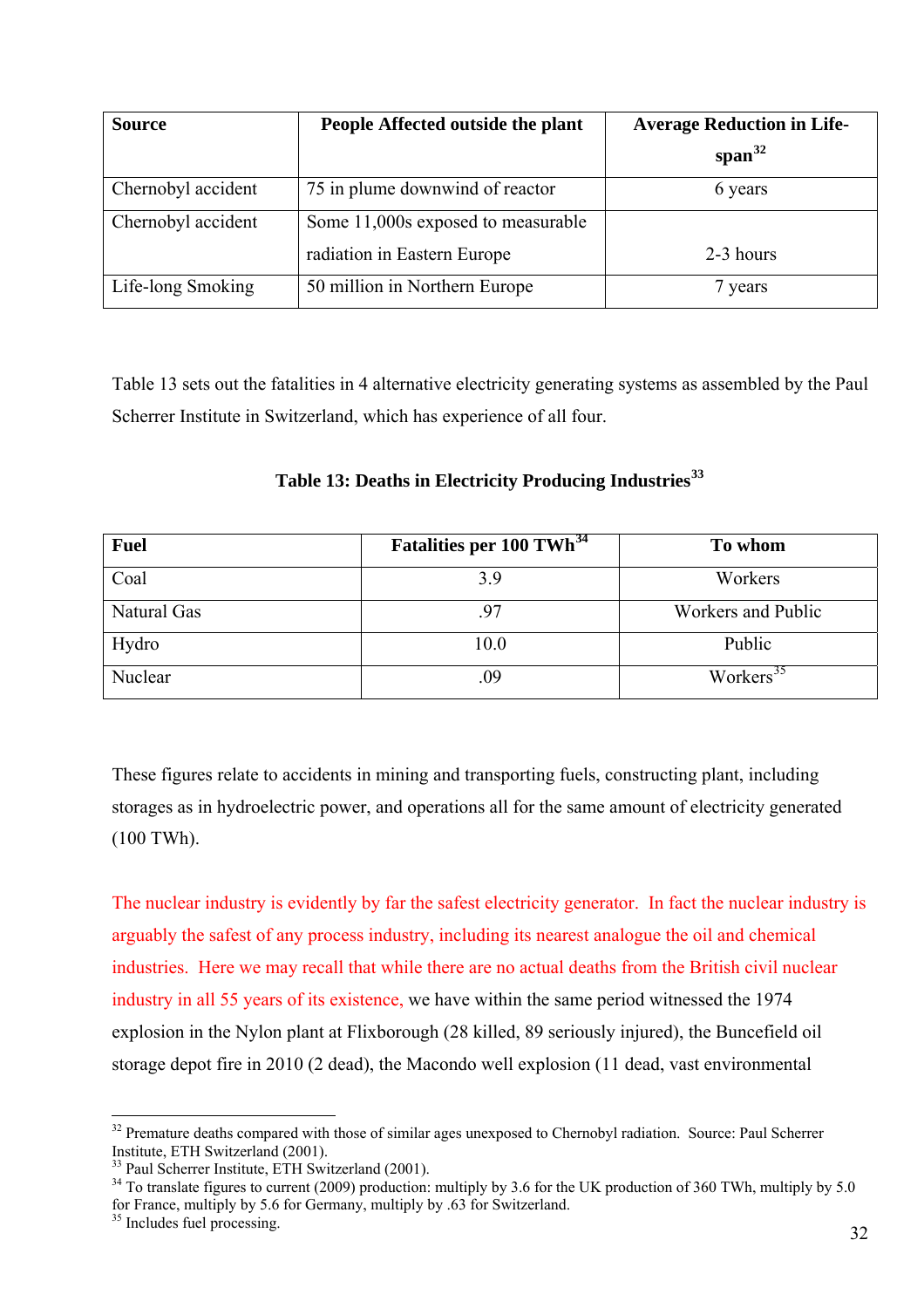damage) and also in 2010 the continuing Thalidomide tragedies (thousands affected), and the Dioxin plant explosion at Seveso in Italy in 1982. These are all balanced in the public mind against the huge benefits which the processing of thousands of chemicals, even very toxic ones, bring to society. A single example is chlorine – a very dangerous gas – of which 4,400 tonnes are produced *daily* at Runcorn in Cheshire and shipped or piped safely to its customers.

## **5.3 UK Nuclear Development**

There are two groups of developments which deserve our attention in the context of the 40 year programme envisaged by the SES and displayed in Figures 6 and 7.

- **Reactors**
- Fuels

#### **5.3.1 Pressurised Water Reactor (PWR)**

The pressurised water reactor (PWR) is, for good technical reasons, the design of choice, not least for its "passive cooling" system as referred to above (Figure 15). Britain has one such reactor – Sizewell B – built to the design of the Westinghouse Company which the previous government so improvidently sold to Toshiba of Japan in 2007. We will now in all probability have to buy updated designs from Toshiba (e.g. AP 1000) for any new programme of nuclear investment.

#### **5.3.2 Fast Breeder Reactors (FBR)**

The first Fast Breeder Reactors were designed in the 1960's and in Britain commissioned in the 1970's at Dounreay. Having successfully operated at considerable scale (250 MW), the British government first shrivelled the Dounreay plant's development budget down to £10 million in 1986 and then closed it down altogether in 1994 on the grounds that Uranium ore was very cheap (because no-one was then building new nuclear power stations). It is currently being decommissioned while the Uranium ore price has gone up ten times. The FBR is a reactor system which generates more fuel than it consumes. This is because the Uranium<sup>238</sup> in the fuel rods of a PWR does not contribute to the fission process, but is converted into plutonium<sup>239</sup> which does. This vastly increases the energy obtainable from natural uranium by a factor of 50 or more and reduces the amount of high active waste by the same factor. Appendix 3 gives an outline of the process in a little more detail.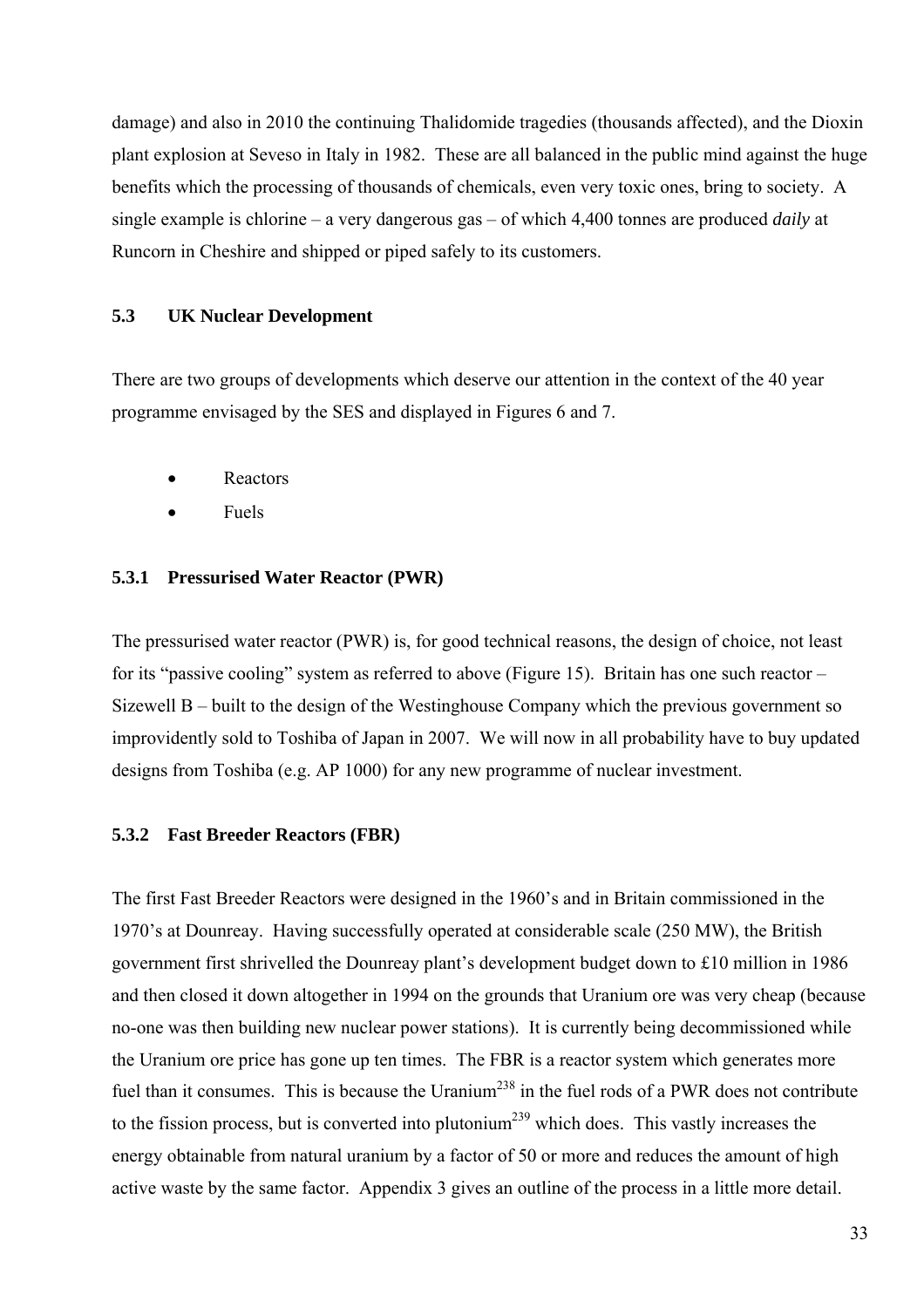The successful operation of FBRs in the latter part of the SES programme would mean that the United Kingdom would be self-sufficient in nuclear fuel for the foreseeable future.

## **5.3.3 Uranium235 Fuel Manufacture: URENCO**

A key part of making Uranium<sup>235</sup> fuel rods is the so-called enrichment process, whereby the  $0.7\%$ naturally occurring levels of Uranium<sup>235</sup> are enhanced to  $3\%$  or more by a complex process dependent on gas centrifugation, the process of choice for any new entrants to the field (as in Pakistan, India and Iran for instance). This process is carried out by the British-Dutch-German company URENCO, whose British factory is at Capenhurst in Cheshire. Capenhurst accounts for about 50% of URENCO's production, which is about 25% of the world's enriched fuels production and is a major export earner. With an order book of over £10 billion, and with the world-wide energy market set to expand massively, it is a vital national interest to expand our own presence in it. It would be a particular folly to sell Britain's stake, as has been proposed by the Treasury, given the country's need of exports (Table 4) and our own nuclear fuel needs in the next 40 years. Our stake in URENCO would be snapped up by the French (whose enrichment technology is based on the obsolete gas-diffusion process, or by the Japanese who would see it as a good fit with Westinghouse, which was bought from us by Toshiba for £2.9 billion in 2007.

## **5.4 Nuclear Finance**

Having foreign companies being exclusively responsible for the nuclear build programme – as seems to be the intention at the moment – is absolutely undesirable, as all the technical lessons will stay with them and be unavailable to the myriad of British companies supplying the programme, but also wishing to incorporate such lessons into their own products for sale abroad.

In any case it seems very unlikely that the two foreign companies presently in the lead position – Electricité de France (EdF) and the German company  $E.ON -$  will commit anything like the £100 plus billion of their own capital needed by the British programme (Figures 9-11). EdF is already under criticism from its major shareholder, the French State, for the £9 billion it paid for a 75% stake in British Energy, owner of the 8 remaining nuclear stations and their sites in Britain (see Appendix 3).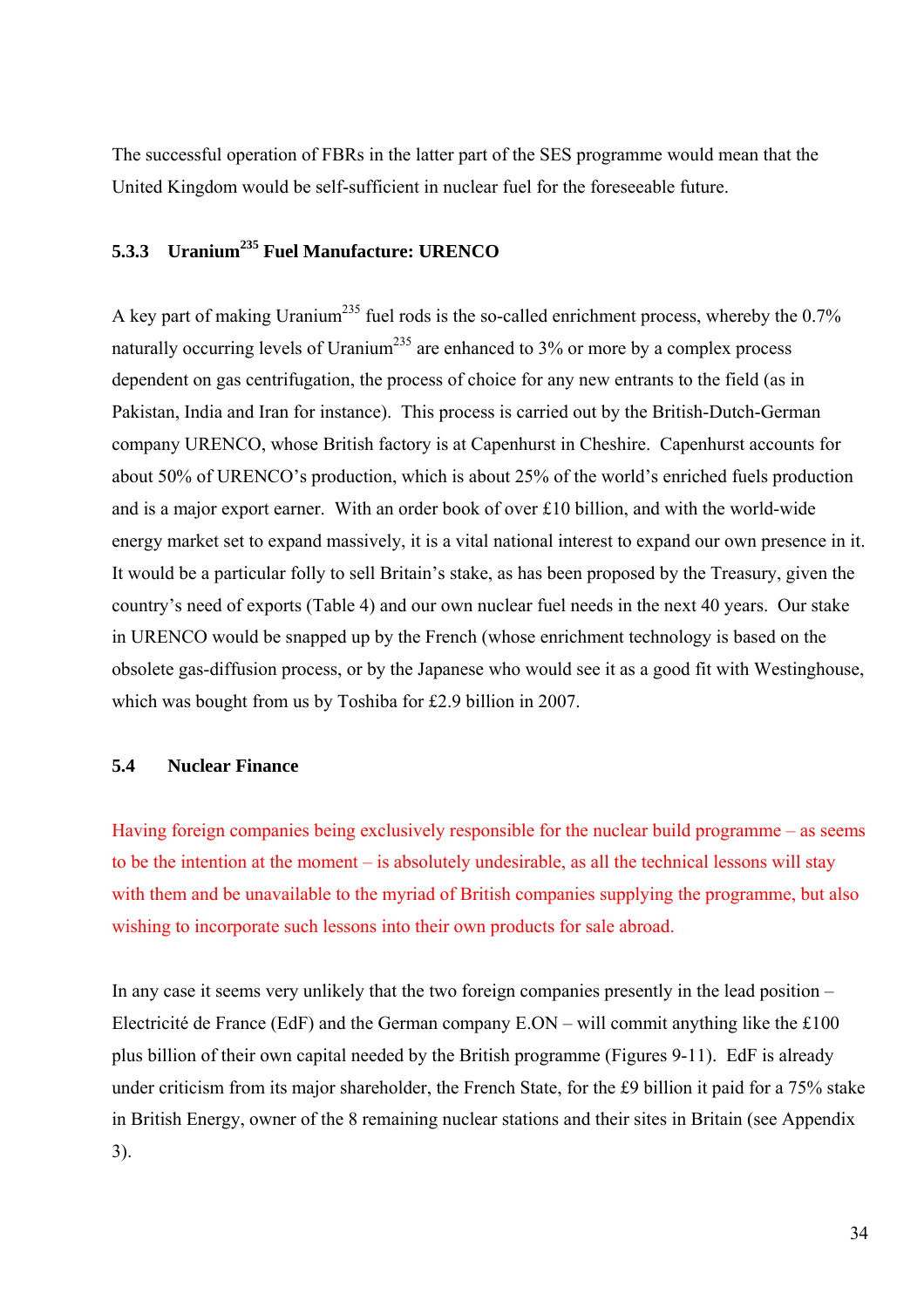It is clear from continual hints from the government, that EdF and E-ON have been led to believe that they will be able to finance their shares of the nuclear programme by spreading the capital investment cost onto the British consumers through their electricity bills, i.e. the British consumer will pay for the new plant, but end up owning nothing (just like in the Private Finance Initiative).

To reach the 300 TWh of nuclear electricity output envisaged by the SES in 2035 (Figure 7) – or indeed anything greater than the 80-90 TWh envisaged by the government's green strategy (Figure 5), the nuclear sites *not* in the hands of British Energy (Appendix 3) and probably others in England and Wales besides, will be needed.

This is a tremendous opportunity to reconstitute a British-owned nuclear construction and operating company – BNCO plc, say – a mix of state and privately raised capital, with the public at large taking a substantial share as in the gas privatisation in the 1980s.

## **6 RISKS AND OPPORTUNITIES OF THE TWO STRATEGIES**

#### **6.1 The Number One Risk**

The number one risk, by far, is that the Government's Green Energy Strategy will lead to electricity blackouts on a significant scale from 2016 onwards (Figure 11).

The number two risk is that when persistence in this strategy finally collapses under the weight of the facts of industrial life, it will also bring about the collapse and dereliction of the "green" industries which have been established to service it.

## **6.2 Consequences of Electricity Blackouts**

It is worthwhile exploring what would be the consequences of electricity cuts if they were imposed region by region by the National Grid ("load shedding").

It would not be like the 3 day week of 1973 where there are vivid memories and pictures of eating and washing by candlelight. People tolerated those primitive conditions for a short period of a few weeks while labour disputes were resolved by the government's capitulating to trades union pressure.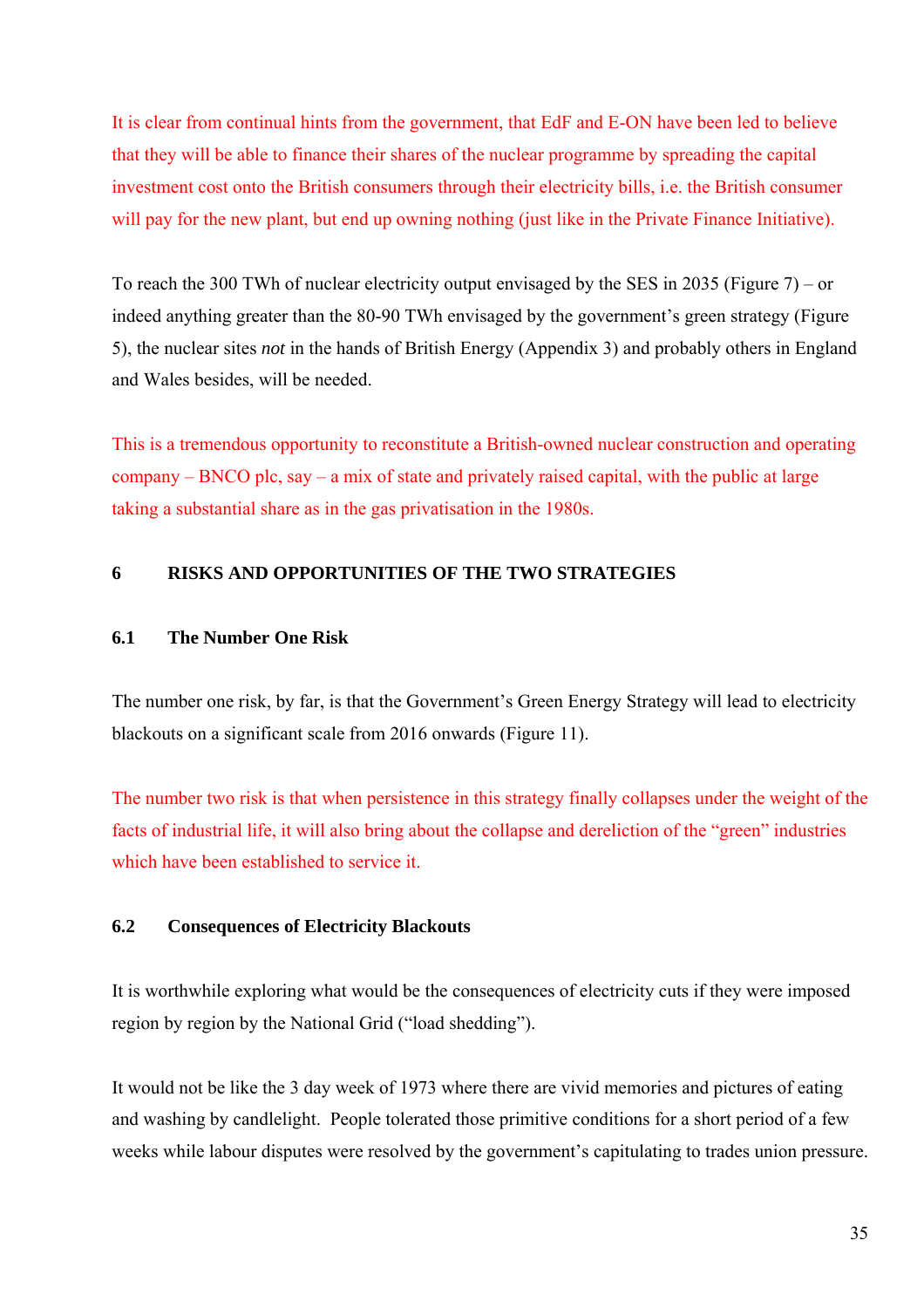As Figure 11 shows, the 2016 blackouts will not be short-term like in 1973. They will be repeated for years in wintertime until a crash programme of building gas-fired stations is instituted and completed.

The major impact of electricity cuts if they were to occur, would not be limited to lighting and heating failures, they will cause shut-downs of computing equipment across the land, crippling industry – all businesses without generator backup – that is virtually all small and medium-sized enterprises, mail-order firms, which include now virtually all retail stores, accountancy and legal firms, sole traders working from home, as well as homes themselves.

Who can say what civil disorder would result from such a catastrophe. People will remember the absurdly insouciant remarks of the chief executive officer of the National Grid no less, who seemed on Radio4's Today programme of  $8<sup>th</sup>$  March 2011 accepting of the catastrophe the government's Green Energy Strategy was taking us towards with remarks such as: "We keep thinking that we want it *(the Grid)* to be there and provide power when we need it. We are going to be smarter (sic) than that. We are going to have to change our behaviour and consume it *(i.e. electricity)* when it is available and available cheaply" (Ref 2).

While some of the sub-ampere 240 v supply interrupts can be mitigated by batteries (as with laptops), one wonders what degree of "smartness" could possibly be deployed to overcome the competitive handicap that British business would suffer by its IT communications being continually interrupted by the failure of the electricity supply at random intervals in different parts of the country. No country, least of all our own, should be subject to such a catastrophe.

## **6.3 Political Roots of the Impending Catastrophe**

 $\overline{a}$ 

If this catastrophe were to occur, it would be for entirely political reasons – namely the Climate Change Act of 2008 with its impossible-to-meet<sup>[36](#page-46-0)</sup> emissions reduction targets and the government's following the EU Large Combustion Plant Directive (LCPD) under which around 40% of perfectly serviceable coal-based electricity generating stations (about 16% of total UK capacity) are due to be shut down by 2015 (see Appendix 4 for a note on Carbon Capture and Storage [CCS]). In addition,

<span id="page-46-0"></span><sup>&</sup>lt;sup>36</sup> When the Labour Prime Minister, Tony Blair, and his Energy Minister signed up to the EU targets embodied in the Act, it seems from their comments at the time (2003) that they thought they were signing up to reductions in fossil fuel generated electricity emissions only, not total fossil fuel energy emissions, which are three times as large (see Figure 1). Such is the careless approach adopted by the British government to this most vital of matters.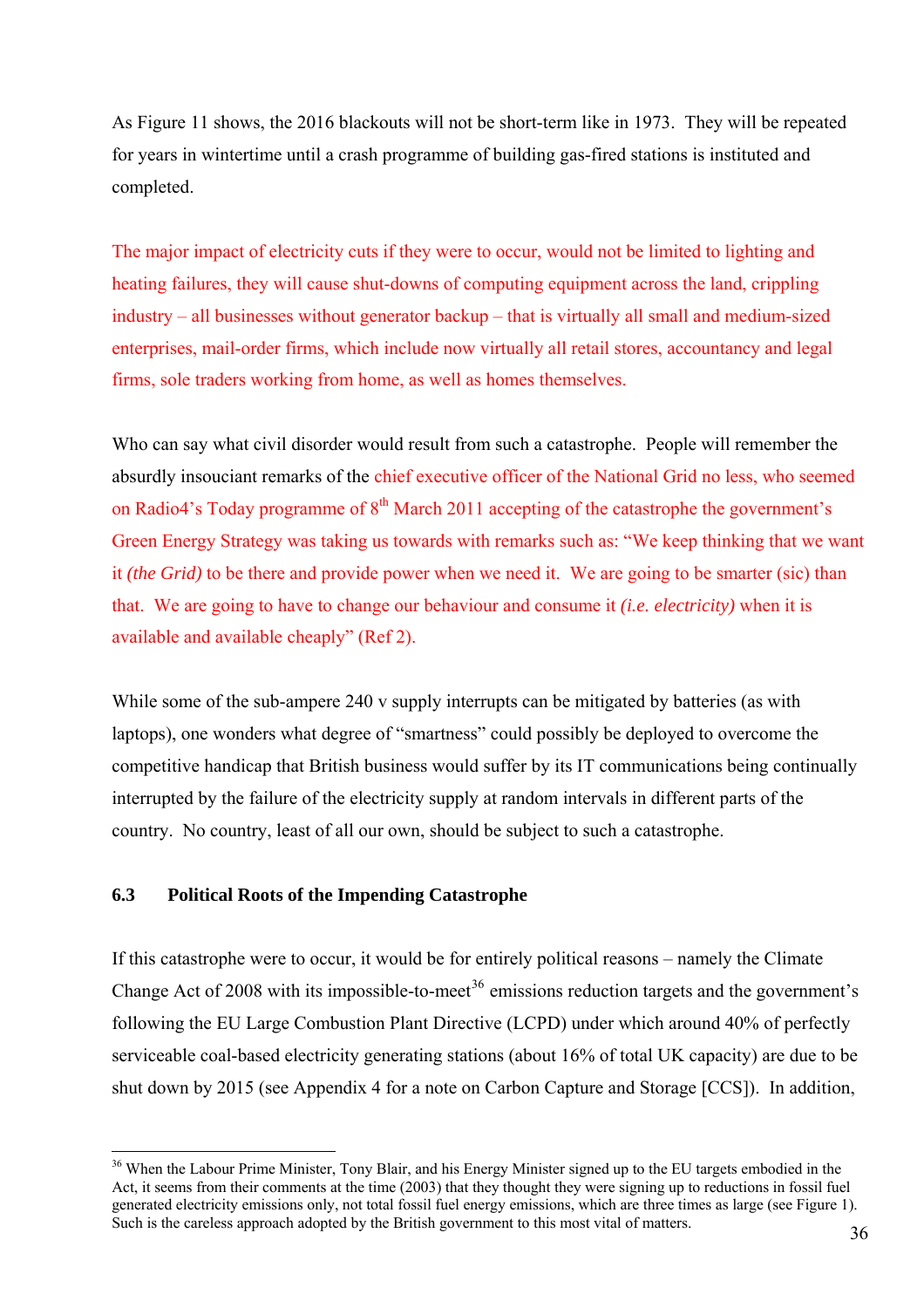61% of our remaining nuclear capacity will close on grounds of age (Appendix 3) by 2018 before any new nuclear capacity can come on stream.

This is the principal reason why, if the UK government does not obtain a derogation from the LCPD, there will be electricity shortages in the period 2016-2020 onwards (see Figures 2, 3, 11).

The LCPD gave coal station operators 20,000 hours of running from 1 January 2009, if they did not install more scrubbing equipment to reach what many regard as unreasonably demanding emissions targets. There is still time (just) for the government to obtain such a derogation from the LCPD and allow all the existing stations to continue to meet a clear national need until they can be replaced by new capacity – as in the Secure Energy Strategy (Figures 6 and 7).

## **6.4 Opportunities presented by the Secure Energy Strategy (SES)**

Besides doing what it says, securing our long-term electricity supplies (see Figure 7 for the SES Energy Flows for 2033), the 40 year nuclear investment programme postulated by the SES (Figure 9) would provide a unique opportunity for the British manufacturing and engineering industries to embark on a 40 year programme to replace the £150 billion per annum of output lost over the last 25 years and the £10 billion of output about to be lost from North Sea oil with all that implies for the economic security of the country and the jobs we can offer our people (Tables 3 and 4).

## **7 RECOMMENDATIONS**

- **7.1** Official policy should abandon its formal emission targets and the Green Energy Strategy derived from them.
- **7.2** The Government should obtain an immediate derogation from the EU's Large Combustion Plant Directive so that coal plants can be kept running until new nuclear electricity plants and industrial gas-fired boilers can be built to replace them over the next 15 years.
- **7.3** Official policy should put security and cost minimisation at the forefront of its energy policy, meeting our long-term energy needs from sources as far as possible under our own national control. With this objective, engineering and economic reality points inexorably at a nuclearbased Secure Energy Strategy as set out for instance in Figures 6, 7 and 9. The proportion of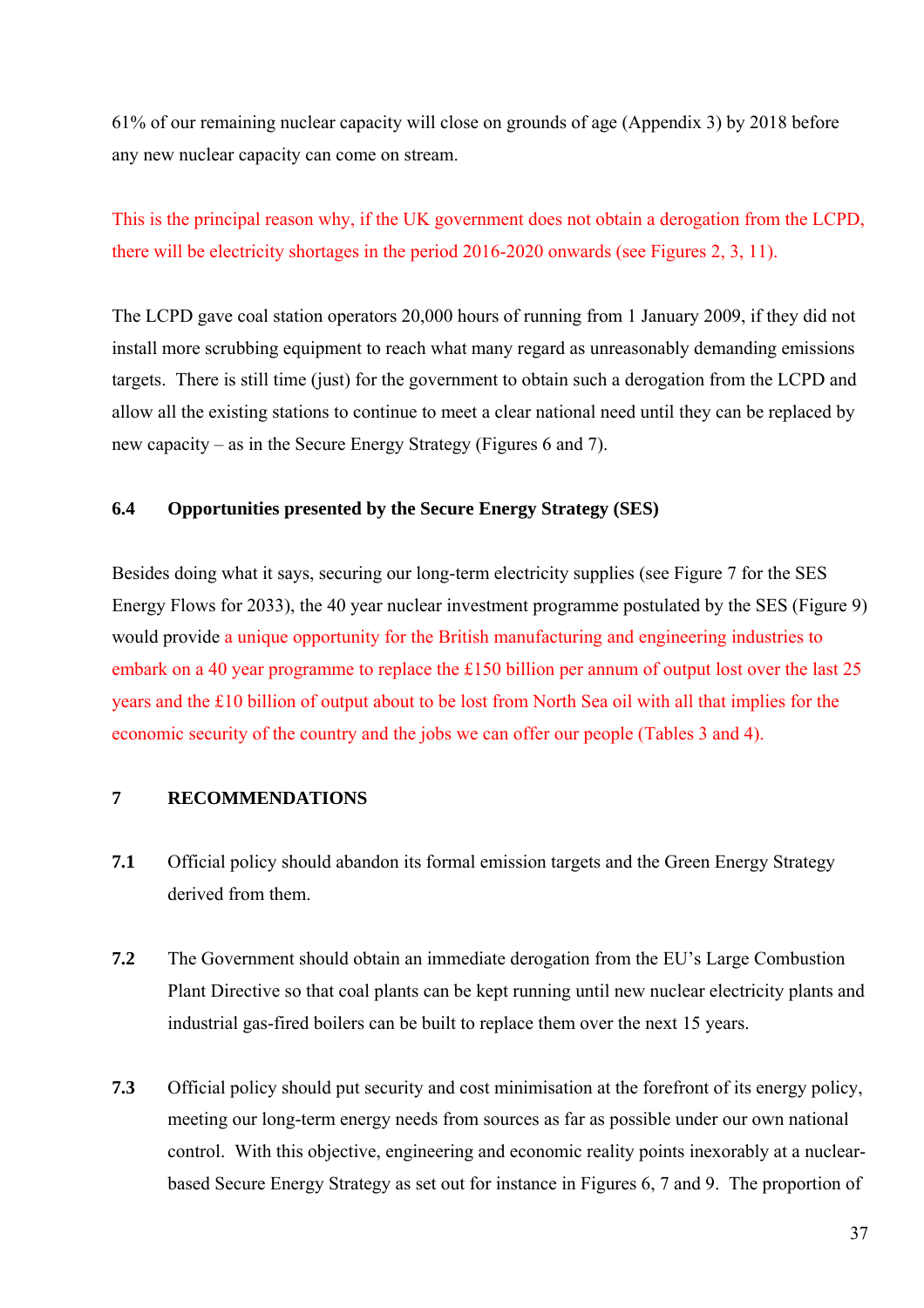our electricity which would be nuclear generated would rise from today's 20% (Appendix 3) to about the same as France's today (80%) by 2050.

- **7.4** Nothing less will meet the economic and security requirement to shift off fossil fuels in a big way, a natural consequence of which will actually be a much bigger reduction in  $CO<sub>2</sub>$ emissions from 2030 than will be possible under the government's Green Energy Strategy (Figure 13). This is because natural gas burning stations will not be needed as backup for the huge investment in wind implied by the GES (Figures, 4, 5, 8).
- **7.5** A corollary of abandoning the GES is to set government subsidies per kWh of electricity generated at the same level for all non-fossil fuel generation. Support for research and development into what are really low-tech wind and solar technologies should be replaced by research and design support for (a) the hi-tech component manufactures needed for the nuclear programme, with all that that will mean for our exports, and (b) a new fast breeder programme with all that that will mean for long-term security of supply of our nuclear fuels<sup>[37](#page-48-0)</sup> (Appendix 2).
- **7.6** For reasons given in Appendix 1, the Treasury tax discount given for Biofuels should be terminated, along with the requirement that 5% of all fuel sold should be biofuels (ethanol in petrol and biodiesel).
- **7.7** The entirely fanciful carbon capture and storage (CCS) projects should also be terminated forthwith (Appendix 4).
- **7.8** There is some case for continuing support of the tide and wave power programme, so long as it is redirected primarily at protecting our vulnerable coastlines from erosion (a truly worthwhile environmental objective).
- **7.9** At around £120 billion for the SES (£160 billion for the Government's GES), the scale of the investment is so large and so crucial to Britain's very survival as a first world industrial country, that it cannot be left to the vagaries of the capital raising abilities of foreign

<span id="page-48-0"></span><sup>&</sup>lt;sup>37</sup> The UK's original Fast Breeder project at Dounreay was actually successful in demonstrating its ability to breed new fuel from the spent uranium fuel rods. Because the newly privatised electricity companies were given carte blanche to build cheap gas-fired power stations in the 1990's (the" Dash for [*British*] Gas") without any provision for when British gas ran out (as it nearly has) in 1994 the government ordered Dounreay to shut down. Decommissioning is nearly complete.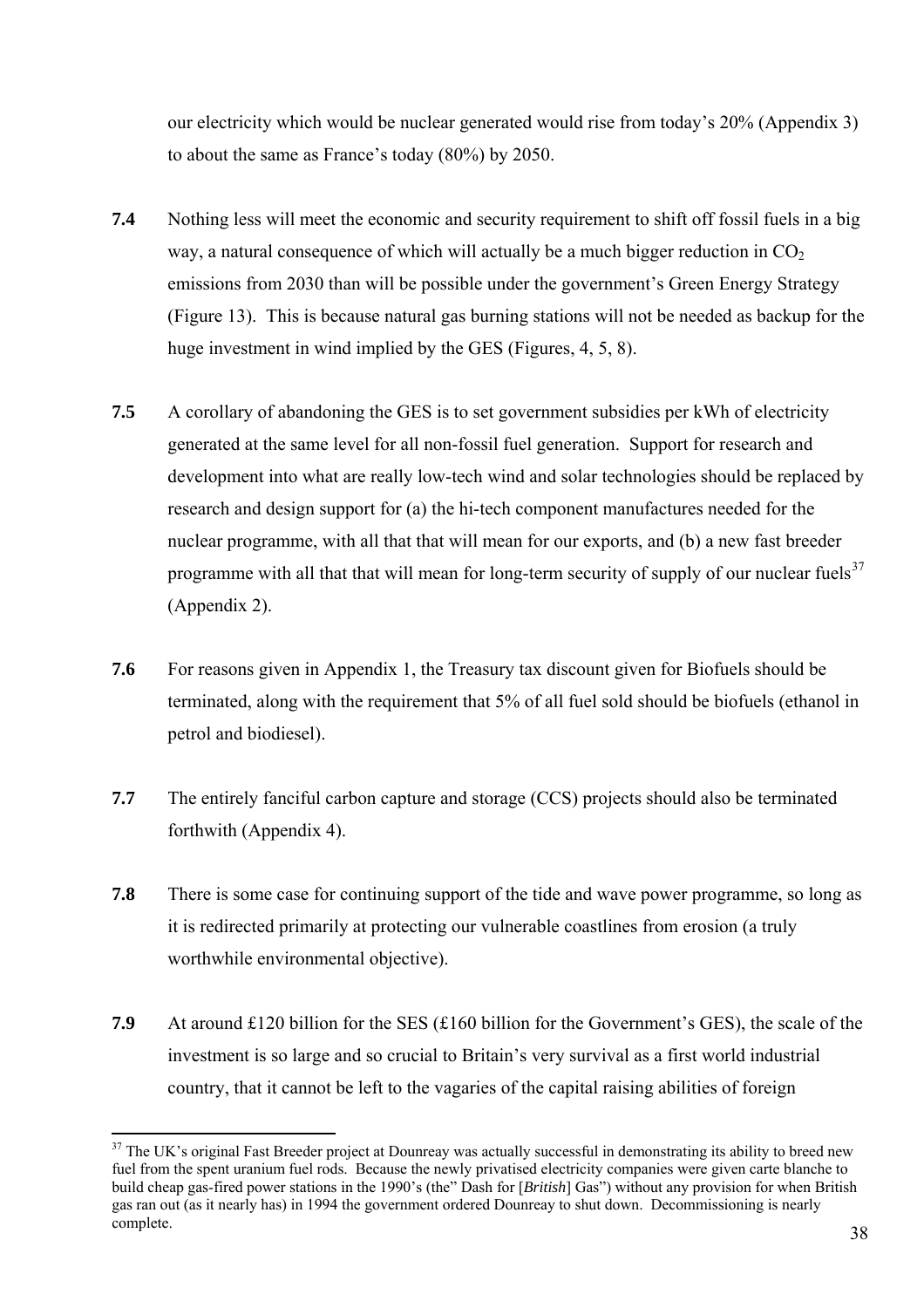companies. Nor can it be left to a policy of raising the money through the bills charged to the customer. This would mean that at the completion of the investment programme, the British consumer would be financing indefinitely dividends on an enormous accumulation of capital which he has provided the cash for.

- **7.10** What is proposed here is that a portion of the consumer's bill is identified as investment capital, for which equity on interest bearing bonds is issued, but not encashable or tradable until the end of the programme (say 2035 onwards). The model for this is the World War II system in which a portion of personal taxes were declared a "post war credit" encashable after the war only when the government could afford to repay them (in practice in the 1950's). This way the British consumer would have "ownership" of the investment programme and end up owning a large part of the electricity supply network.
- **7.11** The two consortia (both foreign-led) who are currently involved in bids to build around 10 GW of nuclear capacity would not be sufficient to finance and construct the 40 GW nuclear capacity envisaged for 2035 under the SES. We therefore propose (5.4) that an entirely British-owned nuclear construction and operating company, BNCO plc say, be set up with a mix of state and privately raised loan capital, with the public taking a substantial share through their electricity bills.
- **7.12** The government should abandon any idea of selling its stake in the nuclear fuels enrichment company URENCO, which is a major strategic and export asset.

## **Appendix 1: Biofuels**

There are three main biofuel sources which the Government is actively promoting:

- (1) Wood chips for power stations
- (2) Biofuels for transport
- (3) Electricity from waste

Leaving aside (3) which is in essence an alternative to landfill rather than a major source of electric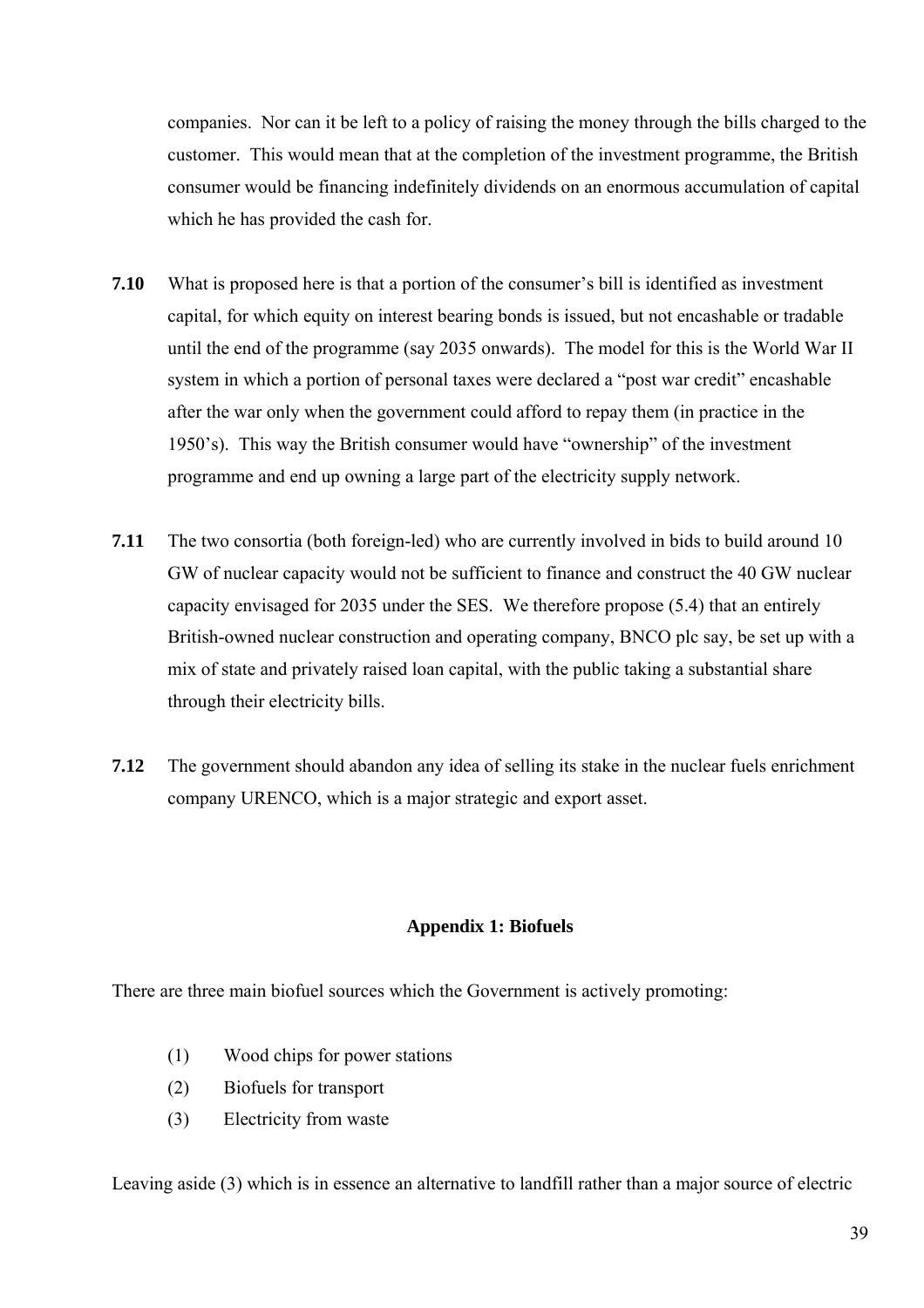power, (1) and (2) both depend on the low rate of power intensity (PI) due to the sun (Table 7), which in our latitudes provides about 1 GWh per year per acre.

## **How much of this energy turns up in (1) wood chips, (2) bio-ethanol?**

## **1 Wood chips**

The average sustainable yield across UK forests is about 1 tonne per acre after drying down to 35% moisture (Ref 4) (which has to be evaporated off in a burner at a thermal cost of 0.25 MWh per tonne).

One acre or tonne of wood per year yields 2.9 MWh a year as heat (Ref 4) and around 1 MWh as electricity, a conversion rate of 0.3 and 0.1% from the sun's incident energy. This is much less than solar panels, and is therefore an extremely inefficient way of harvesting energy<sup>[38](#page-50-0)</sup>. As stored energy it amounts to about 40% of coal's by weight, 20% by volume. This means five times as many truck journeys are needed for wood as for coal to bring the same amount of energy feedstock to the power station.

From a global energy sustainability point of view, Hillard (Ref 4) estimates that drying and transporting the wood from the sources capable of providing the UK with even 1% of its energy needs (South Africa and the Americas) uses up between 35 and 45% of the wood's energy content, to which must be added felling, chipping, replanting, handling at ports and railheads. It is doubtful if more than one-third of the pitifully low energy yields will survive to make electricity, and all these energy losses create  $CO<sub>2</sub>$  emissions which are greater than the reductions claimed for the combined growing-burning process on its own.

Burning wood from trees is an even greater disaster for the UK because it has less tree acreage than any of its competitors, providing less than a fifth of its current needs for construction and furniture. The advent of a subsidised wood-burning industry is yet another burden on British industry and the balance of payments.

## **2 Biofuels for Transport**

<span id="page-50-0"></span> $38$  The fundamental reason for this is that the sun's energy is directed by nature at slowly building up complex cellulose molecules in the trees, not in creating stores of energy.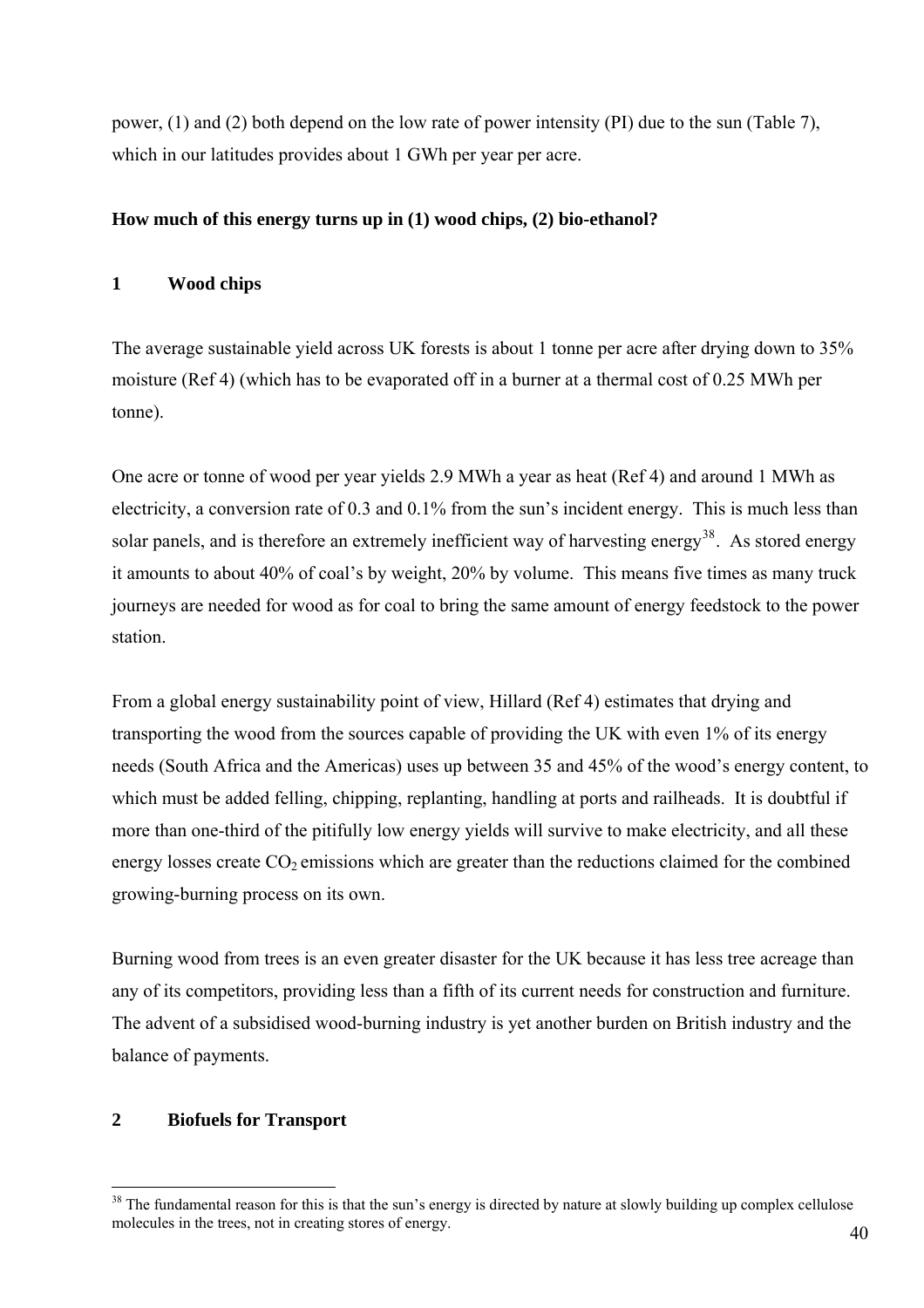## **2.1 Present Position**

As part of its EU "renewable Transport Fuel Obligation  $(RTFO)^{39}$  $(RTFO)^{39}$  $(RTFO)^{39}$ , the UK government with no serious opposition in Parliament, has agreed that biofuels are added to standard petrol (octane) and diesel fuels at the following levels:

| $2.5\%$ | from April 15 2008    |
|---------|-----------------------|
| 3.75%   | from April $15\,2009$ |
| $5\%$   | from April 15 2010    |

Though supporting this scheme originally, the Green lobby has recently put pressure on the government to reduce or abandon its commitments on biofuels on the grounds of their adverse effect on world food production. Accordingly, Ruth Kelly in 2008, Transport Secretary at the time, announced that the Department of Transport would not support the EU proposals to increase the level of biofuel addition from 5% to 10% by 2020 without further study. This is the present position (March 2011).

## **2.2 Current biofuels for transport**

These are:

- (a) "bio-ethanol" (chemically the same as ethyl alcohol as found in spirits, wines and beers) designed to be added to or replace petrol (basically octane).
- (b) "bio-diesel" a mixture of compounds, like diesel fuel itself, which meets a specific combustion standard (BSEN14214) as shown on the forecourt pump.

Bio-ethanol is much the greater in volume sold, engaging a whole British Sugar factory in its production from sugar-beet.

As with wood chips, sugar yields and therefore biofuel yields are limited by the sun's PI at the UK land surface (Table 7) and the conversion efficiency of sun energy into sugar as set out in Table 14.

<span id="page-51-0"></span> $\overline{a}$ 39 EU directive 2003/30/EC.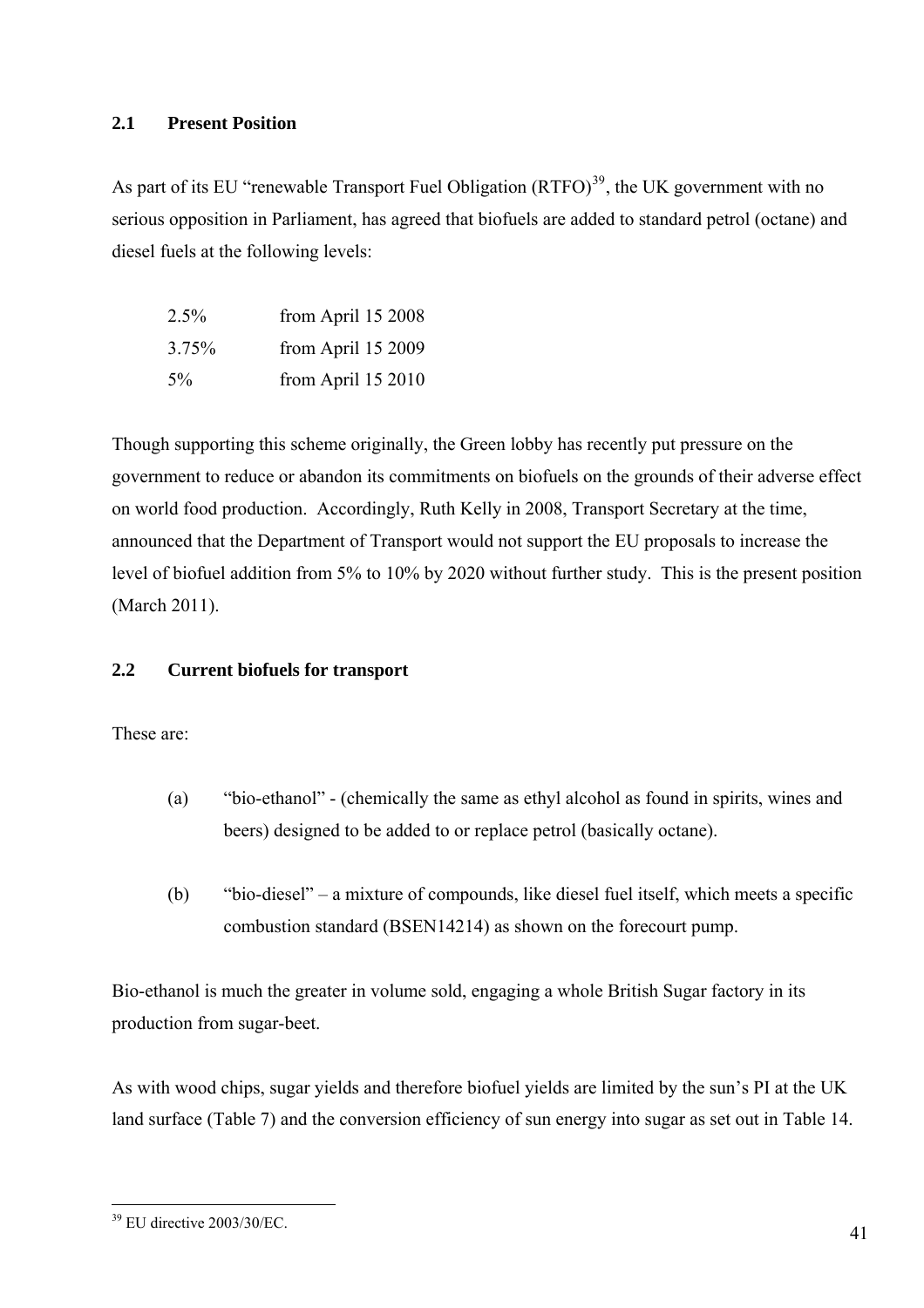## **Table 14: Biofuels – Estimated Energy Yields from Crops**

| UK yield of cereals or sugars per acre   | 4 tonnes $(106 \text{ GJ})$               |
|------------------------------------------|-------------------------------------------|
| Gross crop energy per acre               | 29 MWh                                    |
| After processing to ethanol fuel quality | 53 GJ (1,700 litres of octane equivalent) |

One thousand seven hundred litres of bioethanol would allow a medium car to travel about 26,000 km, i.e. one acre would be needed to support just over one medium car, even supposing net fuel yield was as high as gross sugar crop energy and allowing for processing energy costs.

## **2.3 Results to be expected from Biofuels policy**

- **1** The 20 pence fuel duty rebate on 5% biofuels added to petrol and diesel costs the exchequer since 2010 and each year onwards around 50 billion litres delivered to British vehicles x £0.20 x  $0.05 = £500$  million.
- **2** If the whole UK 380,000 acreage of sugar beet were used to make ethanol, it would yield "octane equivalent" fuel per annum for around 450,000 vehicles or 1.3% of the 2011 vehicle population.
- **3** If *all* 1,020,000 acres of UK "set aside" land) were used, as proposed by the British Association for biofuels and oils (BABFO) at the sugar beet yields assumed by BABFO for this land, namely 1,000 litres per acre, this would give octane equivalent fuel per annum for a further 600,000 vehicles or 1.7% of the 2011 vehicle population, making 1,050,000 vehicles or 3% in all.
- **4** If the whole of the UK sugar beet acreage at present day yields (as in 2) *and* the whole of setaside at the yields in 3 were employed, this still only provides around 60% of the 2010 5% Renewables Transport Fuel Obligation.
- **5** It would also mean:
	- (1) importing all the 1.3 million tonnes of refined sugar presently used in the UK's food production;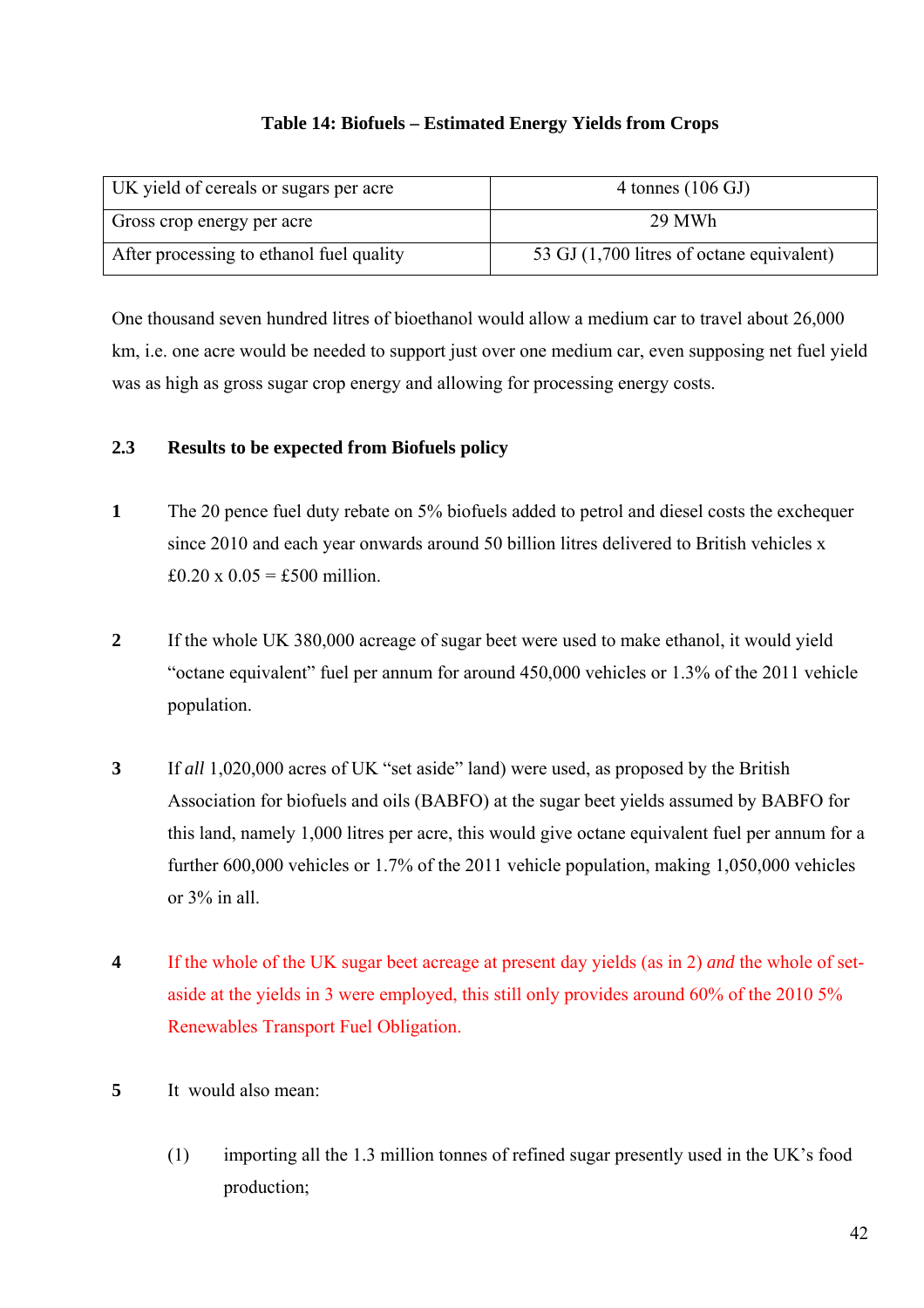- (2) converting all four of British Sugar's factories to exclusively ethanol production and constructing another 15-20 similarly sized factories besides;
- (3) constructing the road and rail links needed to bring sugar beet to the new factories from scattered areas of set-aside land.
- **6** If, as has actually been suggested by BABFO, 3 million tonnes of the UK's present wheat exports were converted to biofuels, this would yield *at most* octane or diesel equivalent biofuel of 1 billion litres or enough for a further 600,000 vehicles, bringing the total number of vehicles fuelled by the UK's sugar production, the UK's wheat exports and the UK's set aside used for fuel to around 1.6 million vehicles, or 4% of the estimated 2013 vehicle population. It would also cost the balance of trade £500 million in lost exports in addition to the cost of importing all our sugar (£300 million) (see import/export figures in Table 4).
- **7** If all current UK wheat production for our home market, 4.6 million tonnes per annum, were diverted to biofuels, this would provide fuel for a further 920,000 vehicles approximately. This would add a further £800 million to our import bill at current world grain prices, that is additional to the £800 million given in point 6.
- **8** Viewed simply as alternative fuels, for every gigajoule (GJ) of energy released on combustion, octane (petrol) emits 70 kg of  $CO<sub>2</sub>$  while bioethanol emits 71.4 kg.
- **9** The claim that biofuels are "carbon neutral" rests on the assumption that the process of growing their feedstocks on the land absorbs as much  $CO<sub>2</sub>$  as is emitted on combustion and in the manufacturing process. This claim ignores the fact that even land used as set-aside absorbs  $CO<sub>2</sub>$  growing weeds at rates which may be comparable with those growing sugarbeet – or trees for that matter.
- **10** In the short term from 2010 our signing up to the Renewable Transport Fuel Obligation will cost the UK well over £1 billion per annum in imported biofuels.
- **11** As with wood, sugar beet is produced slowly by nature as a complex molecular structure, not as a source of rapidly-used thermal energy. This why the overall conversion of solar energy to ethanol fuel is so low (about 3%).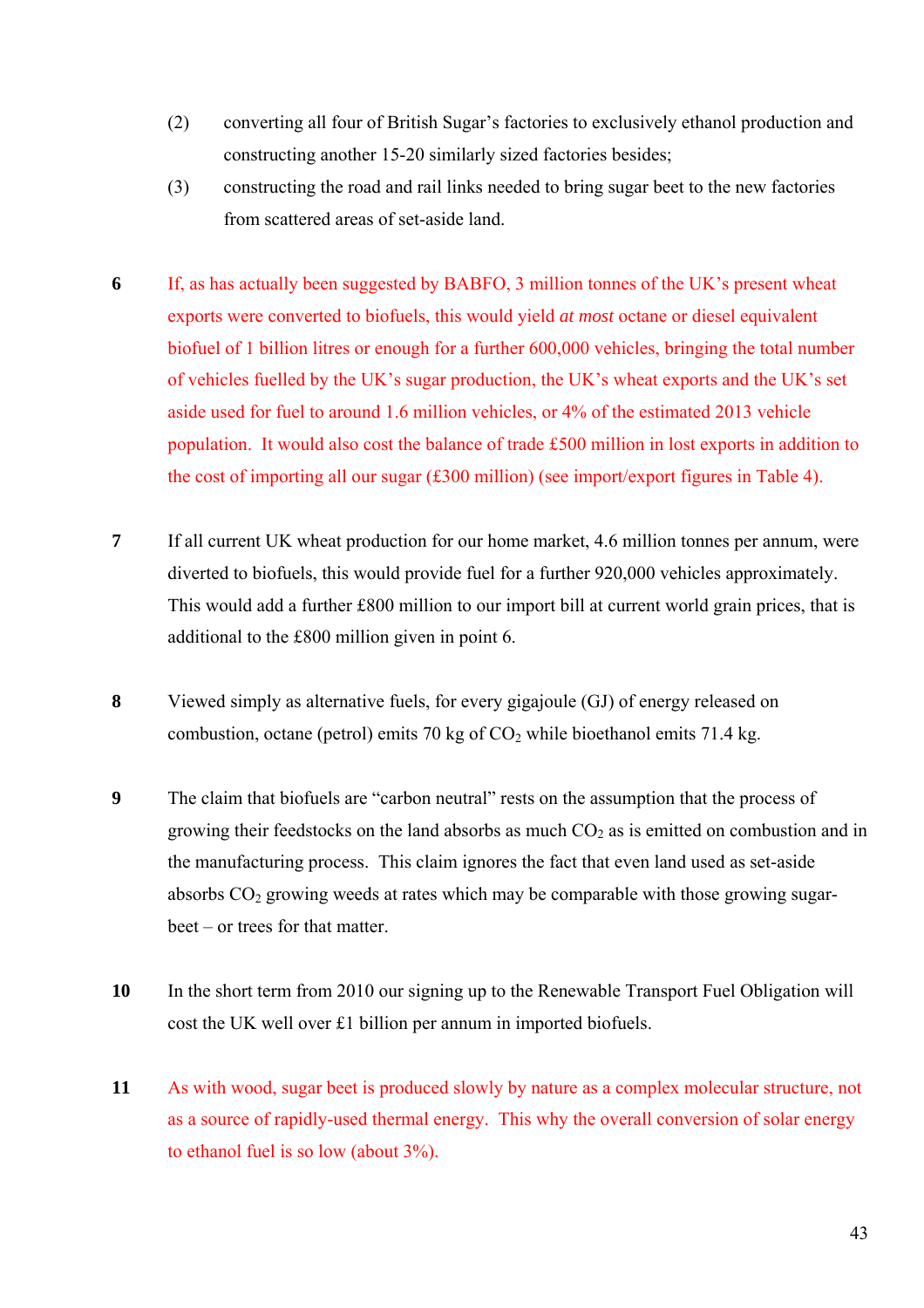## **Appendix 2: The possible role of fast breed reactors**

**1** In a conventional thermal nuclear reactor, such as a Sizewell B type pressurised water reactor, only  $U^{235}$  (which comprises 0.7% of natural uranium) can be used in the fission process, whereas in a fast breeder reactor, most of the remaining 99.3% of predominantly  $U^{238}$  can be "bred" to become Plutonium<sup>239</sup> (Pu<sup>239</sup>) which is fissionable after reprocessing.

 Thus, in a fast breeder reactor, the energy available from natural uranium can be increased, in theory, by more than a factor of 100 (in practice by a factor of at least 50). A further advantage is that, since there is less input of uranium fuel, there is also a very much reduced output of high active waste. With regard to the management of nuclear waste, new techniques such as deep burial underground offer the prospect of safe long-term storage in the  $UK^{40}$  $UK^{40}$  $UK^{40}$ .

- 2 Some Pu<sup>239</sup> is "bred" in a conventional nuclear reactor not enough for a self-sustaining programme, but sufficient to store for the subsequent launch of a fast breeder programme. This would be self-sustaining because in the fast breeder more  $Pu^{239}$  is "bred" from  $U^{238}$  than is consumed.
- **3** Experimental fast breeder reactors, using liquid sodium as the coolant, were built and operated in the USA, the UK, France and Japan, but all suffered from minute leaks in the sodium to water boilers, which slowed their development. Since breeder reactors are inherently more expensive to build than conventional thermal nuclear reactors, they become economically viable only when the cost of reprocessed fuel is substantially cheaper than that of natural uranium.

 The price of uranium fell dramatically following the Three Mile Island incident (which while deeply regrettable, did not have fatal results, unlike the everyday events in coal mines, oil rigs and gas fields) and the consequent slow down of the worldwide nuclear power programme. As a result the worldwide enthusiasm for the breeder reactor waned. Recently nuclear programmes have expanded throughout the world, forcing up the price of uranium ore and thus enhancing the economic viability of breeder reactors.

<span id="page-54-0"></span><sup>44</sup>  $\overline{a}$ <sup>40</sup> Royal Society of Chemistry: Managing our nuclear waste, Royal Society of Chemistry Policy Bulletin, June 2007.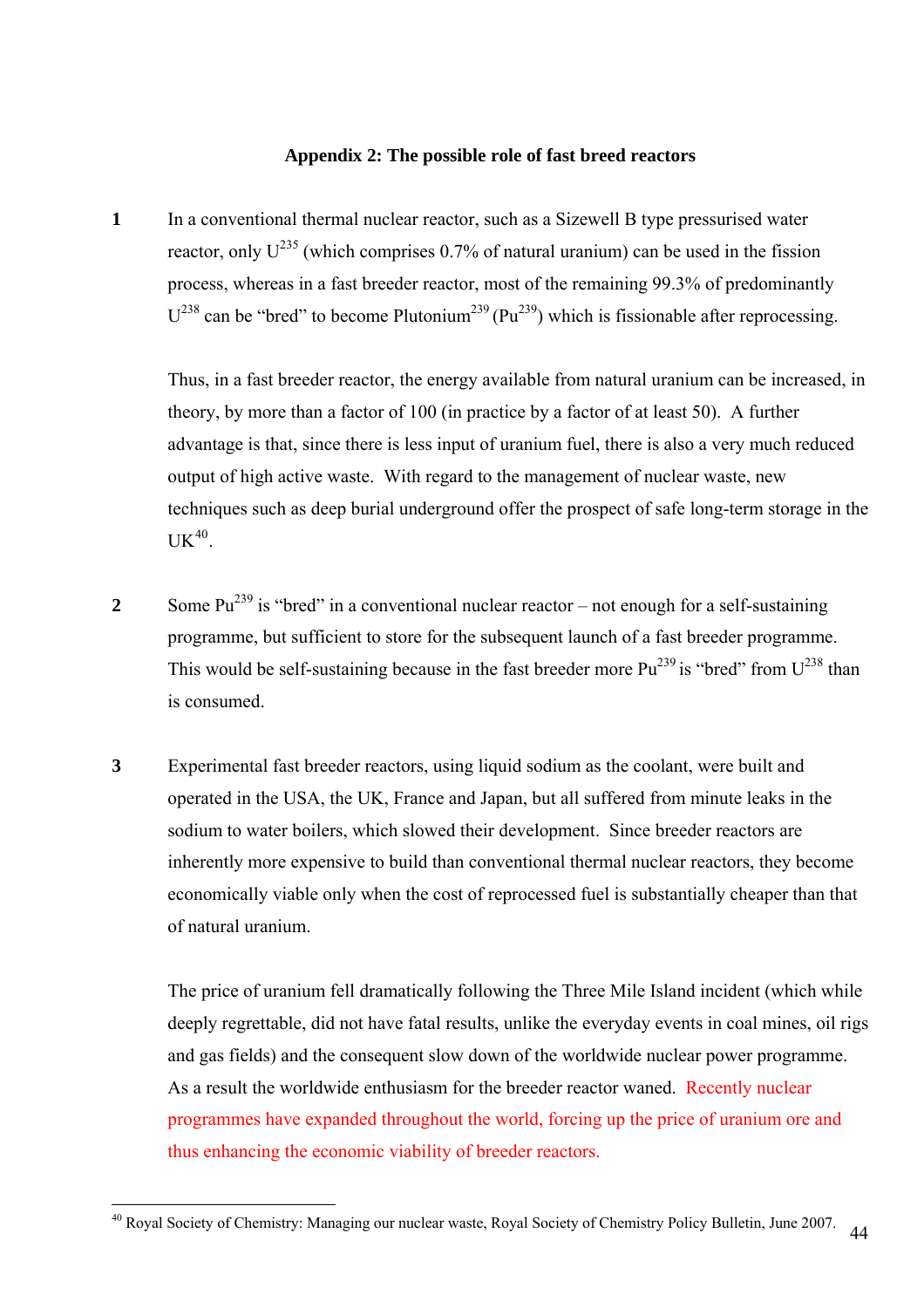**4** Research and development is now confined to France, Japan and India; the most ambitious and promising programme is being pursued by Japan, a country that has little in the way of indigenous energy resources. A possible way forward could be to seek collaboration with the Japanese to develop a commercially viable fast breeder reactor $41$ .

## **Appendix 3**

## **Table 15:**

<span id="page-55-0"></span><sup>&</sup>lt;sup>41</sup> Mitsubishi to develop Japan's next fast breeder reactor, World Nuclear News, 18 April 2007. Retrieved from : http://www.world-nuclear-news.org/newNuclear/180407-

Mitsubishi to develop Japan s next fast breeder reactor.shtml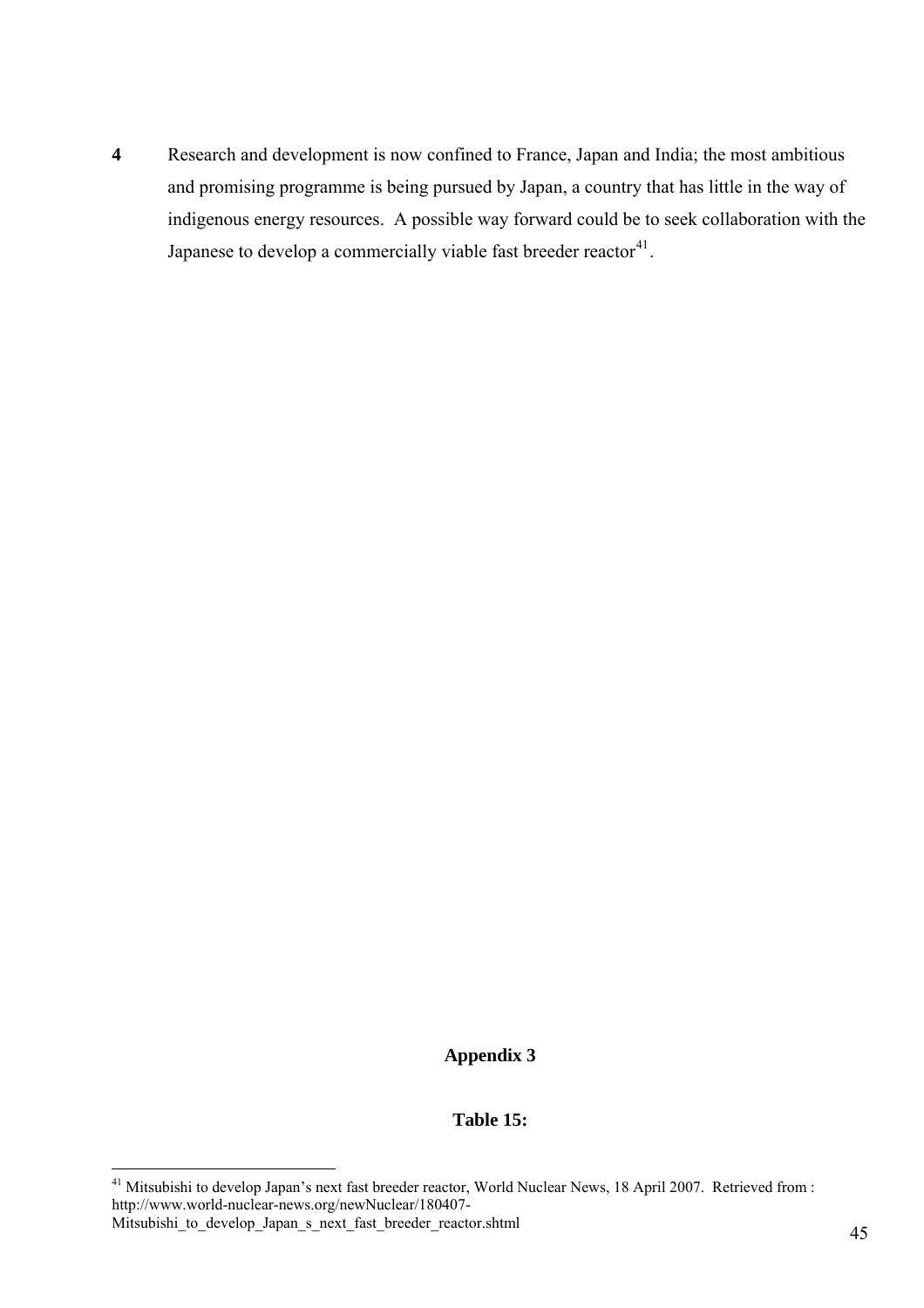## **Closure dates of existing nuclear power stations (including extensions of life made in 2008), and closed stations subject to decommissioning[42](#page-56-0).**

| <b>Operator: BNFL Magnox</b>       | <b>Capacity in MW</b> | <b>Published Lifetime</b> |
|------------------------------------|-----------------------|---------------------------|
| Oldbury                            | 434                   | 1967-2008                 |
| Wylfa                              | 980                   | 1971-2010                 |
|                                    |                       |                           |
| <b>Operator: British Energy</b>    | <b>Capacity in MW</b> | <b>Published Lifetime</b> |
| Hinkley Point B                    | 1220                  | 1976-2011 - 2016          |
| Hunterston B                       | 1190                  | 1776-2011 - 2016          |
| Hartlepool                         | 1210                  | 1989-2014                 |
| Heysham 1                          | 1150                  | 1989-2014                 |
| Dungeness B                        | 1110                  | 1985-2018                 |
| Heysham 2                          | 1250                  | 1989-2023                 |
| Torness                            | 1250                  | 1988-2023                 |
| Sizewell B                         | 1188                  | 1995-2035                 |
|                                    |                       |                           |
| <b>Closed Nuclear Power Plants</b> | <b>Capacity in MW</b> | <b>Lifetime</b>           |
| Windscale                          | 32                    | 1963-1981                 |
| Berkeley                           | 276                   | 1962-1989                 |
| Hunterston A                       | 300                   | 1964-1989                 |
| Winfrith                           | 92                    | 1968-1990                 |
| Trawsfynydd                        | 390                   | 1965-1991                 |
| Dounreay                           | 234                   | 1976-1994                 |
| Hinkley Point A                    | 470                   | 1965-2000                 |
| <b>Bradwell</b>                    | 246                   | 1962-2002                 |
| Calder Hall                        | 200                   | 1956-2003                 |
| Chapelcross                        | 200                   | 1959-2004                 |
| Sizewell A                         | 420                   | 1966-2006 - 2008          |
| Dungeness A                        | 450                   | 1965-2006                 |

**Appendix 4: Carbon Capture and Storage (CCS)** 

<span id="page-56-0"></span> $\overline{a}$ <sup>42</sup> Source: [http://www.dti.gov.uk/energy/sources/nucler/technology/generation/page17922.html\)](http://www.dti.gov.uk/energy/sources/nucler/technology/generation/page17922.html)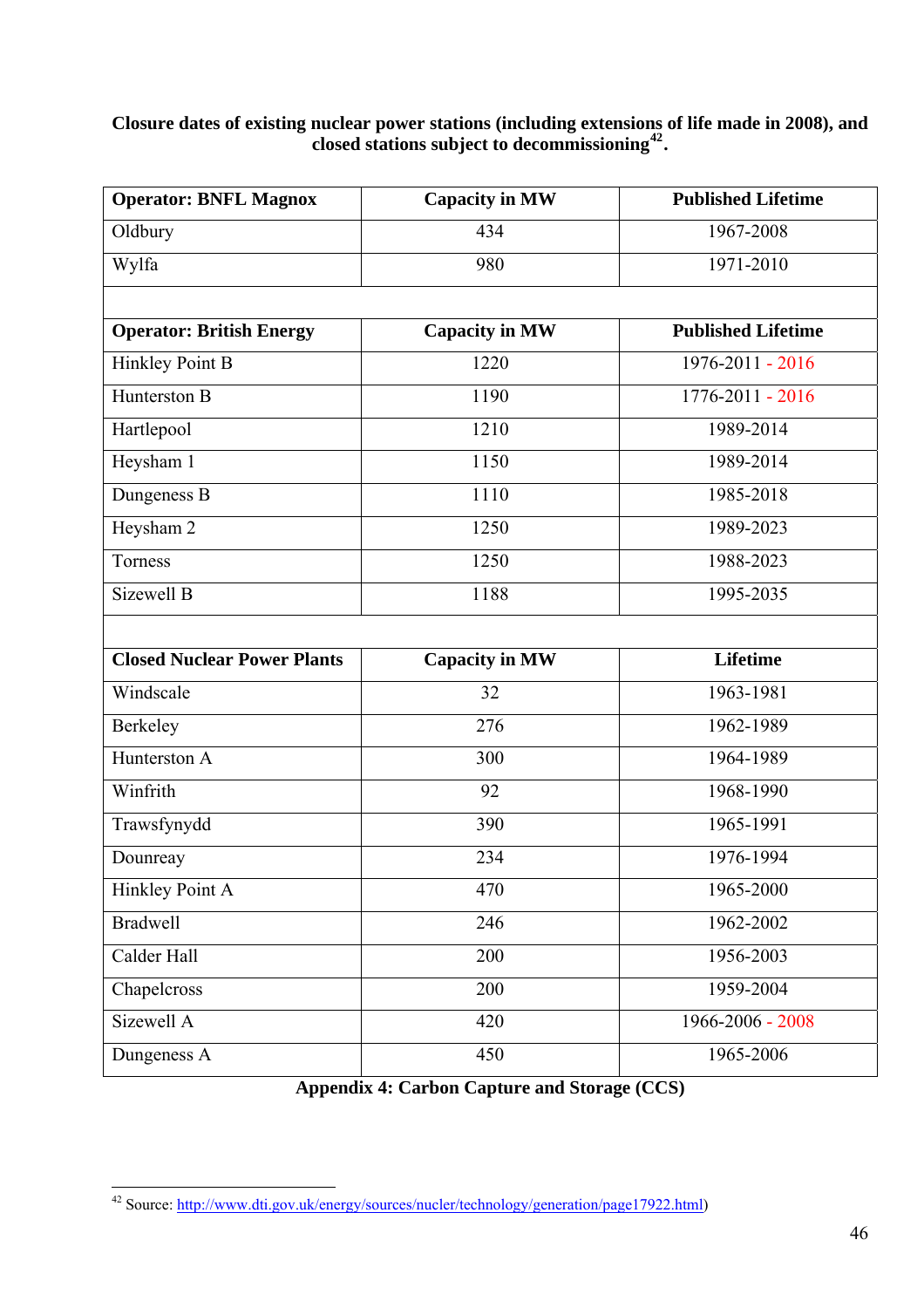This is an objective which if realised, its proponents believe, would allow fossil fuel boilers in electricity generating stations and elsewhere, to capture and then store their  $CO<sub>2</sub>$  emissions, thus allowing these boilers to continue into the "low carbon" era ahead of us.

It is important to recognise this is a proposal which were it to be realised, would contribute nothing to the over-riding necessity of reducing Britain's dependence on imported fossil fuels with all that that means for our economic sustainability (Table 4).

The technical objections to CCS on any scale to significantly affect the UK's current emissions reduction targets are quite insuperable however, so no full scale CCS system will ever be built, though about £20 million is currently being wasted on studies and laboratory-scale trials, principally by the Australian government (about £12 million).

The German company E.ON pulled out of its Kingsnorth 1.6 GW coal station in 2010 because the British Government insisted on it being built with CCS capability.

The Drax coal-fired 4 GW plant can stand as proxy for the rest of the 10 GW of coal stations capacity likely to remain after the other 14 GW are closed down by 2015 under the EU's Large Combustion Plant Directive (LCPD). Air containing around 80% nitrogen and 20% oxygen, in round terms, is used to burn coal, so CCS involves 3 processes:

- (i) Separation of nitrogen and steam from  $CO<sub>2</sub>$  in the boiler exhaust gases (steam is co-produced with  $CO<sub>2</sub>$  from the hydrogen in the coal).
- (ii) Compressing  $CO<sub>2</sub>$  to the liquid state for transport to the storage vessels.
- (iii) Pushing  $CO<sub>2</sub>$  into the storage vessels the current idea is to use reservoirs under the North sea formerly occupied by oil and gas.

As with all things in an industrial economy serving millions of people, the numbers involved are all determining. Consider (i) to (iii) as applied to a 4 GW coal-fired electricity generating station. If it were natural gas-fired, the  $CO<sub>2</sub>$  figures would be reduced by about 60%.

## **Table 16: CCS at the Drax Scale**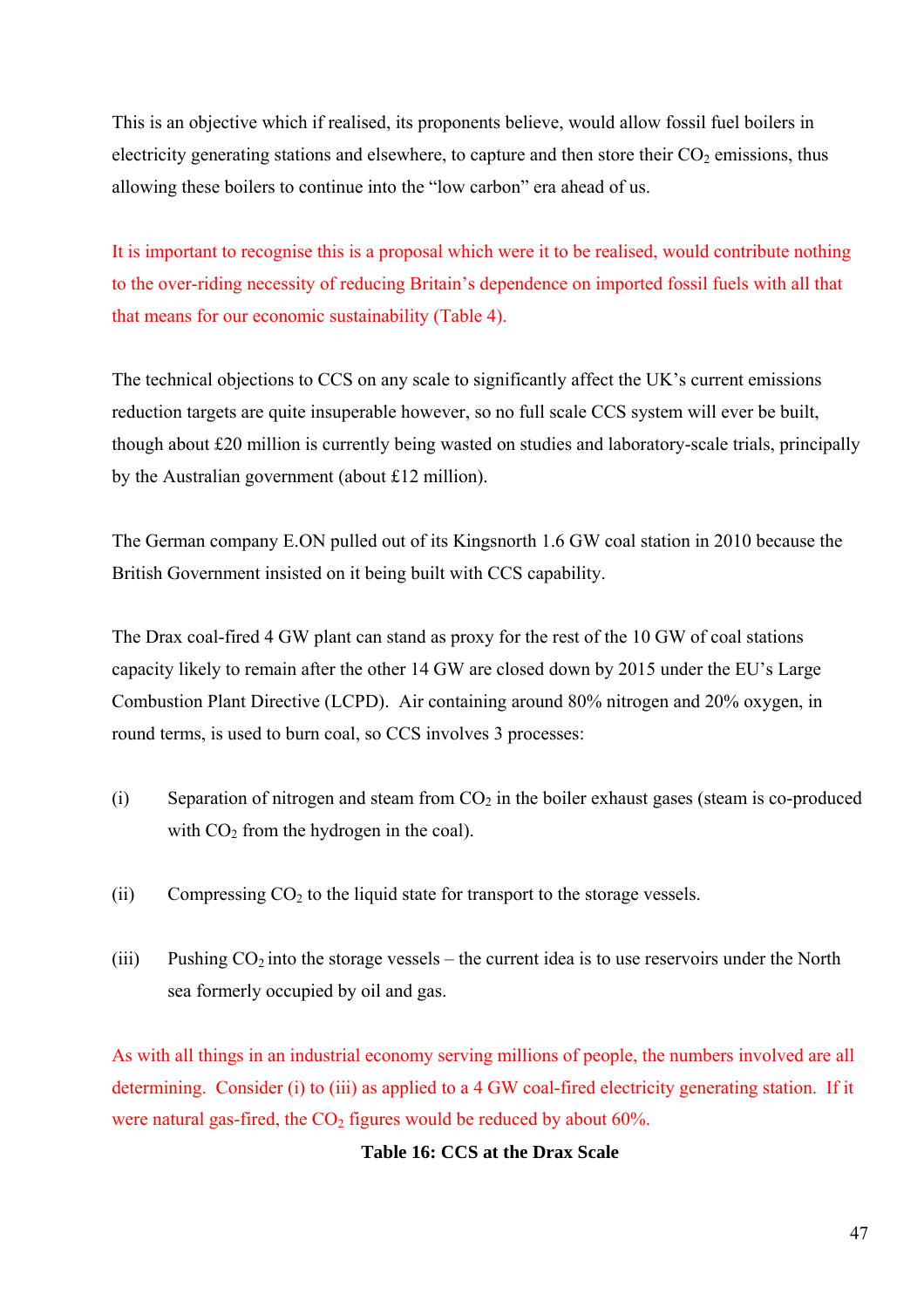| Electricity generated p.a. from 6 coal-air boilers   | 29 TWh (about 8% of UK production)         |
|------------------------------------------------------|--------------------------------------------|
| $CO2$ co-generated p.a.                              | 7.9 million tonnes (21,000 tonnes per day) |
| Nitrogen leaving boiler with $CO2$                   | 21 million tonnes (56,500 tonnes per day)  |
| Separation of $CO2$ from nitrogen and steam          | Ethanolamine wash columns 77,500 tonnes    |
|                                                      | per day (3,200 tonnes per hour)            |
| Volume of gaseous $CO2$ per day                      | 10.5 million cubic metres per day          |
| Pressure needed to compress $CO2$ into liquid state: |                                            |
| Temperature (summer day) 22 $^{\circ}$ C             | 60 bar (atmospheres)                       |
| $15\text{ °C}$                                       | 50 bar                                     |
| $6^{\circ}C$                                         | 40 bar                                     |
| Volume of liquid $CO2$ :                             |                                            |
| per day                                              | $19,000 \text{ m}^3$                       |
| per year                                             | 7 million $m3$                             |

# Seven million  $m<sup>3</sup>$  is about the volume contained in the living area (two floors) of 24,000 UK houses – not far short of all the houses in a town the size of Cambridge or York – *and this is each year*.

This huge volume of liquified  $CO<sub>2</sub>$  at 50 atmospheres could conceivably be contained in one metre diameter steel pipes and placed on the sea bed. Around 9,000 km of such pressure pipe would be needed*,* equivalent to twice round the British Isles *each year*. An even more fantastical idea has been mooted – namely to insert liquid  $CO<sub>2</sub>$  into the supposedly empty reservoirs 1,800 feet down under the North Sea, left by extracted oil and gas. Reservoirs are not "empty" volumes, but exceedingly complex porous limestone and sandstone structures of varying permeabilities, and most of the oil and gas pushed itself out under its own pressure of 50-100 bar. The proposal to try to fill these structures with liquid  $CO<sub>2</sub>$  is akin to trying to push the UK annual consumption of milk (5.5) million m<sup>3</sup>) back into around 5 thousand million 1 litre cartons at least 1,800 feet down (to keep  $CO<sub>2</sub>$ liquid). If any  $CO_2$  should escape in any quantity, it will bubble up to the surface creating a gigantic foam, suffocating large numbers of people in ships and on land. The figure above relates to just 8% (one twelfth) of UK electricity production.

The whole CCS proposition is in fact totally fanciful and all development work and projects should cease forthwith.

#### **References**